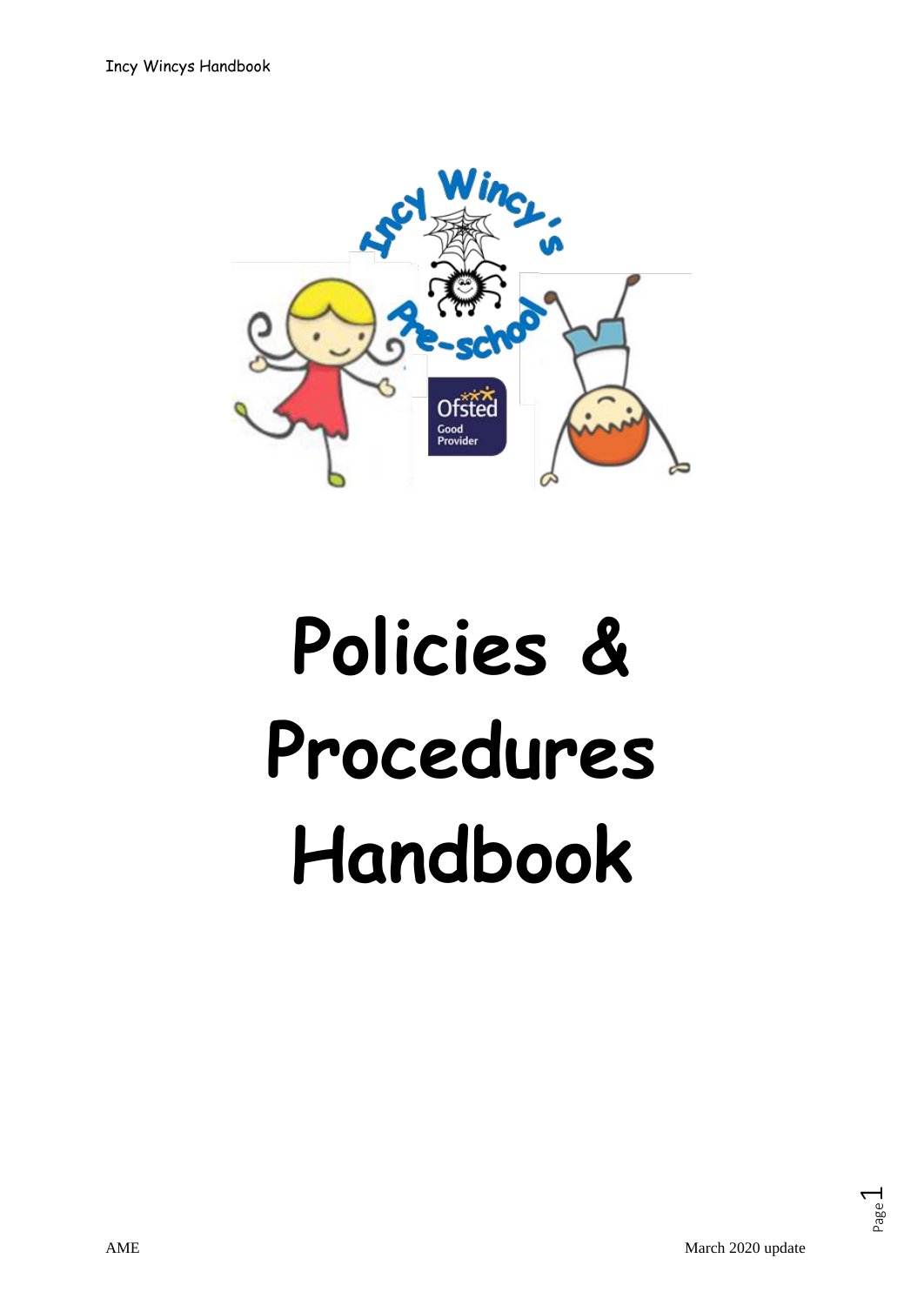# **Policies & Procedures Handbook**

This handbook contains a comprehensive guide to all of the policies and procedures that are in place at Incy Wincys.

The policies and procedures in this handbook outline the beliefs and values of our Setting. Each has been written to convey the ethos of how we will deliver childcare and early years education to the children who are enrolled with us. It will also describe in detail how we will deal and react to a particular situation should it arise. This will ensure that the childcare we offer is consistent and that clear standards of practice are upheld at all times.

By writing and sharing this handbook with you, we can be open as to how we plan to deliver our childcare and you can be clear as to what to expect from myself and my staff. The overriding objective of Incy Wincys is to offer a safe, enjoyable and stimulating environment in which every child can learn and develop. The policies and procedures contained within this handbook will underpin this objective.

This handbook will be reviewed and updated on an annual basis, or before if there is a need to do so. This way we can ensure that our policies and procedures remain fit for purpose and continue to support us in providing the highest level of childcare we possibly can.

If you have any questions or comments, we welcome your input; please do not hesitate to contact any member of the team.

**Amanda Ellis Incy Wincys Manager**

Page  $\mathrel{\sim}$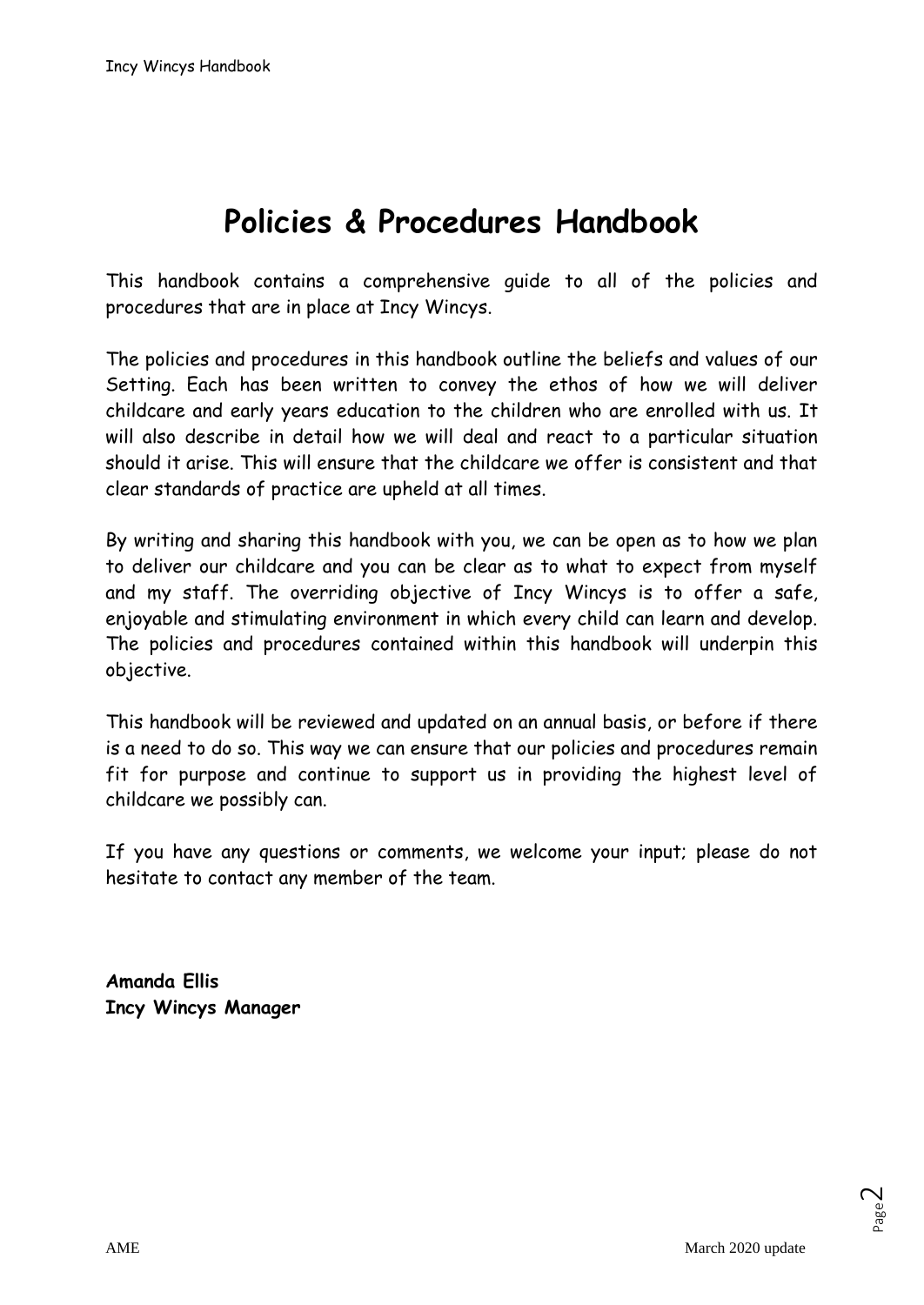| Accidents and injuries                    | Page 4  |
|-------------------------------------------|---------|
| Administering Medication                  | Page 5  |
| <b>Admissions Policy</b>                  | Page 6  |
| Behaviour Management Policy               | Page 7  |
| <b>Complaints Policy</b>                  | Page 11 |
| <b>Confidentiality Policy</b>             | Page 13 |
| Covid-19 Policy                           | Page 14 |
| Equality and Diversity Policy             | Page 17 |
| Equipment and Resources Policy            | Page 21 |
| <b>Evacuation and Emergency Policy</b>    | Page 22 |
| Food and Drink Policy                     | Page 23 |
| <b>GDPR</b>                               | Page 24 |
| Health and Safety Policy                  | Page 25 |
| Missing Child Policy                      | Page 28 |
| Mobile Phone Policy                       | Page 31 |
| Nappy Changing and Toileting Policy       | Page 33 |
| No Smoking, Alcohol and Drugs Policy      | Page 34 |
| Non-collection of Child Policy            | Page 35 |
| <b>Observations Policy</b>                | Page 36 |
| Outings Policy                            | Page 37 |
| Parental Involvement Policy               | Page 38 |
| Photographs and Videos Policy             | Page 40 |
| Prevent Duty - Fundamental British Values | Page 31 |
| Risk Assessment Policy                    | Page 43 |
| Role of Key Person Policy                 | Page 44 |
| Safeguarding and Child Protection         | Page 45 |
| Settling In Policy                        | Page 52 |
| Sickness Policy                           | Page 53 |
| <b>Special Educational Needs Policy</b>   | Page 55 |
| Staffing and Employment                   | Page 58 |
| Whistleblowing                            | Page 59 |
| Staff Signatures                          | Page 61 |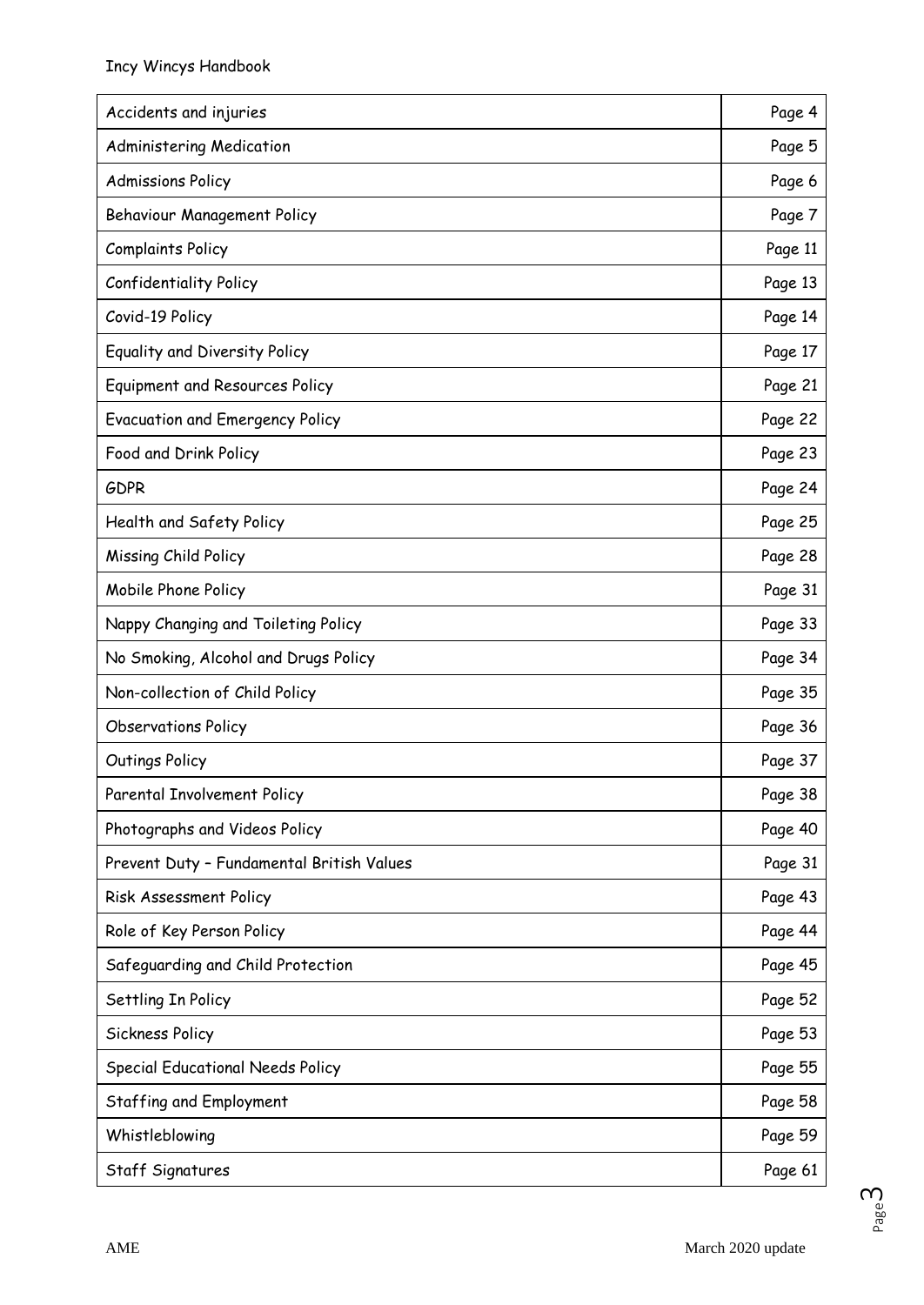# **Accidents & Injuries Policy**

# **Statement of Intent**

We provide generous care in a safe and stimulating environment, with high quality toys and equipment. In the event that an injury occurs to a child or adult they will be given immediate first aid at the appropriate level.

### **Aim**

We aim to provide a safe environment where we limit the possibility of an injury occurring. However, there will always be a first aider on site at all times.

- Prior to admission to the Setting parents' written permission for emergency medical advice or treatment is sought. Parents complete, sign and date a consent of care form authorising emergency medical treatment if needed.
- In the event of a minor injury the casualty will be treated on site by a qualified first aider. This will all be recorded in the accident book. This will include a full description of the injury, treatment given, by whom, any witnesses, date and time. This is then signed by the first aider and the child's parent / an appropriate adult.
- In the event of a major injury the casualty will be treated immediately by a qualified first aider, whilst another member of staff organises an ambulance and then contact the parents / an appropriate adult. The Duty Manager will accompany the casualty in the ambulance with their *Consent of Care* form to give any relevant details to the hospital staff.
- We will have a minimum of 2 members of staff on the team qualified in first aid, specialising in paediatric first aid and in anaphylactic shock.
- Our first aid kit is regularly checked by a member of staff and re-stocked as necessary. It is easily accessible and is kept out of reach of the children.
- Our accident book is kept safely, accessible but confidential and completed when necessary.

Page 4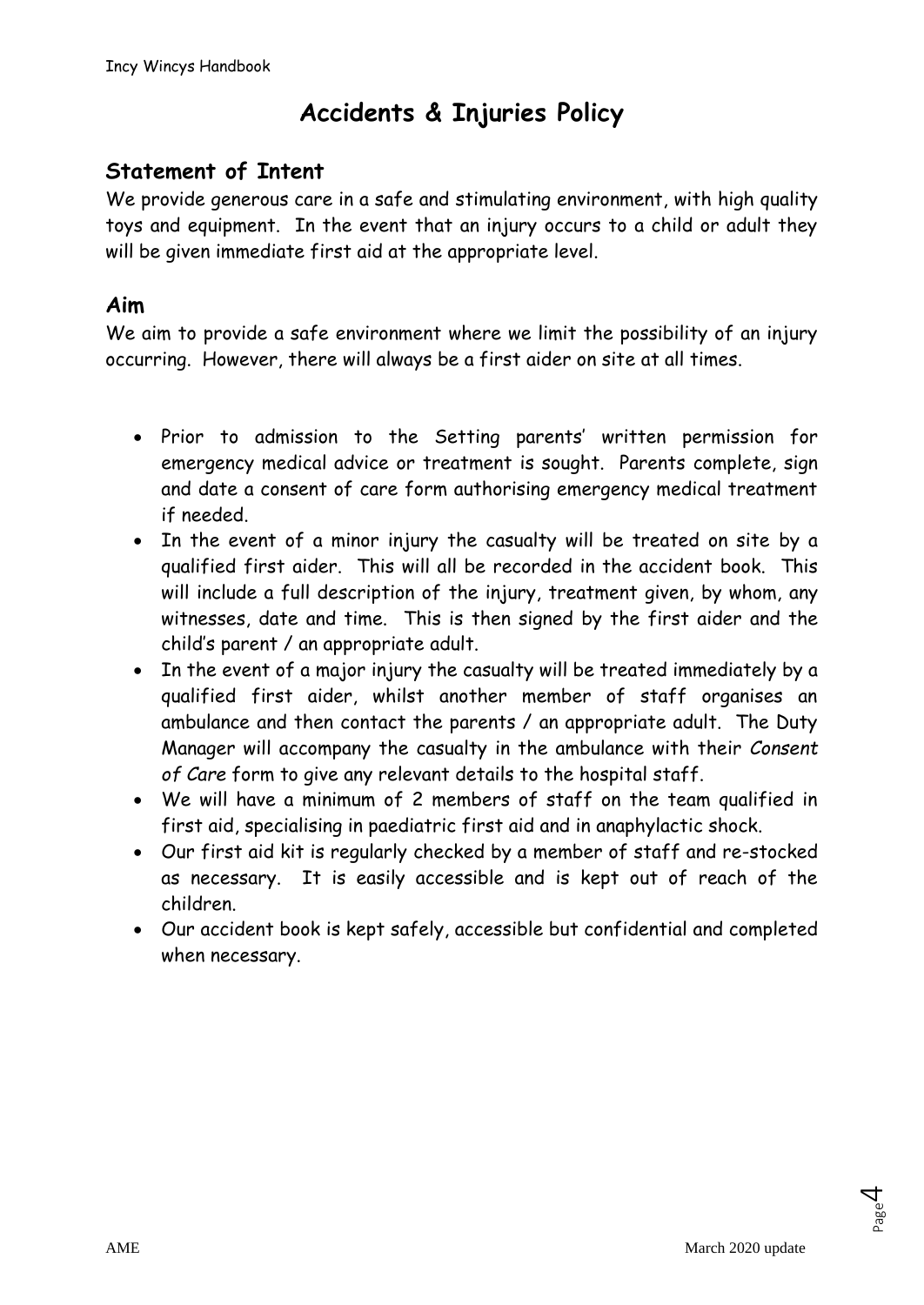# **Administering Medication Policy**

# **Statement of Intent**

We believe that children who are sick should be at home until they are well enough to return to Incy Wincys. However, we recognise that sometimes children will need medication to help maintain their health and well being or when they are recovering from an illness. In these circumstances, we will agree to administer medication. Administering medicines will only be done where it would be detrimental to the child's health if not given in the Setting. We will only administer prescribed medicines. This means that medicine such as Calpol or Nurofen will not be administered to children unless under direction from a Doctor.

# **Aim**

**Consent** Parents/carers must give prior written consent for the administration of medication. No medication will be given unless the consent form is completed and signed. The form includes the following information:

- full name of the child;
- name of medication and strength;
- name and contact details of the prescribing doctor;
- details of dosage, frequency and times administration of medication needs to happen.;
- duration and expiry date of the medication;
- printed name, signature, contact details of parent/guardian and date
- details of the member of staff administering the medicine.

**Administration** - The administration of medicine must be recorded accurately each time it is given and signed by staff. This record will be kept with the authorisation from the parent and signed at the end of each session to confirm that the parent is aware that the medication has been administered and at what time.

**Storage of medicines** Medication must be clearly labelled with the child's name and will be stored safely in a secure cupboard or refrigerated. Where the cupboard is not used solely for storing medicines, the medication will be kept in a marked plastic box. The Settings Manager is responsible for ensuring that medicine is handed back to the parent at the end of a session.

### **Long Term Medical Conditions**

A full risk assessment will be carried out for any child with a long-term medical condition that might require on-going medication and care.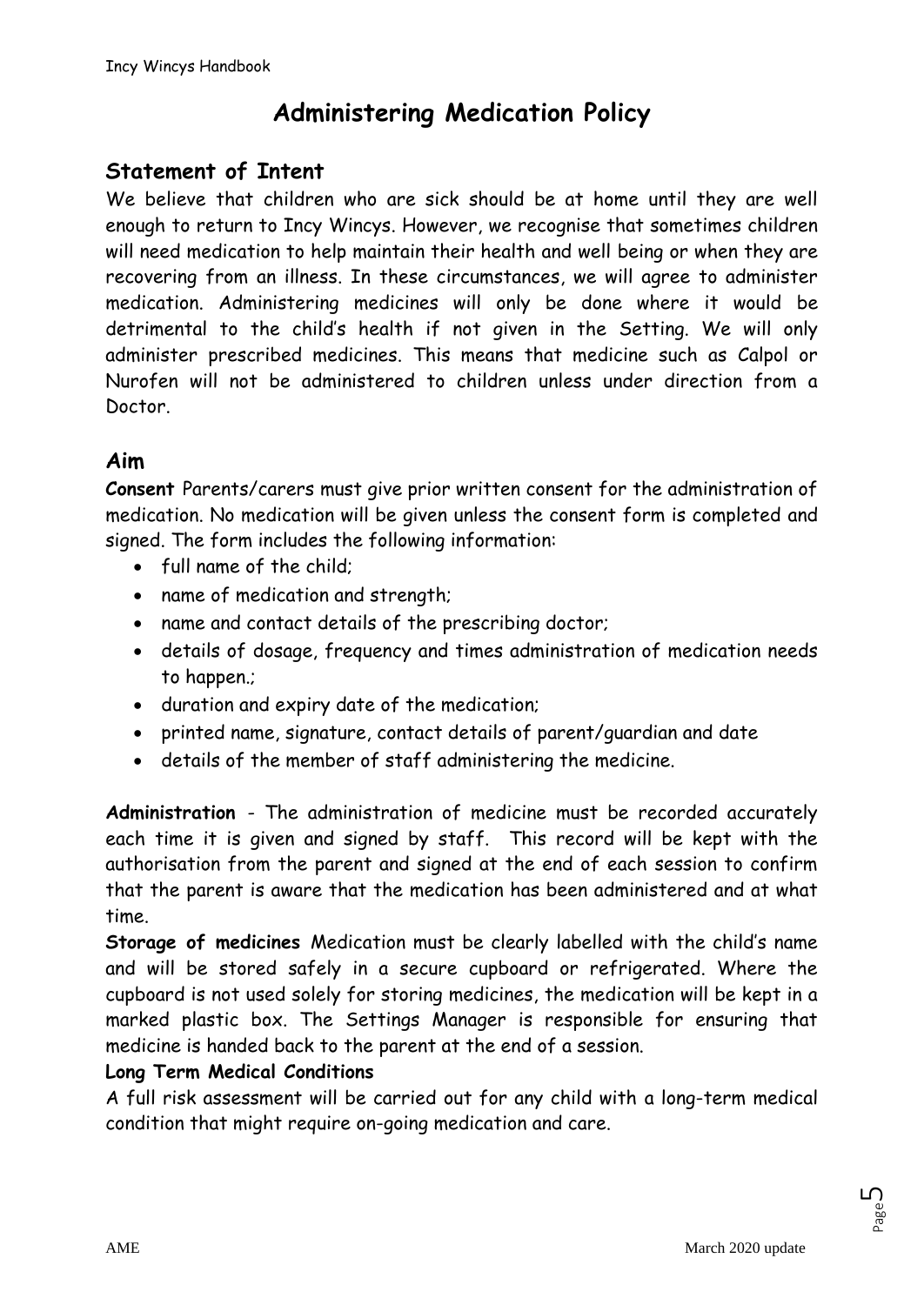# **Admissions Policy**

# **Statement of intent**

It is our intent to make Incy Wincys accessible to children and families from all sections of the local community.

# **Aim**

We aim to ensure that all admission requests are treated in a fair and clearly communicated way.

In order to achieve this aim we operate the following admissions policy.

- We arrange our waiting list first in order of age eligible to start at the Setting and second by the date the application form was received.
- We welcome admissions of children in the half term of their 2<sup>nd</sup> birthday, they may then generally stay with us until the age of  $3\frac{1}{2}$ , however, there are circumstances where this can be longer to ensure continuous development.
- We describe Incy Wincys and its practices in terms of how it treats individuals, regardless of gender, special educations needs, disabilities, background, religion, ethnicity or competent in spoken English.
- We are flexible about attendance patterns in order to accommodate the needs of individual children and families, but recommend that children attend for a minimum of two sessions per week, ensuring that children will benefit from continuity and security in our Setting and help with the settling in process.

#### **Registration process**

- We recommend that parents / carers come along and meet us, giving their child/ren the chance to participate in a session. At this time we will be able to answer any questions about us and ensure that registration paperwork is completed at this time.
- Applications must be accompanied by a registration fee of £25
- An offer letter will be sent out confirming acceptance, expected start date, sessions agreed and the first half terms fees.
- Further familiarisation visits can be arranged close to the start date of a child.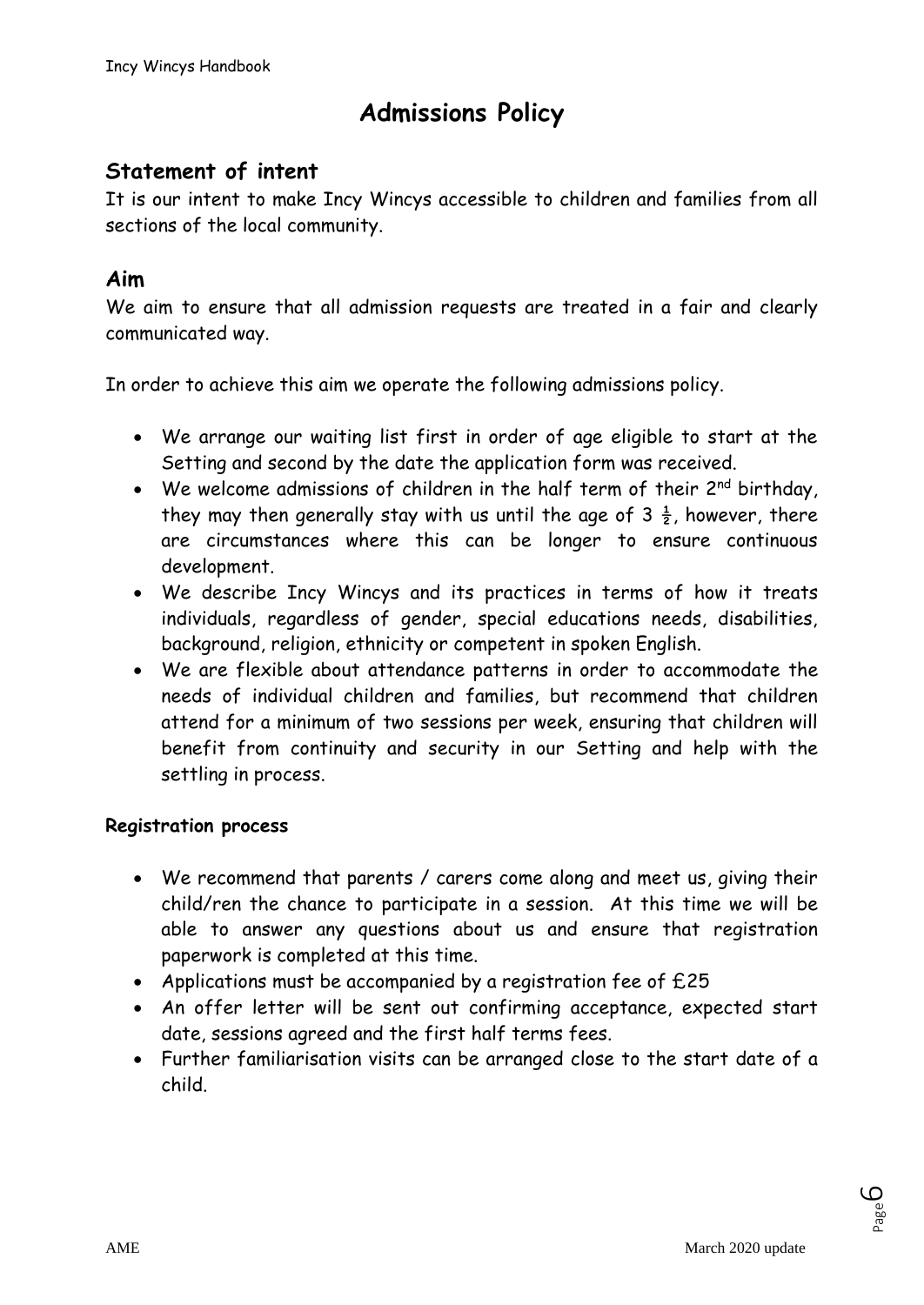# **Behaviour Management Policy**

### **Statement of intent**

Incy Wincys believes that children flourish best when they know how they are expected to behave and should be free to play and learn without fear of being hurt or unfairly restricted by anyone else.

### **Aim**

We aim to provide an environment in which there is acceptable behaviour demonstrated by the staff and where children learn to respect themselves, their peers, adults and their environment. Children can develop self-discipline and selfesteem in an atmosphere of mutual respect and encouragement. Through this children can learn to consider the views, feelings, needs and rights of others and the impact that their behaviour has on other people, places and objects.

To learn this developmental skill, children require support, encouragement, teaching and Setting a positive example of behaviour, these principles assist the programme for promoting personal, social and emotional development.

It is the responsibility of all staff to promote and demonstrate positive behaviour to children, parents, carers and visitors and one another, however we have a named person who has overall responsibility for keeping all staff up to date on current best practices and legislation when managing concerning behaviour. This person is :- Amanda Ellis

- We require the named person to:
	- Keep her/himself up to date with legislation and research and thinking on handling children's behaviours.
	- Access relevant sources of expertise on handling children's behaviour; and
	- Check that all staff have relevant in service training on handling children's behaviour. We keep a record of staff attendance at this training.
- We require staff to use positive strategies for handling any conflict by helping children find solutions in ways which are appropriate for the children's ages and stages of development – i.e. distraction, praise and reward.
- We familiarise new staff with Incy Wincys behaviour policy and its rules for behaviours.
- We expect all members of Incy Wincys children, parents, staff, visitors to keep to the rules requiring these to be applied consistently
- We support each other in ways that help with development of self-esteem, confidence and competency.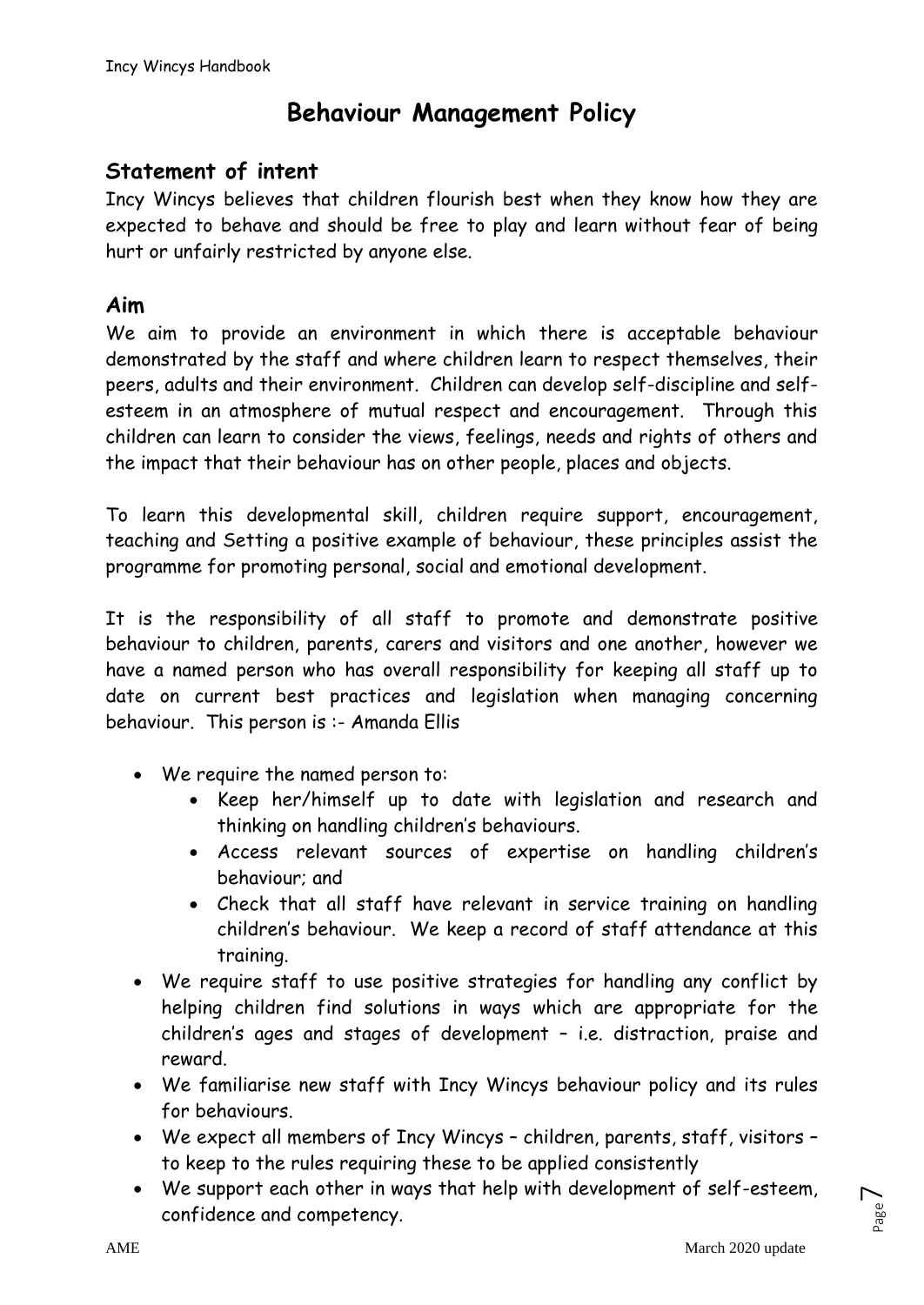- We praise and endorse desirable behaviour such as kindness and willingness to share
- We avoid creating situations in which children receive adult attention only in return for undesirable behaviours
- We recognise that codes for interacting with other people vary between cultures and require staff to be aware of – and respect – those used by members of the Setting.
- When children behave in unacceptable ways, we help them to see what was wrong and how to cope more appropriately
- We never send the children out of the room by themselves and will always try to find ways of not removing a child from a group situation as a discipline.
- We never use physical discipline, such as smacking or shaking. Children are never threatened with these.
- We do not use techniques intended to single out and humiliate individual children.
- We only use physical restraint, such as holding, to prevent physical injury to children or adults and/or serious damage to property. Details of such an event (what happened, what action was taken and by whom, and the names of witnesses) are brought to the attention of our Setting leader and are recorded in our incident book. A parent is informed on the same day and signs the incident book to indicate that he / she has been informed.
- In cases of serious misbehaviour, such as biting, racial or other abuse, we make clear immediately the unacceptability of the behaviour and attitudes by means of explanations rather than personal blame.
- We do not shout or raise our voices in a threatening way to respond to children's behaviour.
- We handle children's unacceptable behaviour in ways which are appropriate to their ages and stages of development – for example by distraction discussion of by withdrawing the child from the situation
- We work in partnership with parents. Parents are informed about their children's behaviour by either Carolyn Stacey or the Duty Manager. We work with parents to address recurring unacceptable behaviour, using objective observation records to help us to understand the cause and to decide jointly how to respond appropriately.

### **Rough and Tumble Play and Fantasy Aggression**

Young children often engage in play that has aggressive themes, such as superhero and weapon play; some children appear pre-occupied with these themes, but their behaviour is not necessarily a precursor to hurtful behaviour or bullying, although it may be inconsiderate at times and may need addressing.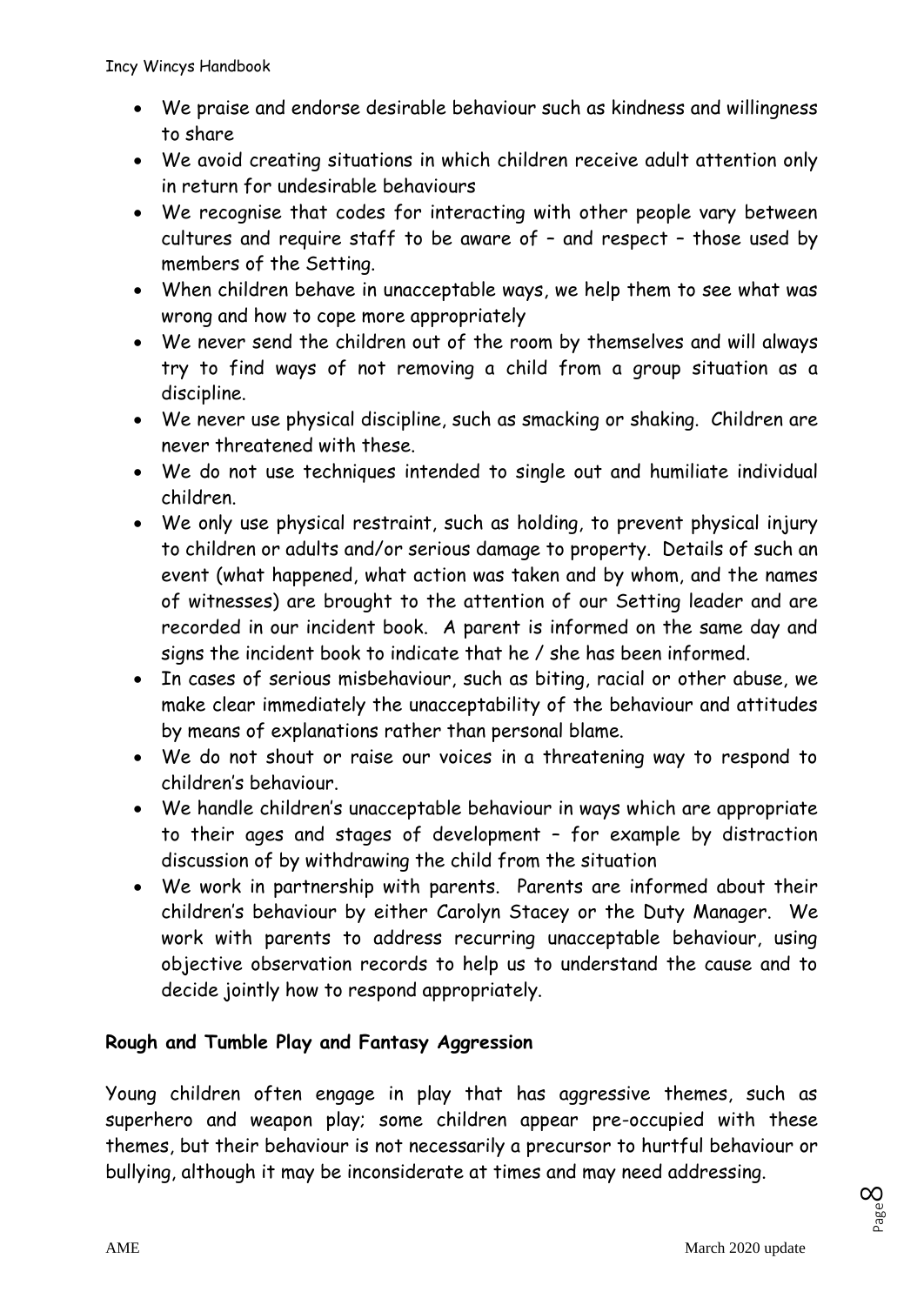- We recognise that teasing and rough and tumble play are normal for young children and acceptable within limits. We regard these kinds of play as prosocial and not as problematic or aggressive
- We will develop strategies to contain play that are agreed with the children, and understood by them, with acceptable behavioural boundaries to ensure children are not hurt.
- We recognise that fantasy play also contains many violently dramatic strategies, blowing up, shooting etc, and that themes often refer to 'goodies and baddies' and as such offer opportunities for us to explore concepts of right and wrong.
- We are able to tune in to the content of the play, perhaps to suggest alternative strategies for heroes and heroines, making the most of 'teachable moments' to encourage empathy and lateral thinking to explore alternative scenarios and strategies for conflict resolution.

### **Hurtful behaviour / Bullying**

Most children under the age of 5 will, at some point, say something hurtful or physically hurt another child. This not always bullying as bullying involves the persistent physical or verbal abuse of another child or children. We take bullying seriously. For young children hurtful behaviour is often momentary and without thought of consequences.

If a child hurts another child or children:

- We intervene to stop the child harming the other child or children.
- We explain to the child who is being hurtful why his/her behaviour is inappropriate;
- We give reassurance to the child or children who have been hurt;
- We help the child who has been hurtful towards another to say sorry for his/her actions.
- We make sure that children who behave in a hurtful manner receive praise when they display acceptable behaviour;
- We do not label children who bully
- When children have been hurtful towards another, we discuss what has happened with their parents and work out with them a plan for handling the child's behaviour and
- When children have been hurt, we share what has happened with their parents, explaining that the child who was being hurtful is being helped to adopt more acceptable ways of behaving.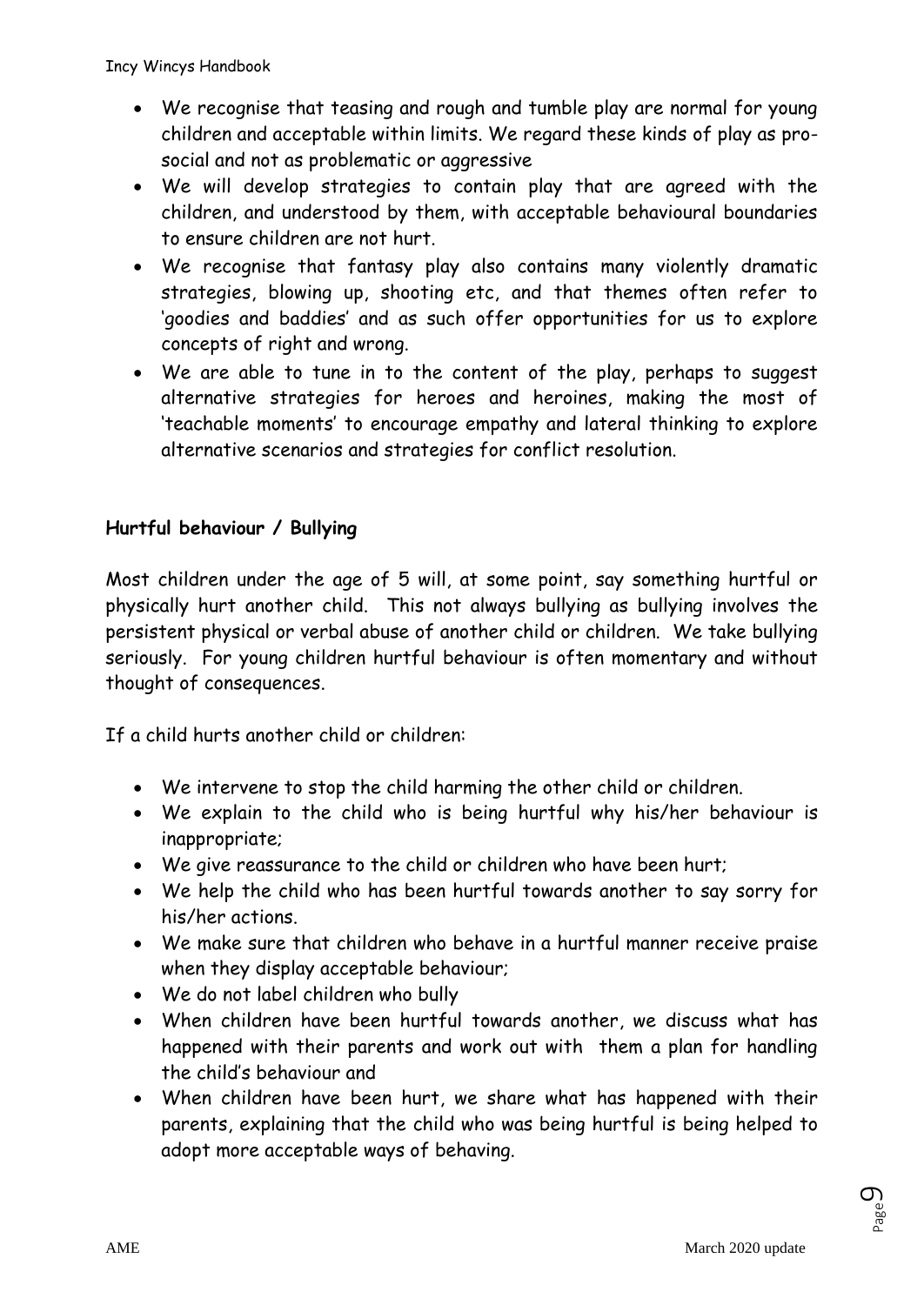- We work with a child and their family to understand why hurtful behaviour is occurring and understand that the main reasons for hurtful behaviour to happen are:
	- o The child does not feel securely attached to someone who can interpret and meet their needs – either at home or in the Setting.
	- o There may be insufficient language, or mastery of English to express him or herself and feel frustrated
	- o Exposure to aggressive behaviour at home and may be at risk emotionally or may be experiencing child abuse
	- o The child has a developmental condition that affects their behaviour.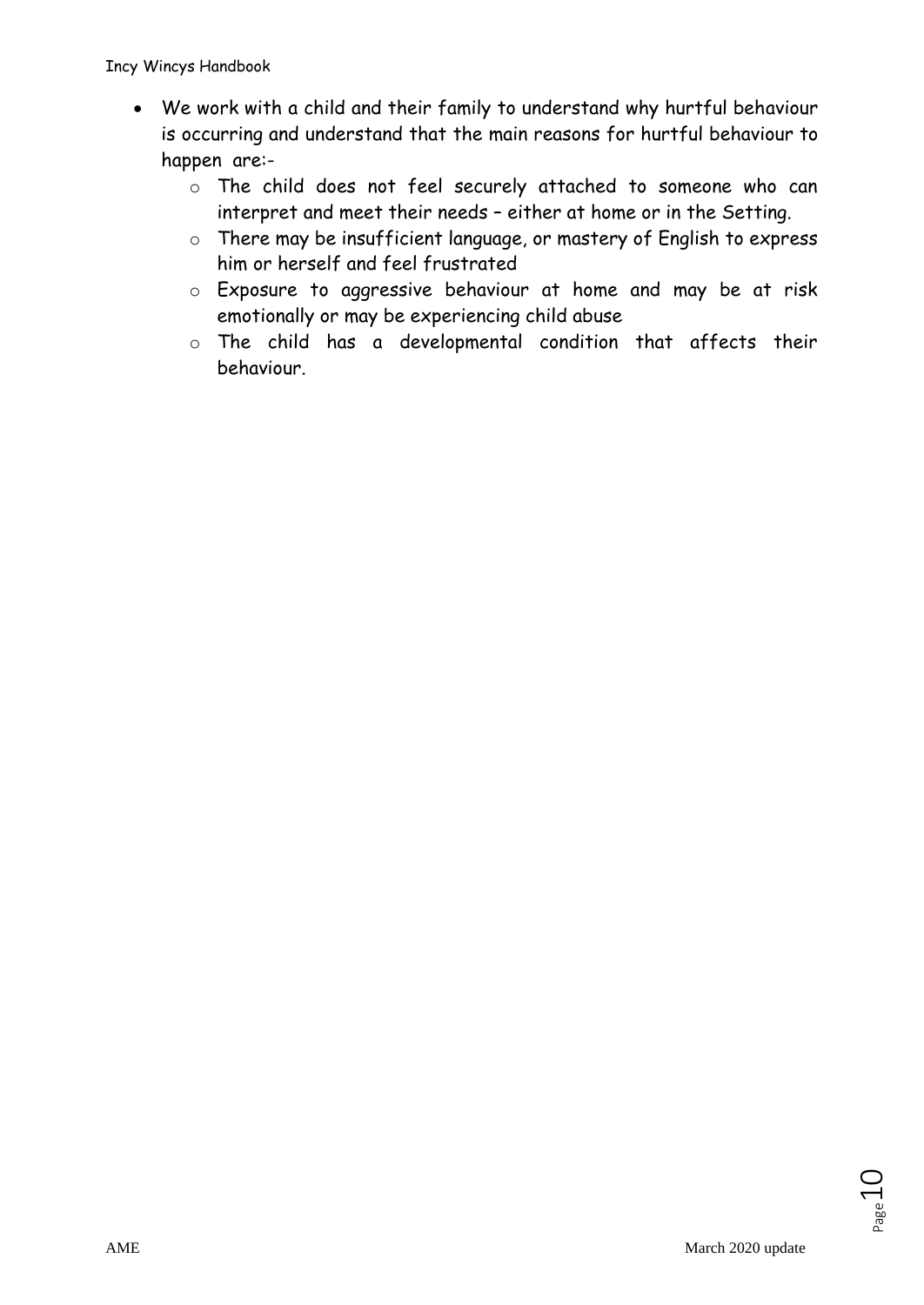# **Complaints Procedure**

### **Statement of intent**

Incy Wincys believes that children parents are entitled to expect courtesy and prompt, careful attention to their needs and wishes. Our intention is to work in partnership with parents, staff and the community in general and we welcome suggestions on how to improve our Setting at any time.

### **Aim**

Any concerns and/or complaints regarding our Setting will be treated with the utmost seriousness and will be dealt with in a robust and consistent manner. We aim to bring all concerns about the running of our Setting to a speedy and satisfactory conclusion for all of the parties involved. We anticipate that most concerns will be resolved quickly by an informal approach to the appropriate member of staff. If this does not achieve the desired result, we have a set process for dealing with concerns.

Incy Wincys will maintain a complaints log which will record all of the complaints that are raised within our Setting. This log will be made available to parents as well as Ofsted inspectors as and when required.

#### **Making Concerns Known**

- A parent or member of staff who has a concern about any aspect of the child care provided should first talk over any worries or issues with the Manager. A record of the meeting will be made in the complaints log which will be signed by all parties to say that there is agreement with what has been written and what action is going to take place.
- If there is no satisfactory outcome within 14 days of the informal discussion, or if the problem recurs, the parent/staff should put the concerns or complaint in writing and request a formal meeting with the Pre-School Manager. At the meeting, both parties will have the option to invite a representative to attend if desired and a written record of the discussion will be made and agreed.
- Most complaints should be resolved informally at this stage. Incy Wincys will aim to resolve the issues as soon as is practicably possible, taking any necessary actions and reporting the outcome to all parties.

#### **Complaint Escalation**

• If a parent/staff member/Incy Wincys cannot reach agreement an external mediator, acceptable to both sides, may be invited to listen and offer advice. A mediator has no legal powers but can help to clarify the situation.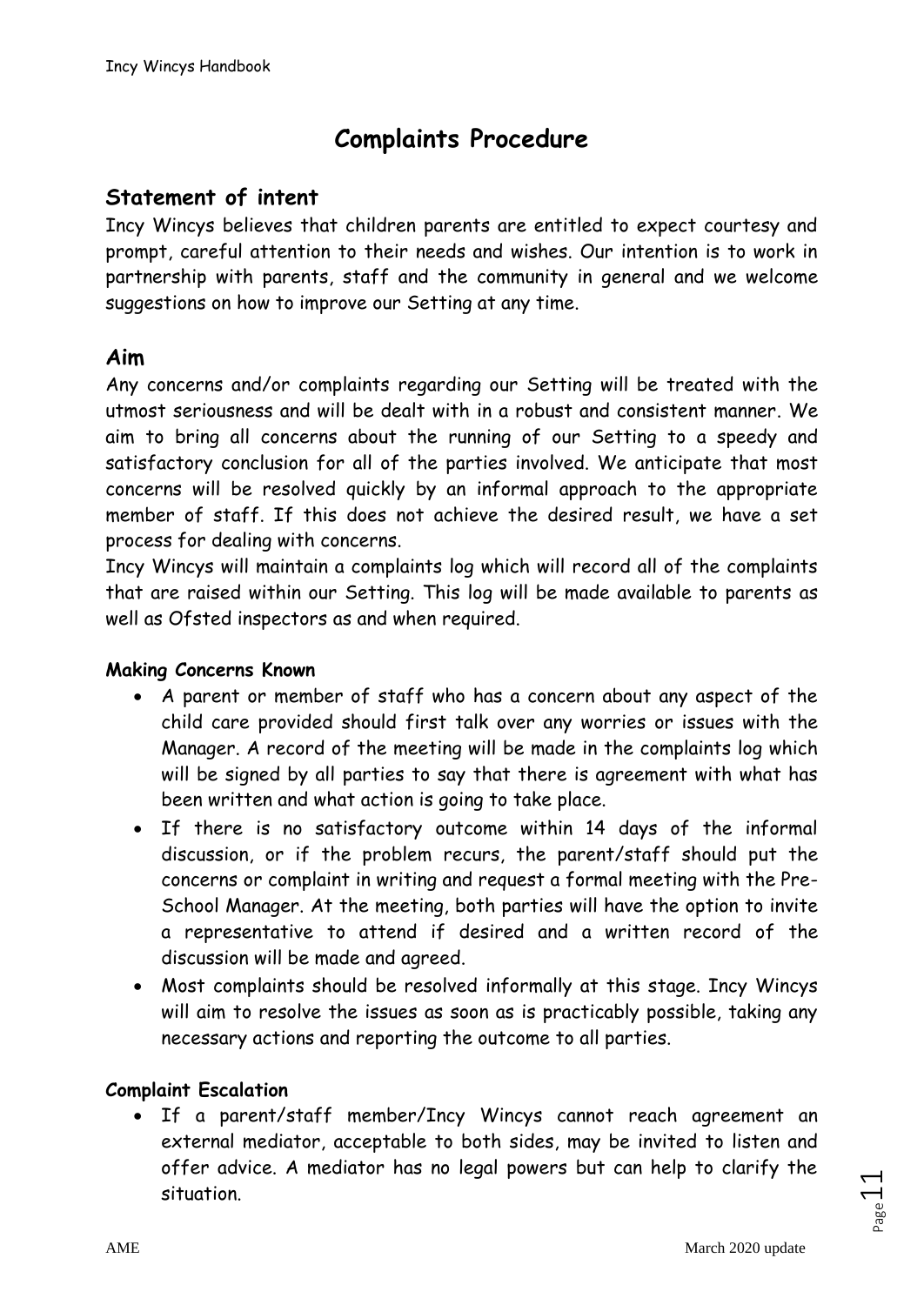- The mediator will help define the problem, review any actions that have been taken and suggest further ways in which any issue might be resolved.
- The mediator will keep all discussions confidential. She/he will keep an agreed written record of any meetings that are held and any advice she/he has given.
- A final meeting is held when the mediator has concluded his/her investigations, and the purpose of this is to reach a decision on the action to be taken. A record of this meeting is signed by everyone present and they receive a copy. The signed record signifies that the procedure is concluded.

### **The Role of the Registering Authority**

• In some circumstances it might be necessary to bring in the Ofsted Inspection Unit, who will have a duty to ensure laid down requirements are adhered to. Ofsted would be involved if a child appeared to be at risk or where there seemed to be a possible breech of registration requirements. In these cases, both parent and Incy Wincys would be informed and would work with Ofsted to ensure a proper investigation of the complaint, followed by appropriate action.

The address and telephone number of Ofsted is:

Ofsted Piccadilly Gate Store Street Manchester M1 2WD Tel: 0300 123 1231

We believe that most complaints are made constructively and can be resolved at an early stage. We also believe that it is in the best interests of the Incy Wincys and parents/staff that complaints should be taken seriously and dealt with fairly and in a way, which respects confidentiality.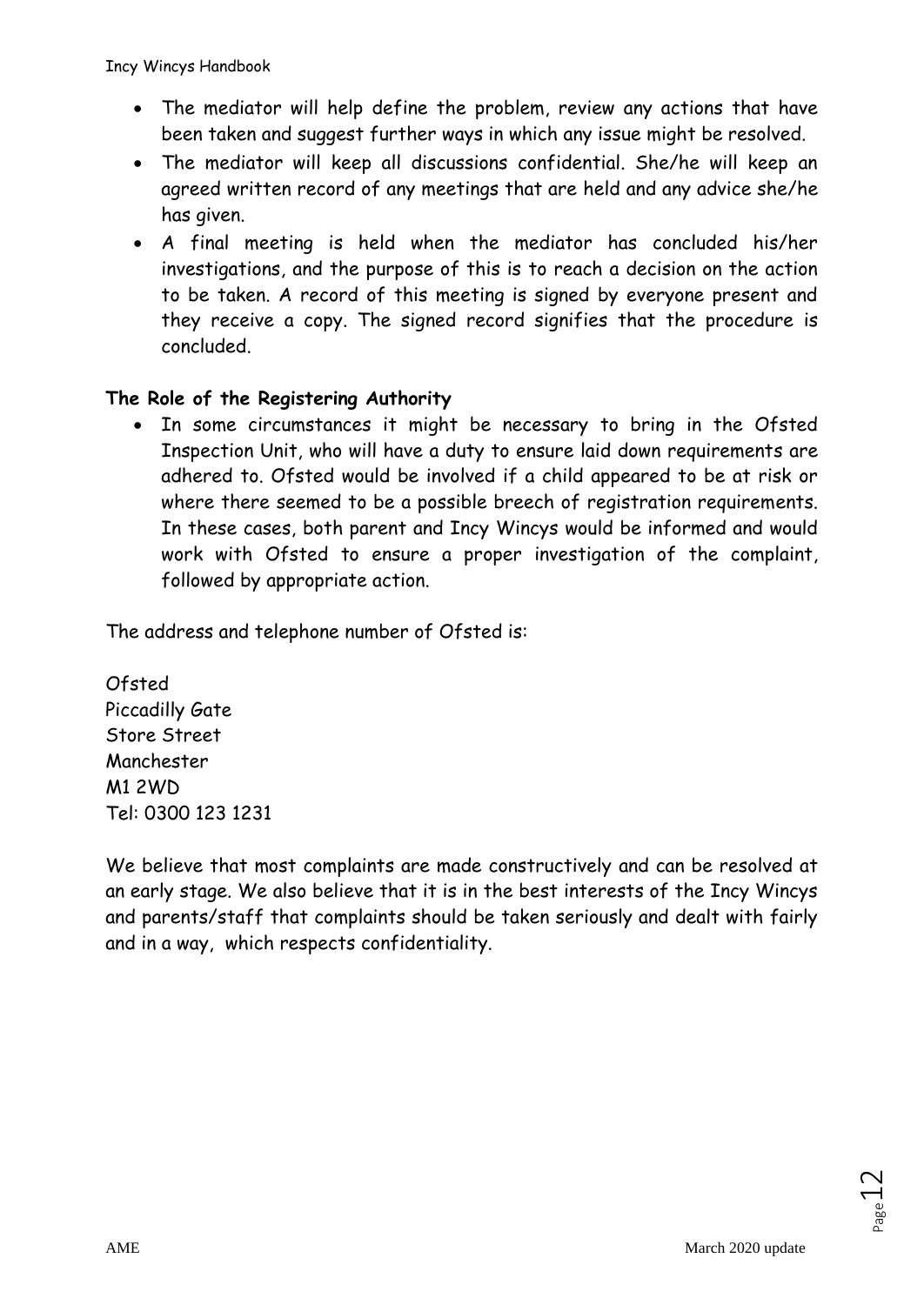# **Confidentiality Policy**

# **Statement of Intent**

It is our intention to respect the privacy of children and their parents and carers, while ensuring that they access high quality care and education within the Setting.

### **Aims**

We ensure that all parents and carers can share their information in confidence that it will only be used to enhance the welfare of their children.

To ensure all those using and working in the Setting can do so with confidence, we respect confidentially in the following ways:

- Staff will not discuss personal information given by parents with other members of staff except where it affects planning for the child's needs.
- Any concerns/evidence relating to a child's personal safety are kept in a secure and confidential file and are shared with as few people as possible on a 'need to know' basis.
- Personal information about children, families and staff is kept securely in a lockable cupboard whilst remaining as accessible to authorised personnel only
- Issues to do with the employment of staff, whether paid or unpaid, remain confidential to the people directly involved with making personnel decisions.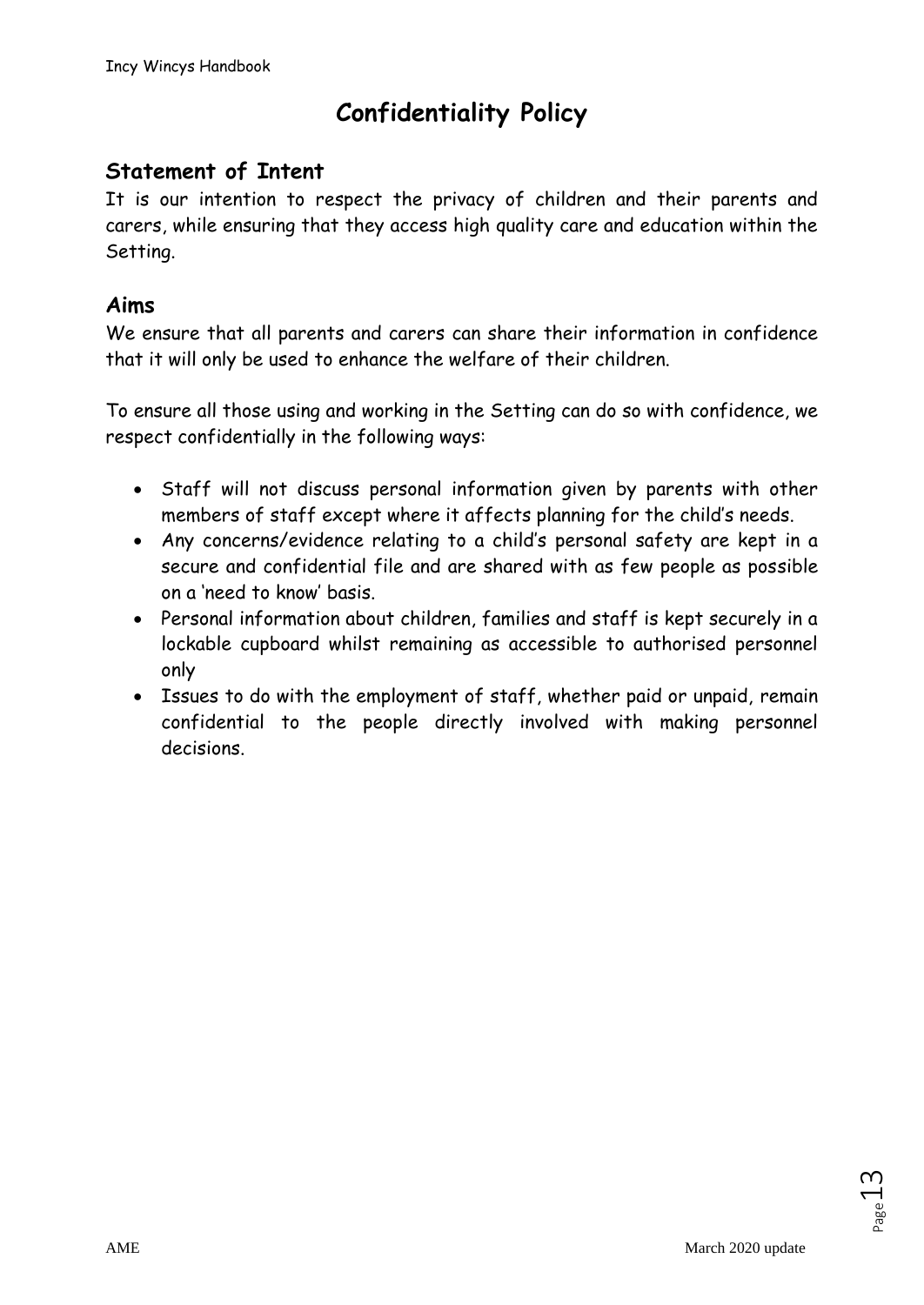# **Covid–19 Safety Policy**

### **Statement of Intent**

The health and safety of children is of paramount importance. The setting is a safe and healthy place for children, parents, staff and volunteers.

### **Aims**

The preschool works with the management committee of Normandy Village Hall to ensure that the environment is safe, clean and suitable to open, to enable the preschool to keep operating. The procedures laid out below are adhered to at all times to limit the possibility of any cross contamination of Covid-19, to protect staff, children, their families and the wider community whilst allowing the children opportunity to continue to learn and develop key life skills.

### **Process**

#### **Identification of infection**

Any person at the setting or in the family of those children attending the setting displaying any Covid-19 symptoms must inform the manager and follow the government guidelines for self-isolating.

#### **Risk assessment**

Risk assessing activities and procedures highlights any potential hazards to adults, children and the premises. The process;

- determines any areas that need attention
- develops an action plan which specifies the action required, the timescales for action, the person responsible for the action and any funding required.

#### **Infection control measures**

Parents are informed of all infection-control measures and the compliance expected of them. The DFE guidance 'Early years and childcare COVID-19 guidance' is being followed; this includes but is not limited to;

- all children and staff are encouraged not to touch their mouth, eyes and nose
- staff are reminded to use a tissue or elbow to cough or sneeze and use bins for tissue waste ('catch it, bin it, kill it')
- there will be a limited but wide selection of activities available for the children that can be easily sanitised before, during and after each session
- the daily routines encourage the children to learn about personal hygiene
- the cleanliness of resources, equipment is maintained throughout each session cleaned with an antiviral and antibacterial solution. All cleaning materials are stored out of children's reach.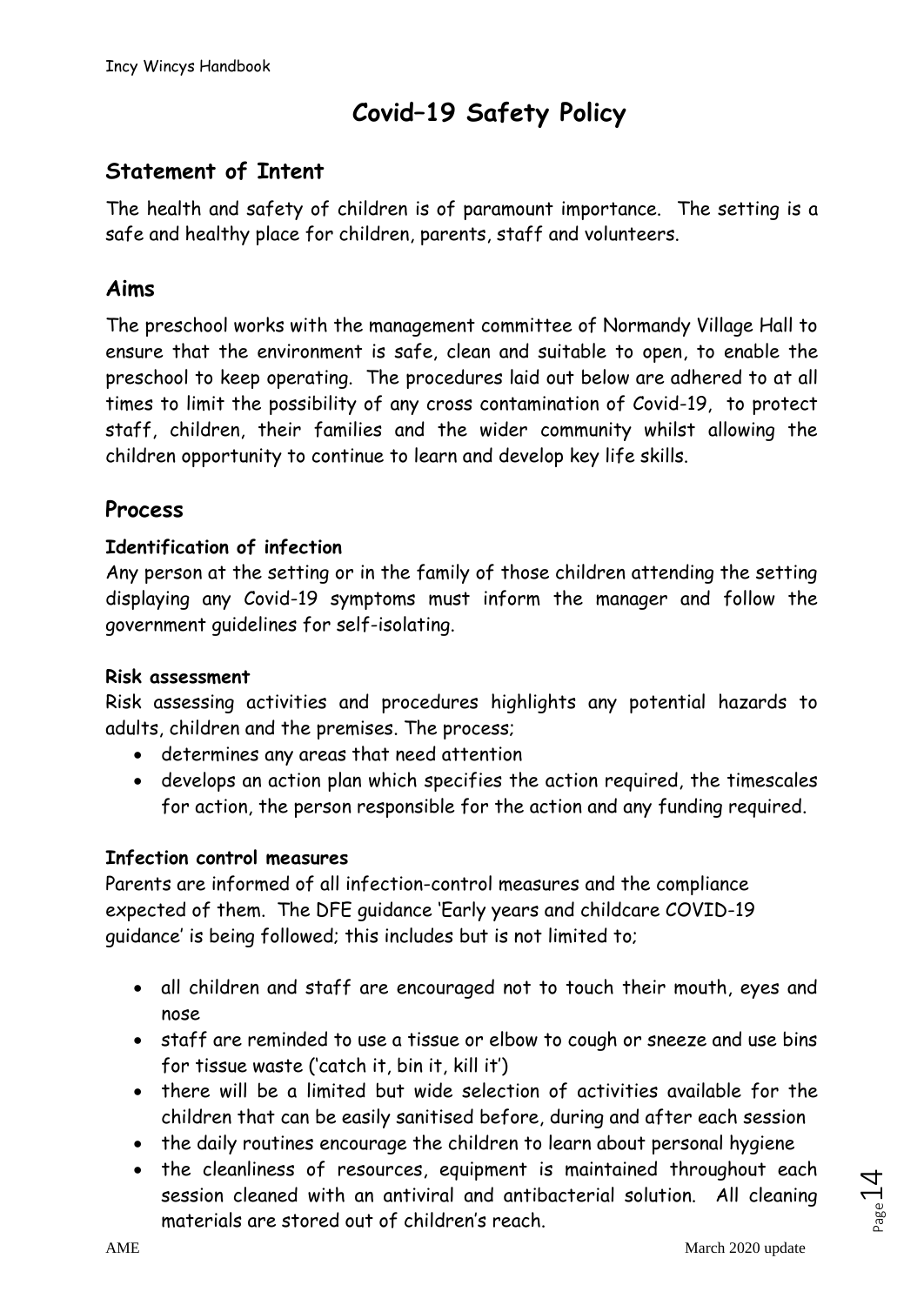- there will be no soft toys or furnishings available.
- sufficient amounts of soap (or hand sanitiser where applicable), clean water, paper towels and waste disposal bins are supplied in all toilets and kitchen areas.
- parents are required to apply sun cream to children before arrival, to allow for social distancing measures by staff
- a hygiene station has been provided at the new entrance to the hall, staff and children will wash their hands upon arrival and each time they move from outside to inside
- hand sanitiser with an alcohol volume of 60% is available at all times
- surfaces that children and staff are touching, such as toys, tables, chairs, doors, sinks, toilets, light switches, are cleaned more regularly than normal
- good hygiene practices are implemented by:
	- cleaning tables between activities
	- checking toilets regularly
	- wearing protective clothing, such as aprons and disposable gloves, when appropriate
	- providing tissues and wipes
- the setting has sole use of the building and will remain locked during sessions to limit others entering the building, notice will be given to parents when this changes and other users are allowed into the village hall
	- systems are in place for the safe arrival and departure of children;
		- on arrival all children are collected by staff outside
		- at the end of the session, children are handed to parents outside parents are told that they cannot gather at entrance gates or doors, or enter the site
		- parents are advised prompt arrival and departures is necessary to maintain social distancing measures.
- children will not have access to the kitchen to limit the spaces used
- the staff have separate facilities for hand washing and for washing up
- all surfaces are non-porous, they are cleaned prior to and after use.

### **First Aid**

How the staff administer first aid is affected by infection control measures, staff will be following the guidelines below:

• wherever possible, the first aider should keep a distance of 2m to the casualty.

CPR on staff (or any adult):

- do not place your face close to the casualty's
- before you start CPR, use a towel or piece of clothing and lay it over the mouth and nose of the casualty
- do not perform rescue breaths on the casualty, only chest compressions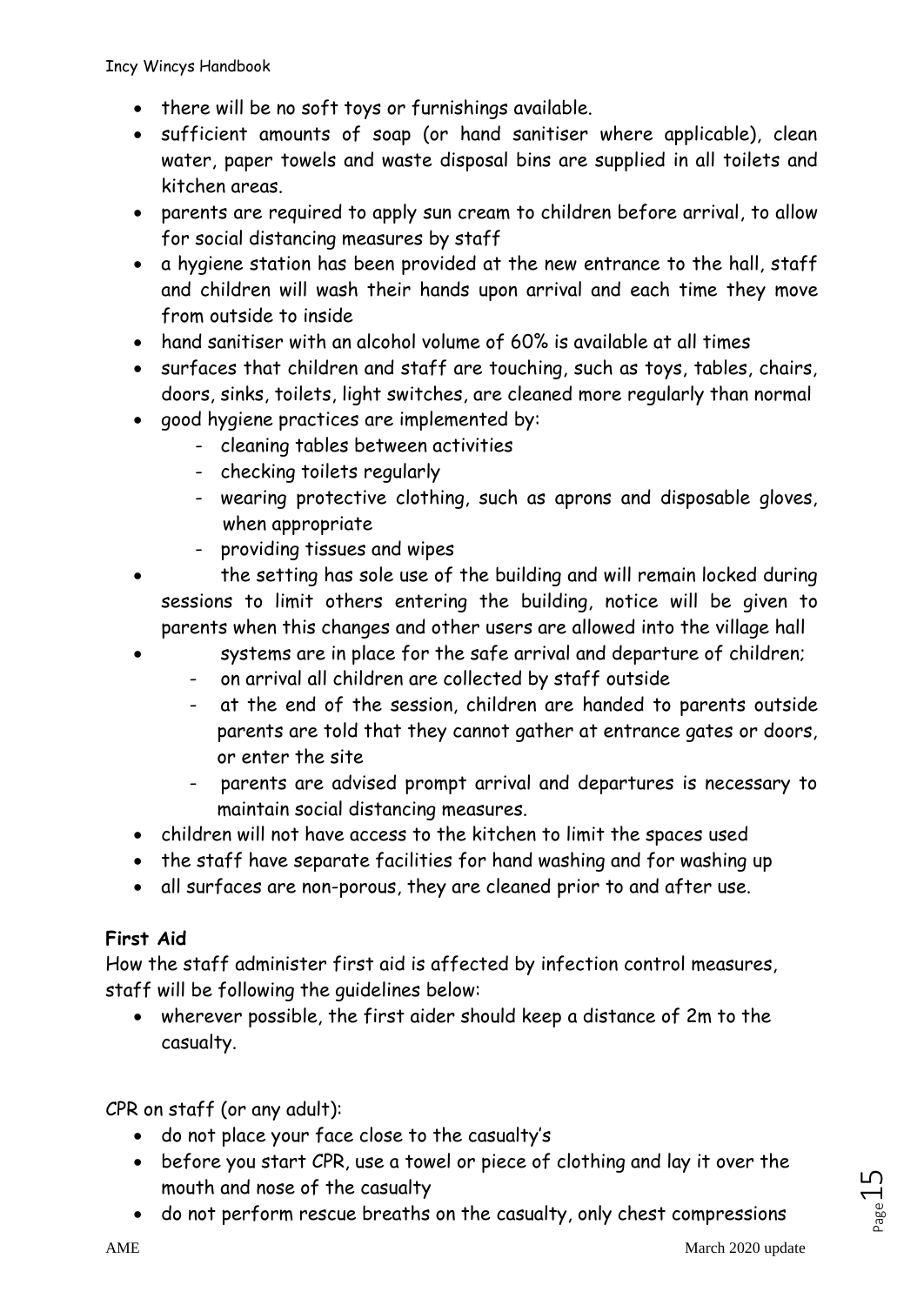- wherever possible, the helper should keep a distance of 2m
- after performing compression-only CPR, first aiders should wash their hands thoroughly with soap and water
- all First Aiders must read the Resuscitation Council's information contained in the link; [https://www.sja.org.uk/get-advice/first-aid](https://www.sja.org.uk/get-advice/first-aid-advice/unresponsive-casualty/how-to-do-cpr-on-an-adult/)[advice/unresponsive-casualty/how-to-do-cpr-on-an-adult/](https://www.sja.org.uk/get-advice/first-aid-advice/unresponsive-casualty/how-to-do-cpr-on-an-adult/)

#### CPR paediatric:

Paediatric cardiac arrest is unlikely to be caused by a cardiac problem and is more likely to be a respiratory one, making ventilations crucial. If a child is not breathing normally and no actions are taken, their heart will stop and full cardiac arrest will occur. Doing rescue breaths will increase the risk of transmitting the COVID-19 virus, either to the rescuer or the child. However, this risk is small compared to the risk of taking no action as this will result in certain cardiac arrest and the death of the child.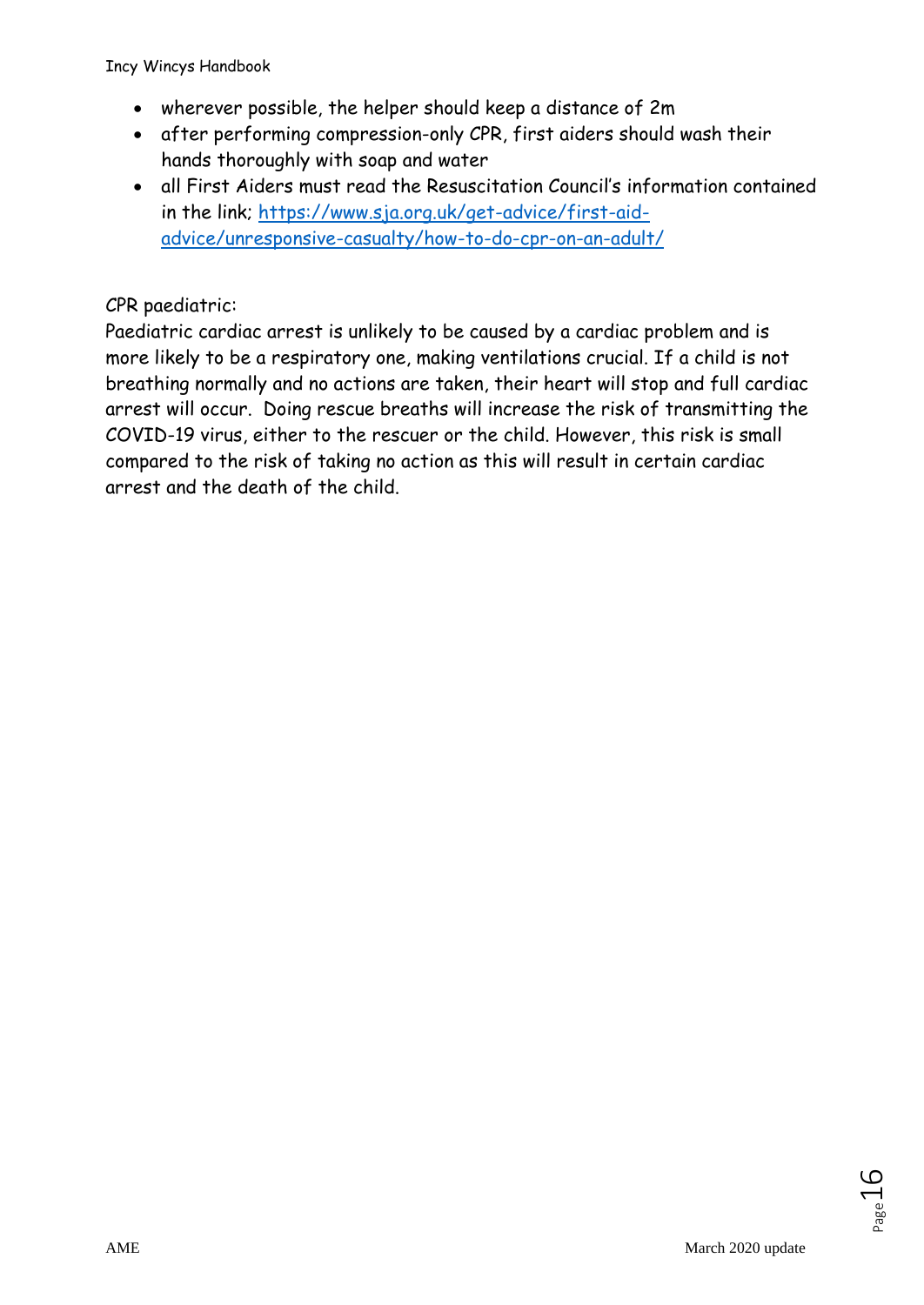# **Equality and Diversity Policy**

### **Statement of Intent**

We will ensure that our service is fully inclusive in meeting the needs of all children. We recognise that children and their families come from diverse backgrounds. All families have needs and values that arise from their social, economic, ethnic, cultural or religious backgrounds. Children grow up in diverse family structures.

Some children come from families who experience social exclusion or severe hardship; some have to face discrimination and prejudice because of their ethnicity, the languages they speak, their religious or belief background, their gender or their impairment.

We understand that these factors affect the well-being of children and can impact on their learning and attainment. Incy Wincys is committed to antidiscriminatory practice to promote equality of opportunity and valuing diversity for all children and families.

### **Aims**

We aim to:

- provide a secure and accessible environment in which all our children can flourish and in which all contributions are considered and valued;
- include and value the contribution of all families to our understanding of equality and diversity;
- provide positive non-stereotyping information about gender roles and diverse family structures, diverse ethnic and cultural groups and disabled people;
- improve our knowledge and understanding of issues and anti-discrimination practice, promoting equality and valuing diversity;
- challenge and eliminate discriminatory actions;
- make inclusion a thread that runs through all of the activities in the Pre-School;
- foster good relations between all communities;
- advertise our Setting widely;
- reflect the diversity of our society in our promotional materials;
- provide information in clear, concise language;
- base our admissions policy on a fair system;
- ensure that all parents are made aware of our equal opportunities policy;
- we do not discriminate against a child or their family or prevent entry to our Setting on the basis of a protected characteristic as defined by the

 $L_{\text{age}}$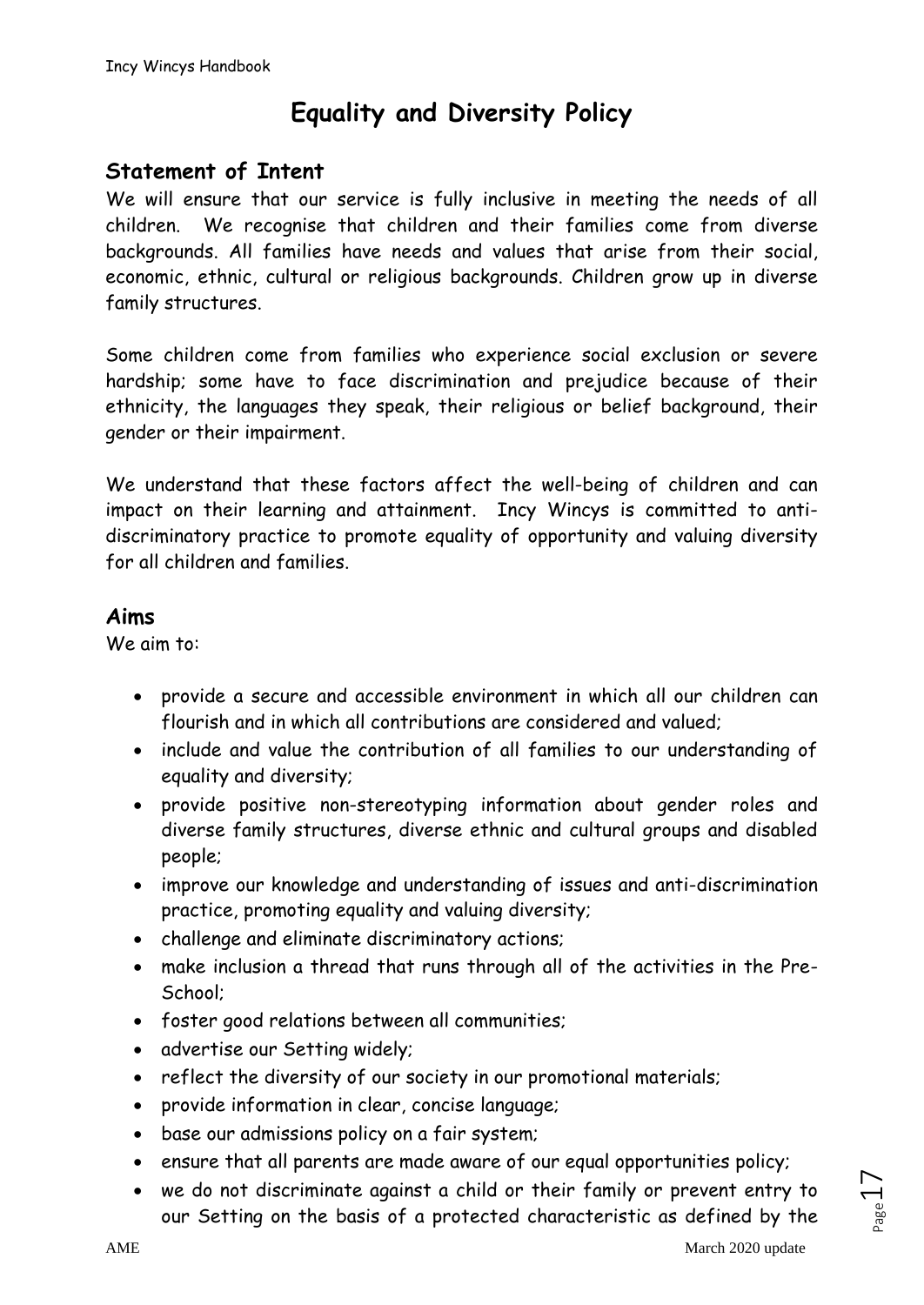Equalities Act 2010. These protected characteristics are: Disability, race, gene reassignment, religion or belief, sex, sexual orientation, age, pregnancy and maternity and marriage and civil partnership;

- we do not discriminate against a child with a disability and will endeavour to ensure that any disability is supported to the best of our ability;
- we develop an action plan to ensure that people with a disability can participate successfully in the services we offer;
- we ensure wherever possible that we have a balanced intake of boys and girls;
- we take action against staff or parents who discriminate either by:
	- o direct discrimination: someone is treated less favourably because of a protected characteristic e.g. preventing families of some racial groups from using the service;
	- o indirect discrimination: someone is affected unfavourably by a general policy e.g. children must only speak English in the Setting;
	- o association: discriminating against someone who is associated with a person with a protected characteristic; and
	- o perception: discrimination on the basis that it is thought someone has a protected characteristic.
- displaying of openly discriminatory and possibly offensive materials, name calling, threatening behaviour are unacceptable on or around the premises and will be dealt with in the strongest manner.

### **Employment**

- Posts are advertised, and all applicants are judged against explicit and fair criteria.
- Applicants are welcome from all backgrounds and posts are open to all.
- We may use the exemption clauses in relevant legislation to enable the service to best meet the needs of the community.
- The applicant who best meets the criteria is offered the post, subject to references and checks by the Criminal Records Bureau. This ensures fairness in the selection process.
- All job descriptions include a commitment to promoting equality and recognising and respecting diversity as part of their specifications.
- We monitor our application process to ensure that it is fair and accessible.

### **Training**

- We seek out training opportunities for staff and regular volunteers to enable them to develop anti-discriminatory and inclusive practices, which enable children to flourish.
- We review our practices to ensure that we are fully implementing our policy for promoting equality, valuing diversity and inclusion.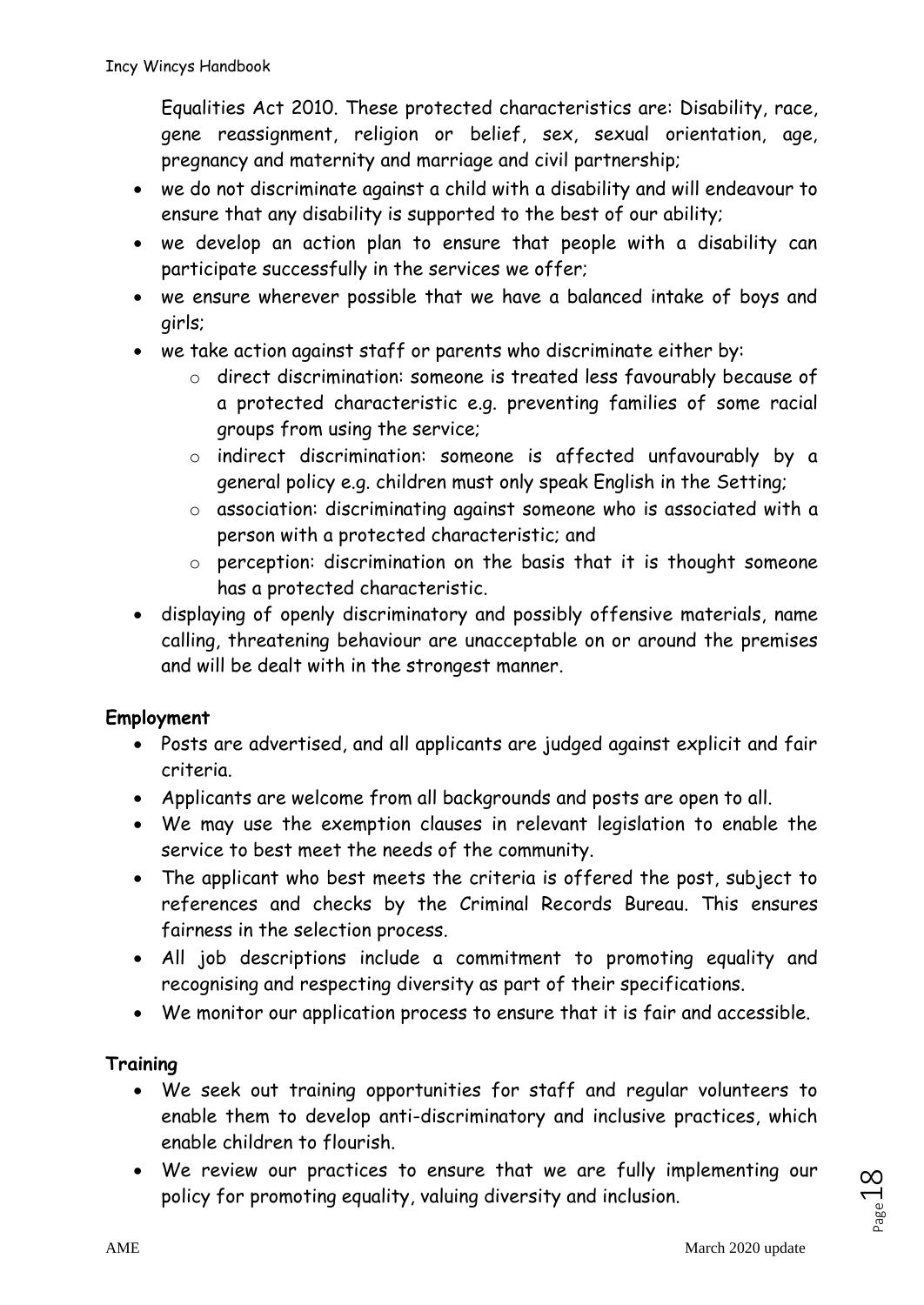### **Curriculum**

The Early Years Foundation Stage curriculum offered at Incy Wincys encourages children to develop positive attitudes about themselves as well as to people who are different from themselves. It encourages children to empathise with others and to begin to develop the skills of critical thinking.

### **Environment**

Our environment is as accessible as possible for all visitors and service users. If access to the building is found to treat disabled children or adults less favourably, we will make reasonable adjustments to accommodate the needs of the disabled children and adults. We do this by:

- making children feel valued and good about themselves and others;
- ensuring that children have equality of access to learning;
- undertaking an access audit to establish if the Setting is accessible to all children;
- making adjustments to the environment and resources to accommodate a wide range of learning, physical and sensory impairments;
- making appropriate provision within the curriculum to ensure each child receives the widest possible opportunity to develop their skills and abilities;
- positively reflecting the widest range of communities in the choice of resources;
- avoiding stereotypes or derogatory images in visual materials;
- celebrating a wide range of festivals;
- creating an environment of mutual respect and tolerance;
- differentiating the curriculum to meet children's special educational needs;
- helping children to understand that discriminatory behaviour and remarks are hurtful and unacceptable;
- ensuring that the curriculum offered is inclusive of children with special educational needs and children with disabilities;
- ensuring that children learning English as an additional language have full access to the curriculum and are supported in their learning; and
- ensuring that children speaking languages other than English are supported in the maintenance and development of their home languages.

# **Valuing Diversity in Families**

- We welcome the diversity of family lifestyles and work with all families.
- We encourage children to contribute to stories of their everyday life
- We encourage mothers, fathers and other carers to take part in the life of the Incy Wincys and to contribute fully.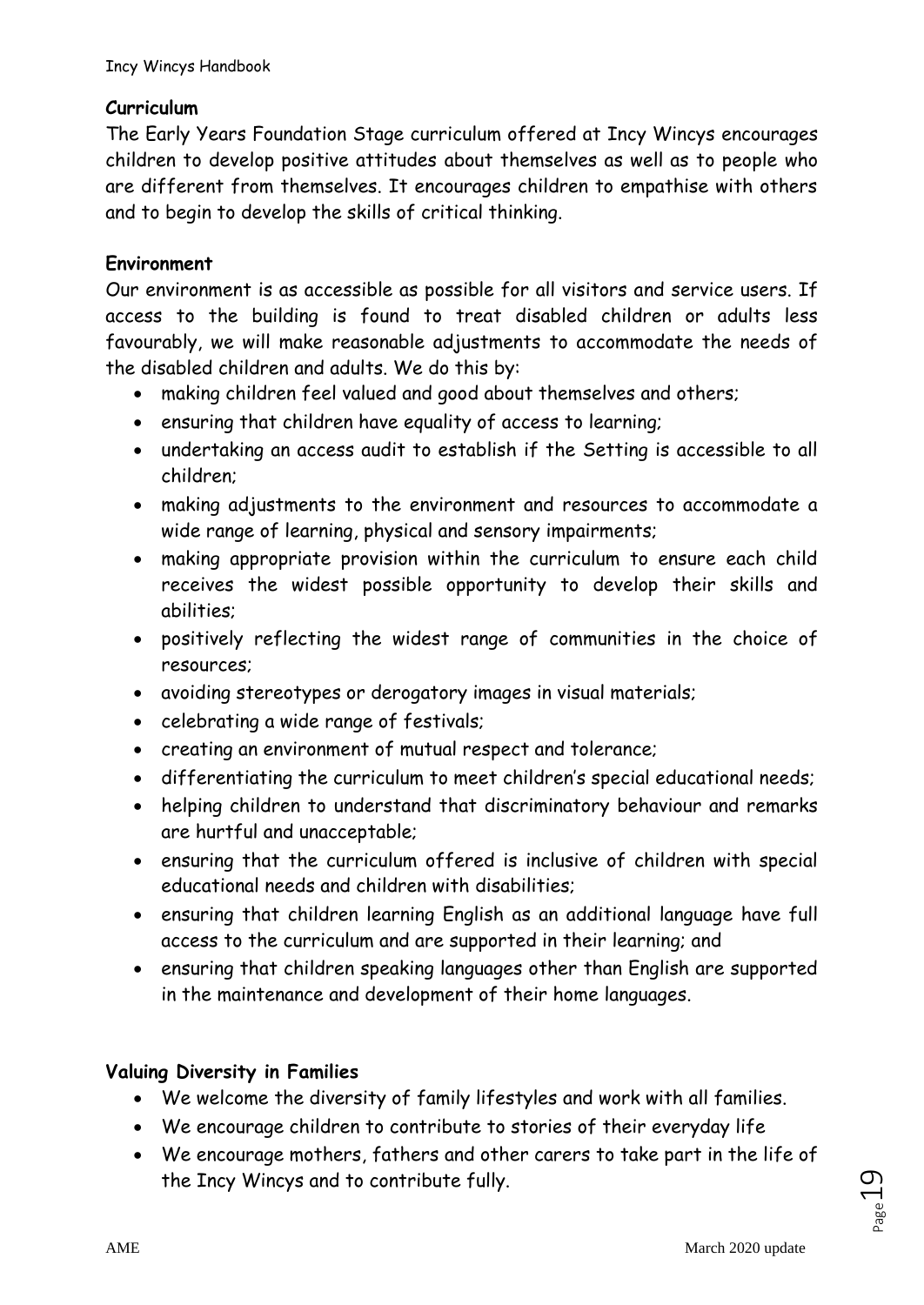Incy Wincys Handbook

- For families who speak languages in addition to English, we will develop means to ensure their full inclusion.
- We offer a flexible payment system for families of differing means and offer information regarding sources of financial support.
- We take positive action to encourage disadvantaged and under-represented groups to use the Setting.

#### **Food**

- We work in partnership with parents to ensure that dietary requirements of children that arise from their medical, religious or cultural needs are met.
- We help children to learn a range of food and of cultural approaches to mealtimes and eating, and to respect the differences among them.

#### **Meetings**

- We positively encourage ALL parents and carers to be involved in the Setting.
- Information about meetings is communicated in a variety of ways written and verbal to ensure that all mothers and fathers and carers have information about and access to the meetings.

#### **Monitoring and Reviewing**

- To ensure our policies and procedures remain effective, we will monitor and review them annually to ensure our strategies meets the overall aims to promote equality, inclusion and valuing diversity.
- We provide a complaints procedure and a complaints summary record.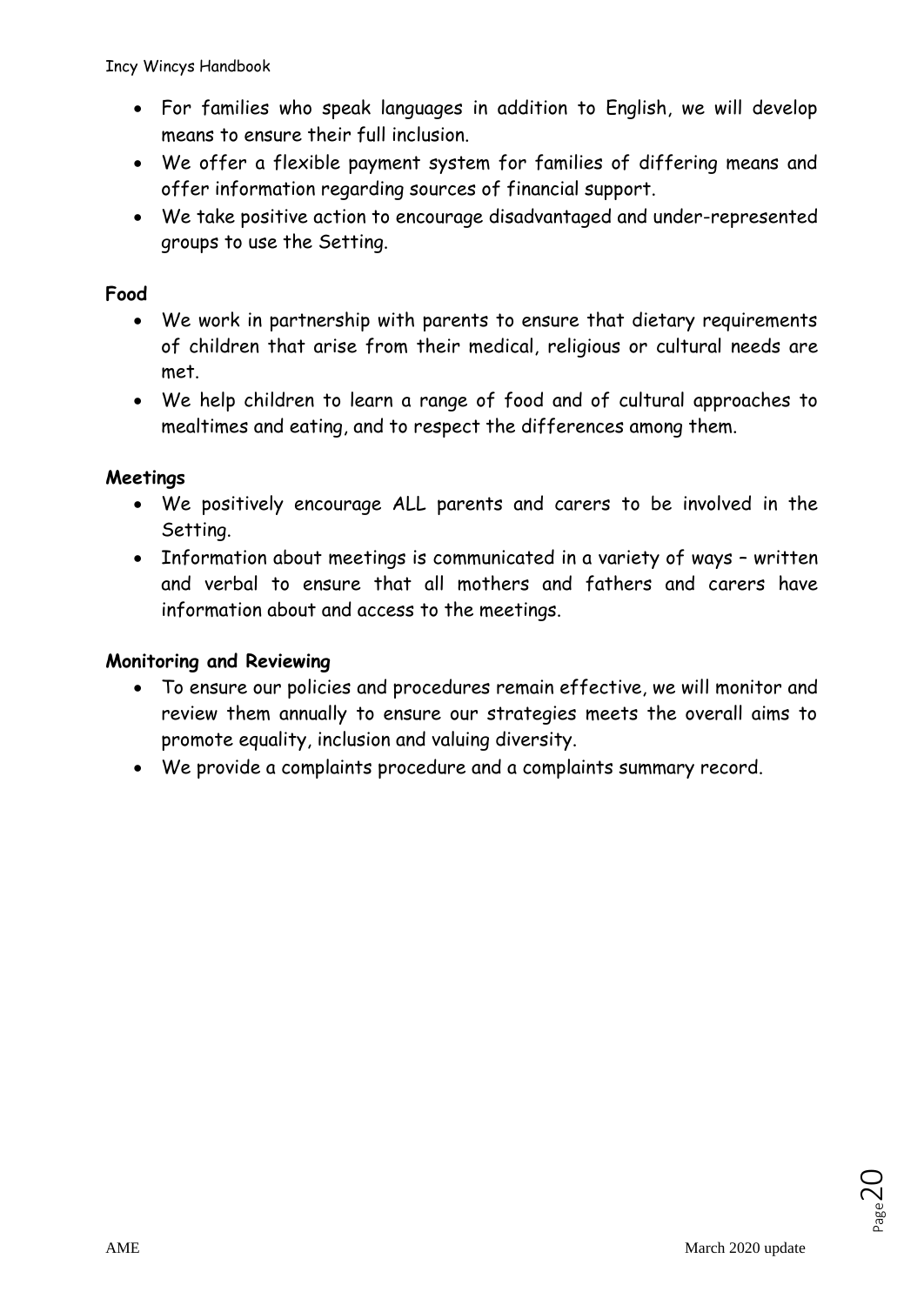# **Equipment & Resources Policy**

# **Statement of Intent**

Incy Wincys believe that high quality care and education is promoted by providing children with safe, clean attractive age and stage appropriate resources, toys and equipment.

### **Aims**

We aim to provide children with resources and equipment which help to consolidate and extend their knowledge, skills, interest and aptitudes.

- We provide play equipment and resources which are safe and where applicable conform to appropriate safety regulations;
- We provide a sufficient quantity of equipment and resources for the number of children;
- We provide resources which promote all areas of children's learning and development which may be child or adult-led;
- We select books, equipment and resources which promote positive images of people of all races, cultures and abilities, are non-discriminatory and avoid racial and gender stereotyping;
- We provide play equipment and resources which promote continuity and progression, provide sufficient challenge and meet the needs and interests of all children;
- We provide furniture which is ergonomically designed and is suitable for children;
- We store and display resources and equipment where children can independently choose and select them;
- We check all resources and equipment regularly as they are set out at the beginning of each session and put away at the end of the session. We repair and clean, or replace any unsafe, worn out, dirty or damaged equipment.
- We provide adequate insurance cover for the Setting resources and equipment;
- We plan the provision of activities and appropriate resources so that a balance of familiar equipment and resources and new and exciting challenges is offered.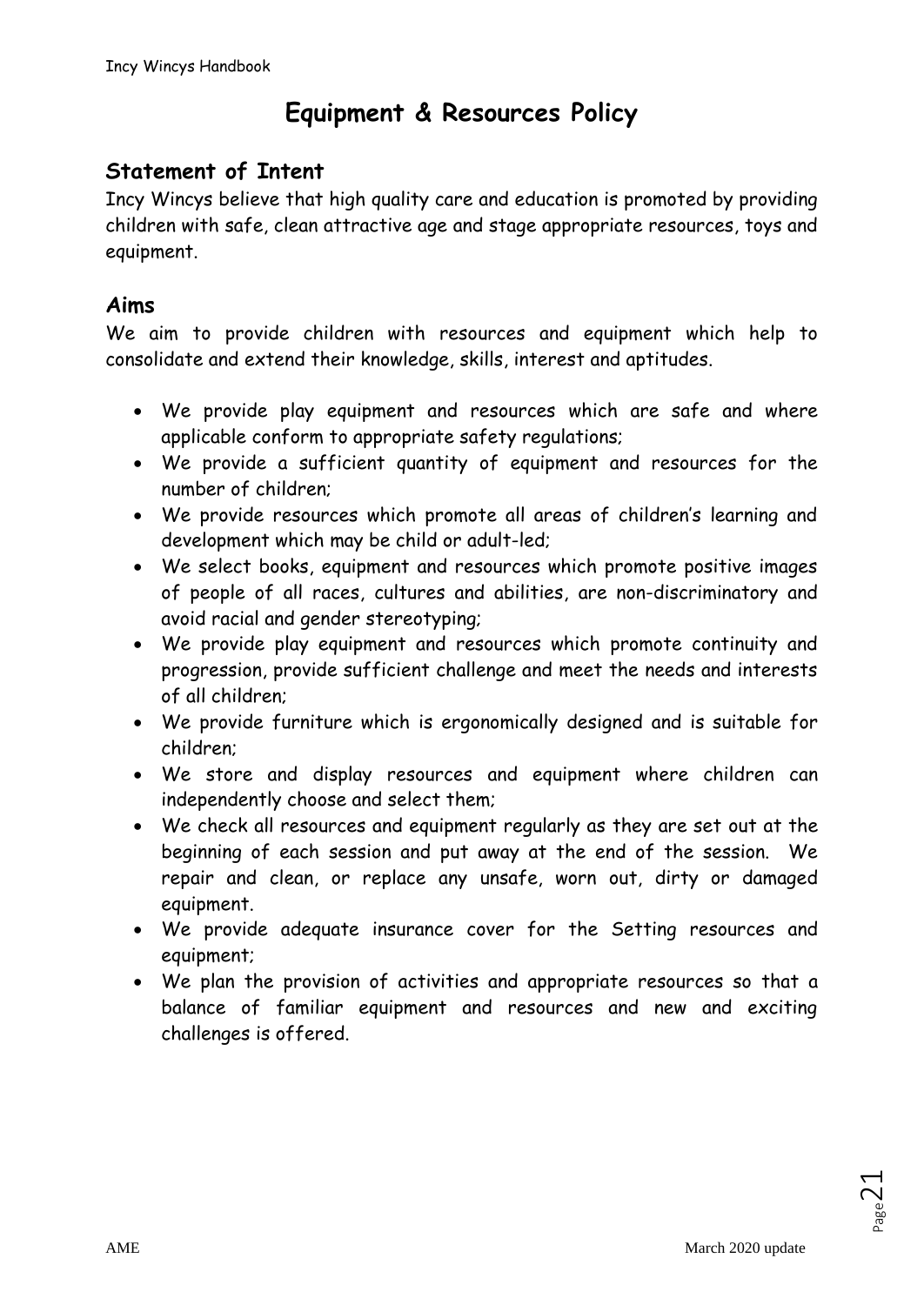# **Evacuation Procedure**

# **Statement of Intent**

In the event of the fire alarm sounding we will immediately evacuate the building at the nearest possible exit and gather at the assembly point.

# **Aims**

We aim to practice the evacuation procedure with the children, so in the event of an emergency there will be minimum distress and disruption.

- Fire doors are clearly marked, never obstructed and easily opened from the inside.
- Smoke detectors/alarms and fire fighting appliances conform to BSEN standards, are fitted in appropriate high-risk areas of the building and are checked as specified by the manufacturer.
- Our emergency evacuation procedures are checked as specified by the hall's Health & Safety Officer. Ian Rose 01483 811024
- Records are kept of the fire drills and the servicing of the fire safety equipment.
- Evacuation procedure:

- In the event of the fire alarm sounding we will immediately evacuate the hall. We would exit out of the fire exit within our hall and lead the children around the side of the building to the assembly point, each adult taking responsibility for 4 – 8 children each.

- Children are taken to the toilet no more than 4 at a time, therefore, if the alarm sounds when in the toilets the adult will exit the children at the nearest accessible exit.

- The duty manager will take the register. Once assembled at the appropriate area she will be complete a roll call.

- The deputy manager will ensure there is no one left within the room.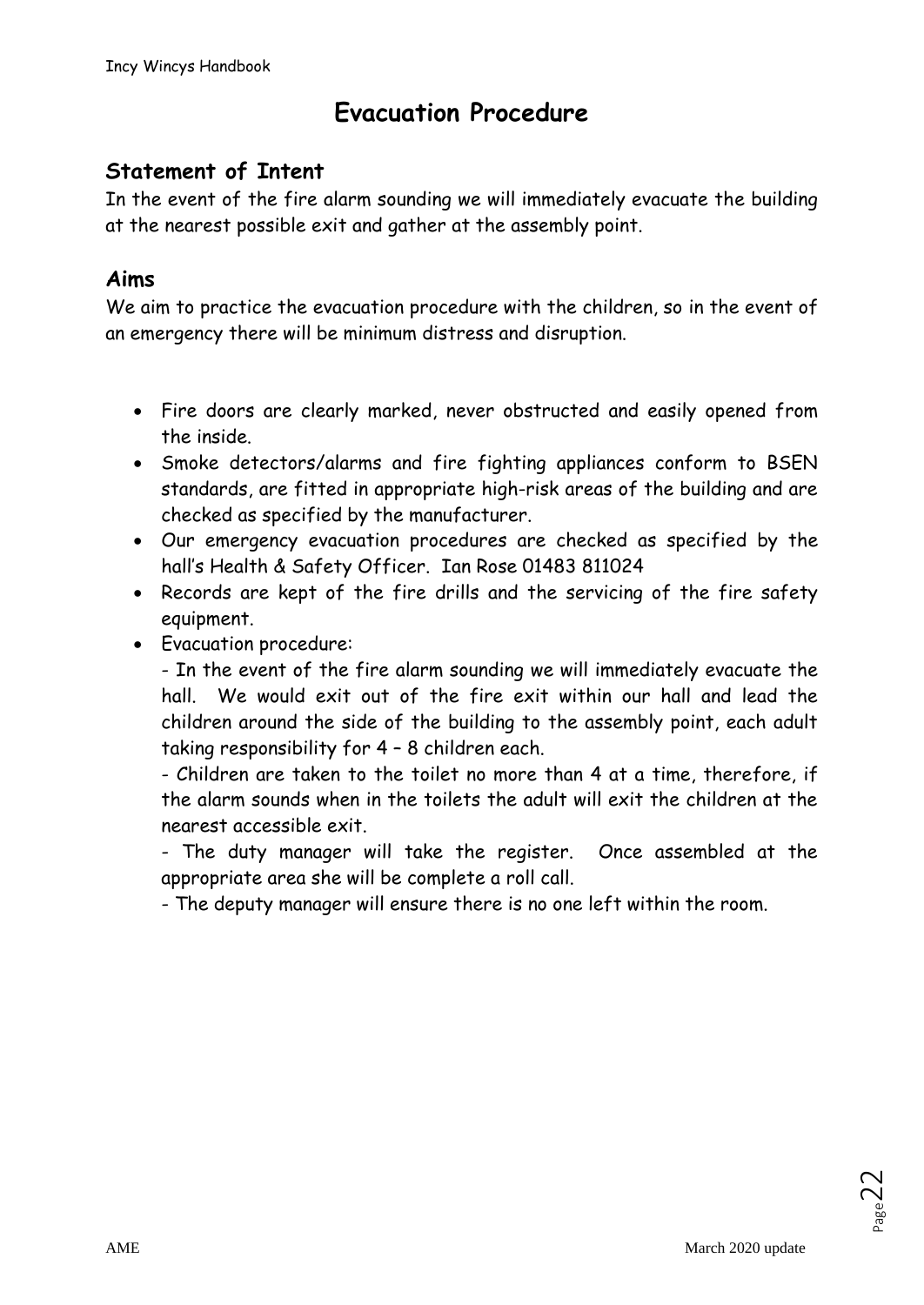# **Food & Drink Policy**

# **Statement of Intent**

Incy Wincys regard snack time as an important part of our session. Sitting to eat together represents a social time for the children and adults and helps children to learn about healthy eating. The children choose when to have their snack and sit down with 3 others of their peers.

### **Aims**

- We offer a mixture of fruit and vegetables for all children and a drink in a social atmosphere with encouragement to stay seated and focused.
- Before a child starts to attend Setting we find out from parents their dietary needs, including allergies.
- We record information about each child's dietary needs on their registration form and parents sign the record to signify that it is correct.
- We implement systems to ensure that children receive only food and drink which is consistent with their dietary needs and their parents' wishes.
- We have rules about children sharing and swopping their food with one another in order to protect children with food allergies.
- We display current information about individual children's dietary needs within the Setting so that all staff are fully informed about them.
- If parents bring in any food to share with the other children (e.g. birthday cakes) this gets handed out once the parents / carers come to collect the child.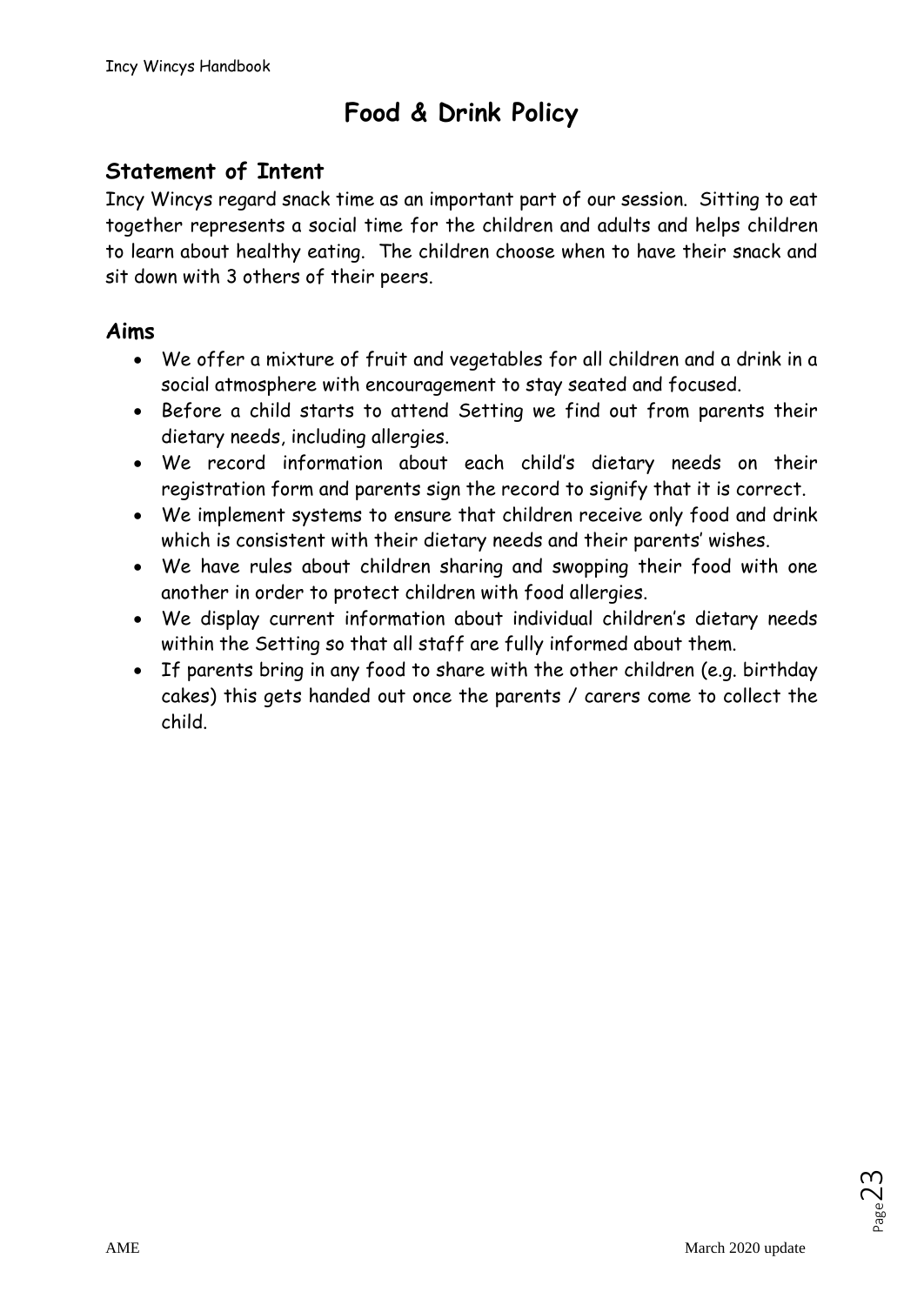# **GDPR**

### **Statement of Intent**

Incy Wincys believes that when personal information is given, permission must be sought before it can be shared elsewhere. Certain information must be kept securely for future reference if needed.

### **Aims**

As a Setting we are governed by strict rules on how long we keep certain documentation for. (all periods are after a child has left)

| 5 years             |
|---------------------|
| 7 years             |
| 7 years             |
| 5 years             |
| 10 years            |
| 7 years             |
| Until a child is 24 |
| 7 years             |
|                     |

Phone numbers stored in Incy Wincys phone will be deleted 12 months after a child has left.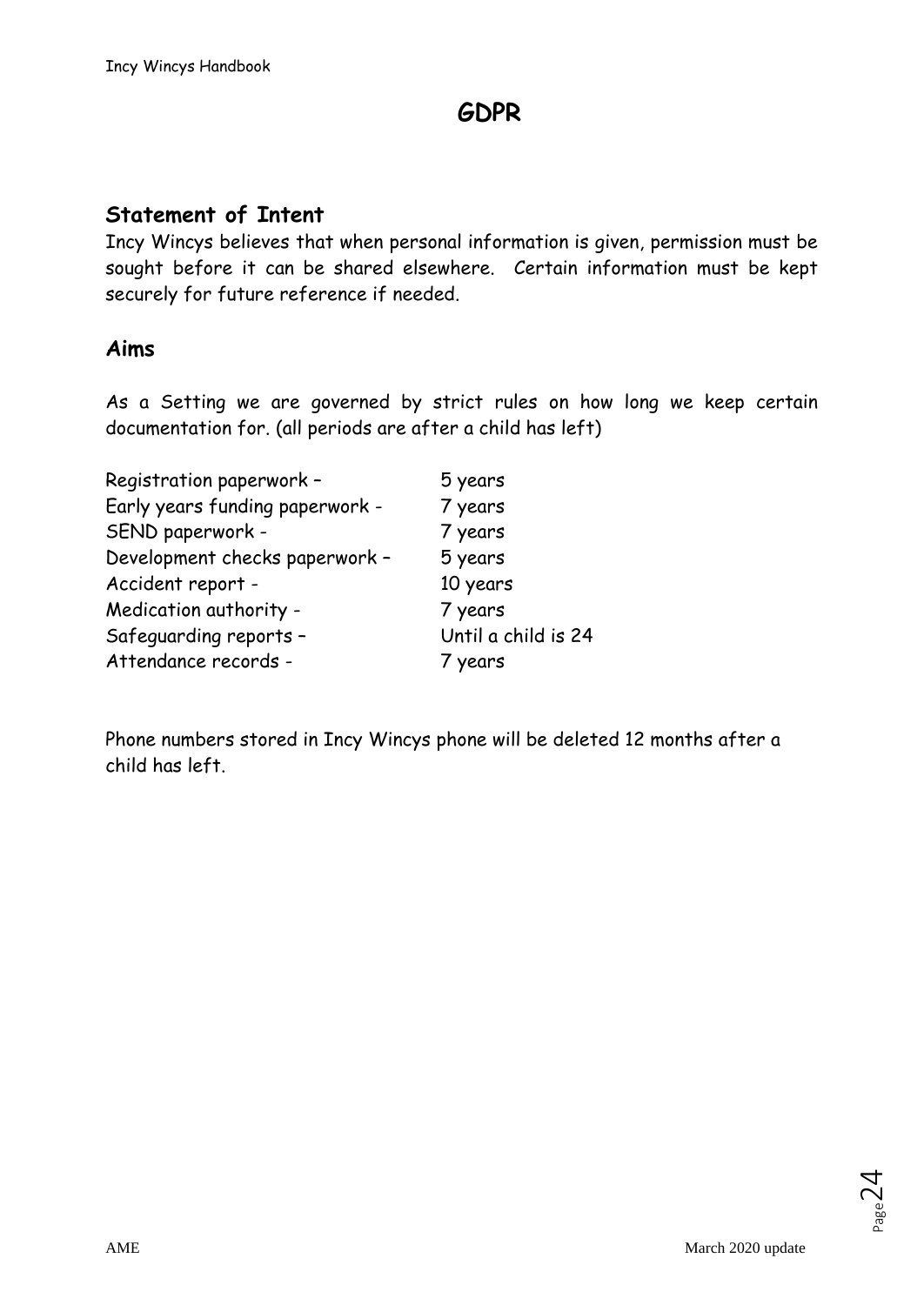# **Health & Safety Policy**

# **Statement of Intent**

Incy Wincys believes that the health and safety of children is of paramount importance. We make our Setting a safe and healthy place for children, parents, staff and volunteers.

### **Aims**

We aim to make children, parents and staff aware of health and safety issues and to minimise the hazards and risks to enable the children to thrive in a healthy and safe environment.

Our risk assessment process includes:

- Checking hazards and risks in our activities and procedures. Our assessments cover adults and children.
- Deciding on any areas that need attention.
- Developing an action plan which specified the action required, the timescales for action, the person responsible for the action and any funding required.

We have public liability insurance and employers' liability insurance.

#### **Children's safety**

- Only persons who have been checked for criminal records by a disclosure from the DBS have unsupervised access to the children, including helping them with toileting.
- Adults do not normally supervise children on their own. With the exception of personal care, and only where a current DBS certificate is held.
- All children are supervised by adults at all times.
- Whenever children are on the premises at least two adults are present.

#### **Security**

- Systems are in place for the safe arrival and departure of children.
- Our systems prevent the children from leaving our premises unnoticed.
- The personal possessions of staff and volunteers are securely stored during the Setting sessions.

#### **Kitchen**

- Children do not have unsupervised access to the kitchen.
- All surfaces are clean and non-porous.
- There are separate facilities for hand washing and for washing up.

 $P_{\text{age}}$ 25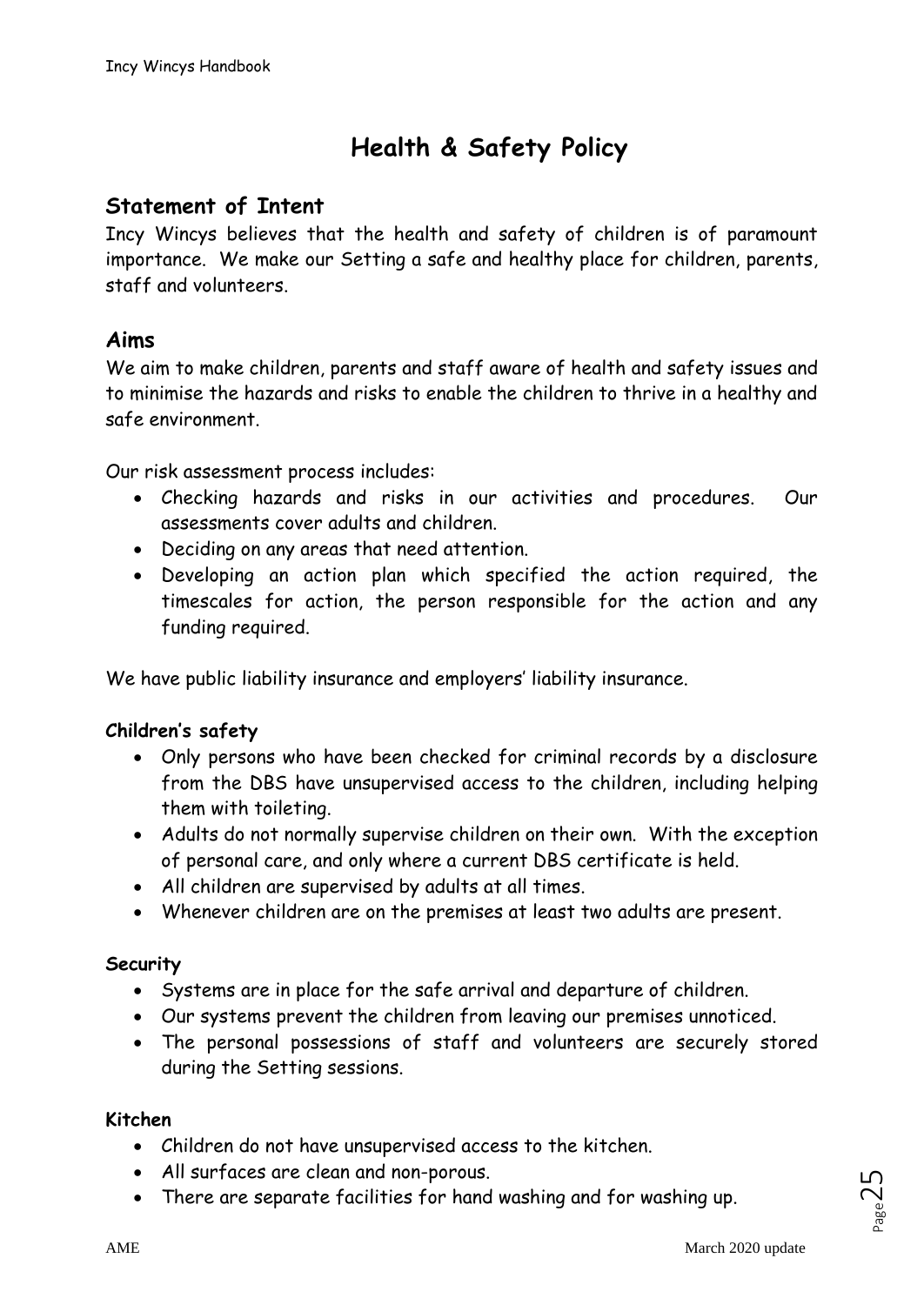• Cleaning material and other dangerous materials are stored out of children's reach.

### **Electrical / gas equipment**

- All electrical/gas equipment conforms to safety requirements and is checked regularly.
- Our boiler/electrical switchgear/meter cupboard is not accessible to the children.
- Electric sockets, wires and leads are properly guarded and the children are taught not to touch them.
- There are sufficient sockets to prevent overloading.
- Lighting and ventilation is adequate in all areas including storage areas.

### **Storage**

- All resources and materials which children select are stored safely.
- All equipment and resources are stored or stacked safely to prevent them accidentally falling or collapsing.

### **Hygiene**

- Our daily routines encourage the children to learn about personal hygiene.
- We have a daily cleaner for the hall which includes all areas.
- We ensure the cleanliness of resources, equipment and furnishings.
- The toilet area has a high standard of hygiene including hand washing and drying facilities and the disposal of nappies.
- We implement good hygiene practices by:
	- cleaning tables between activities
	- checking toilets regularly
	- wearing protective clothing, such as aprons and disposable gloves, as appropriate
	- providing sets of clean clothes
	- providing tissues and wipes.

# **Activities**

- Before purchase or loan, equipment and resources are checked to ensure they are safe for all the ages and stages of the children currently attending the Setting.
- The layout of the play equipment allows adults and children to move safely and freely between activities.
- All equipment is regularly checked for cleanliness and safety and any dangerous items are repaired or discarded.
- All materials including paint and glue are non-toxic.
- Sand is clean and suitable for children's play.
- Physical play is constantly supervised.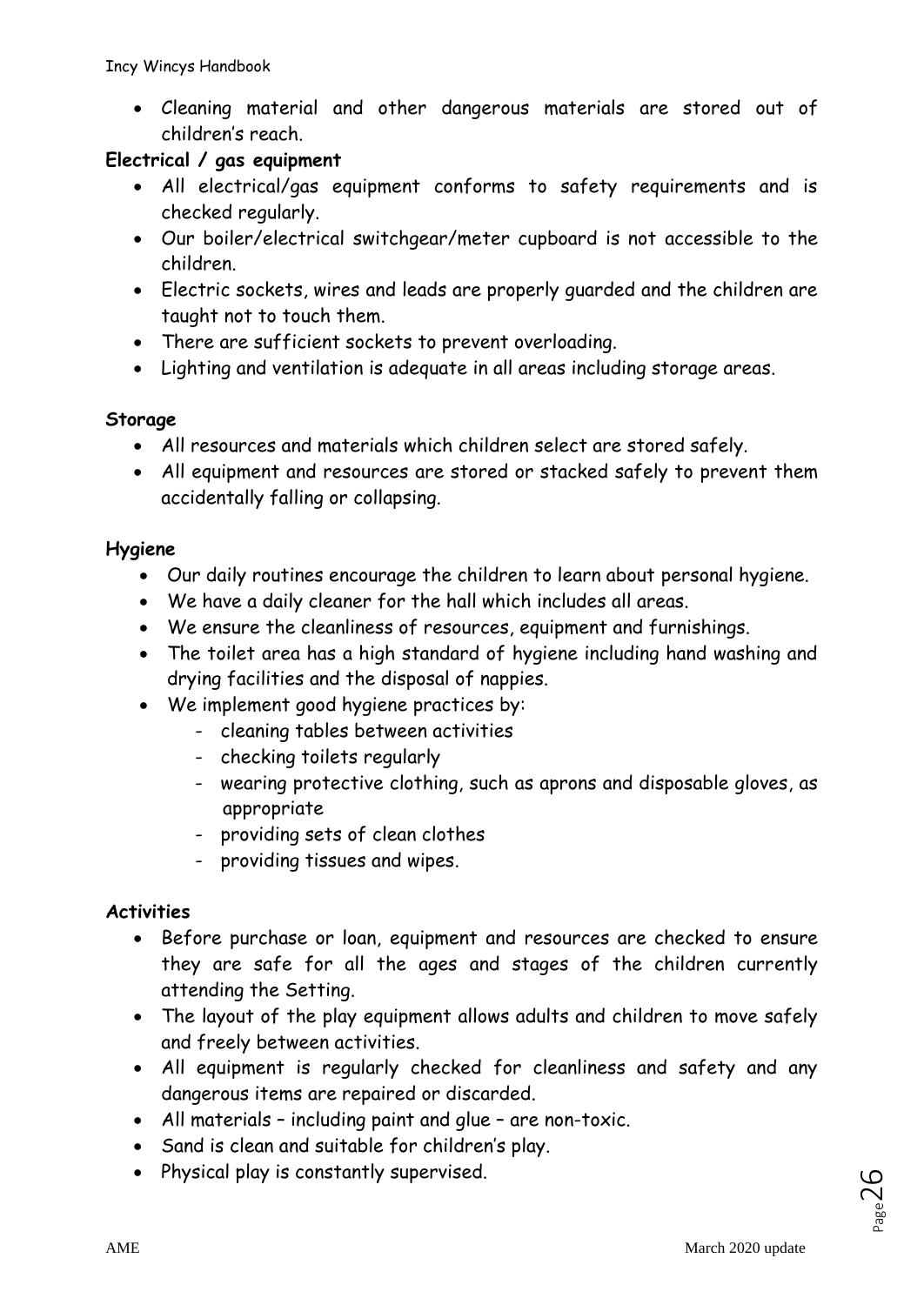### **Prescribed medication**

• If the administration of prescribed medication requires medical knowledge, individual training is provided for the relevant member of staff by a health professional.

### **Collection of children**

• We keep records of adults authorised to collect children for the Setting. We operate a password system for adults collecting who are not parents. No child will be released without prior permission and knowledge of a password.

### **Infectious illnesses**

• Attendance of the Setting by children suffering from infectious illnesses such as sickness and diarrhoea, chicken pox and such like, is not allowed until the specified time period has lapsed. In accordance with the HPA guidelines.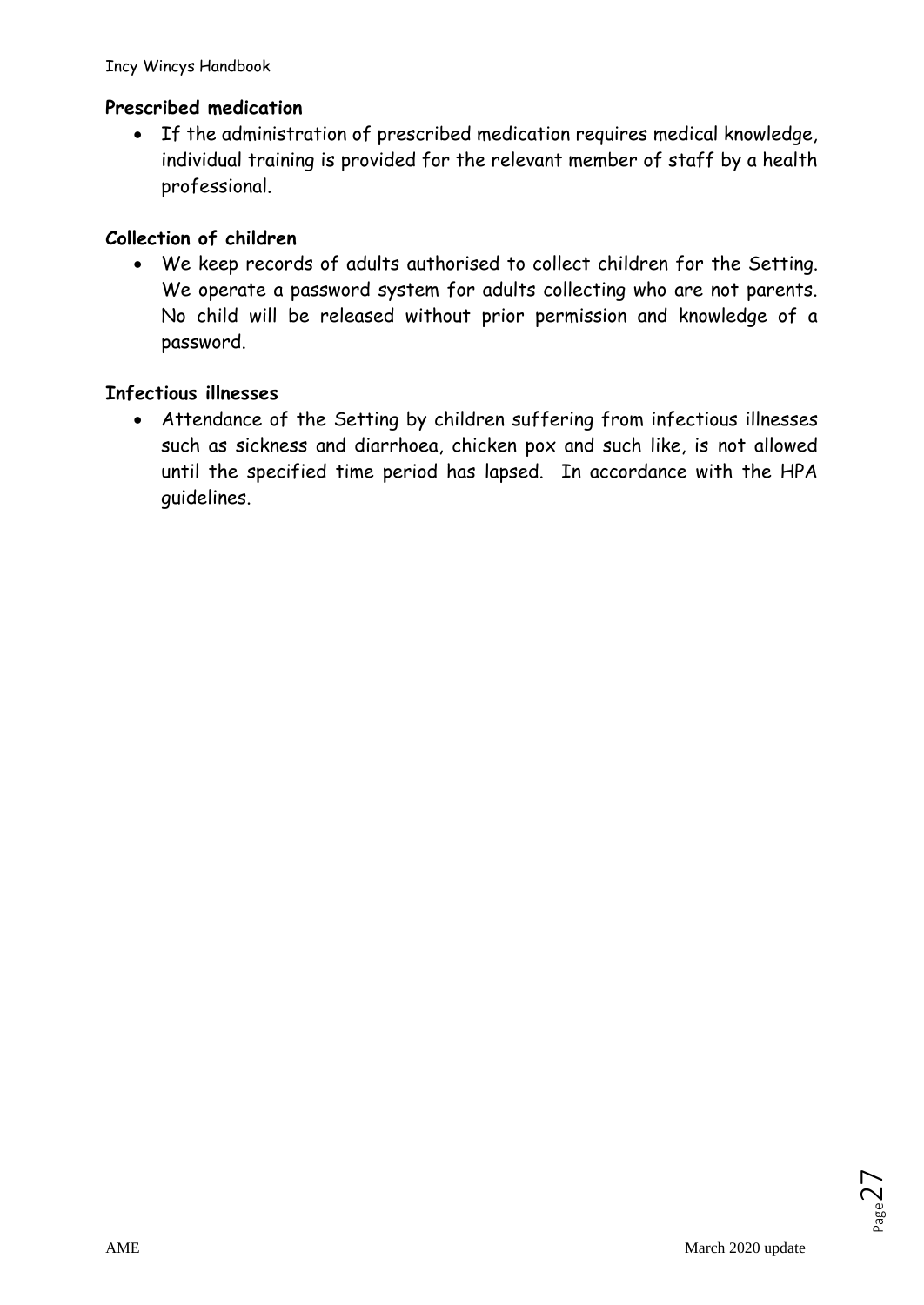# **Missing Child Policy**

# **Statement of Intent**

The Welfare of children in our care is paramount. Every member of staff has equal responsibility in ensuring the safety of the children and knowing where they are.

### **Aim**

Incy Wincys is responsible for minimising the risk of missing children and acting appropriately in the event that a child is identified as missing.

Steps taken to minimise the risk of children in our care going missing:

- Appropriate steps are taken to ensure that the premises and surrounding site are secure.
- Staff rotas are drawn up at the start of each term to ensure that appropriate levels of supervision are in place at all times.
- The attendance register is taken first thing in the morning once the children have been handed over to our care by their parent/carer.
- It is the responsibility of all staff to be aware of how many children are present at any time and a quick headcount is done at regular intervals during the session.
- Staff should know the names of the children who are present so that they are aware of whom to expect and can therefore highlight any possible unexplained absence.
- Children who arrive late must be recorded in the register and those who leave early should be marked out accordingly.
- The whereabouts of new children should be noted with care.
- Steps must be taken to ensure that children know the boundaries of where they can and cannot go at all times of the session.
- Gates and doors are kept closed and, where appropriate, secured.
- Parents must be made aware of the need for supervision of children at all times especially at arrival and departure times.
- The door is supervised by a member of staff at the start and end of each session to ensure no child leaves without their appropriate adult. No child is left outside unsupervised.

### **In the unlikely event that a child is found to be missing during the session**

- The missing child would be identified, and the last known sighting recorded.
- The members of staff present will be asked when and where they last saw the missing child.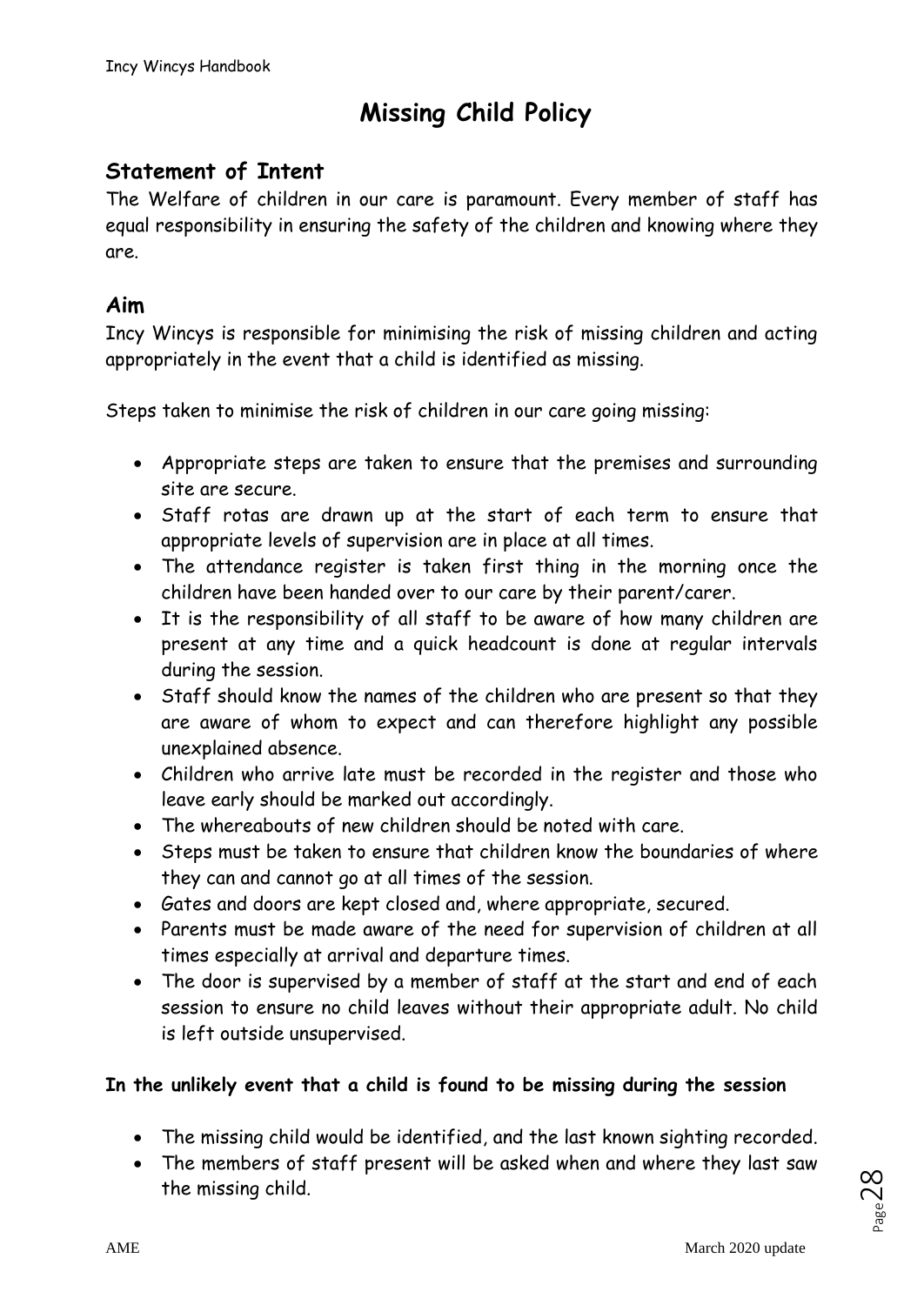- An immediate systematic search will be carried out to see if the child can be located in the surrounding area.
- A systematic search of the nursery building will be co-ordinated by the Manager. This will include anywhere a child might hide: toilets, cupboards, kitchen area, main hall, all play areas, all outside areas, including the car parks.

### **The Manager will inform:**

• The parents- when they are satisfied that a thorough search has been undertaken. A time of approximately 10 minutes should have elapsed before this step is taken.

If the parents can be contacted they should be asked for any information of anywhere else their child may make its way to e.g. relatives, grandparents, and friends. Parents will be advised that the manager will be contacting the emergency services and that a member of staff is searching the route that the child may have taken home.

• The police -if the parents cannot be contacted.

### **If a child is found to be missing on a trip:**

- The missing child should be identified, and the last known sighting recorded.
- The pre-arranged rendezvous point must be checked.
- The lead member of staff will arrange for the other children to be supervised. The children should be asked calmly if they have seen the missing child. The last head count location will be verified.
- Representatives of the venue will be informed and asked to assist in a systematic search to see if the child can be located in the surrounding area.
- A systematic search of the wider environment will be co-ordinated by the Lead staff member utilising all resources available. The Nursery Manager will decide if additional staffing resources can/should be provided to assist.
- The same process as for a missing child will be followed with the addition of the search will be coordinated in a larger area using all resources that are available.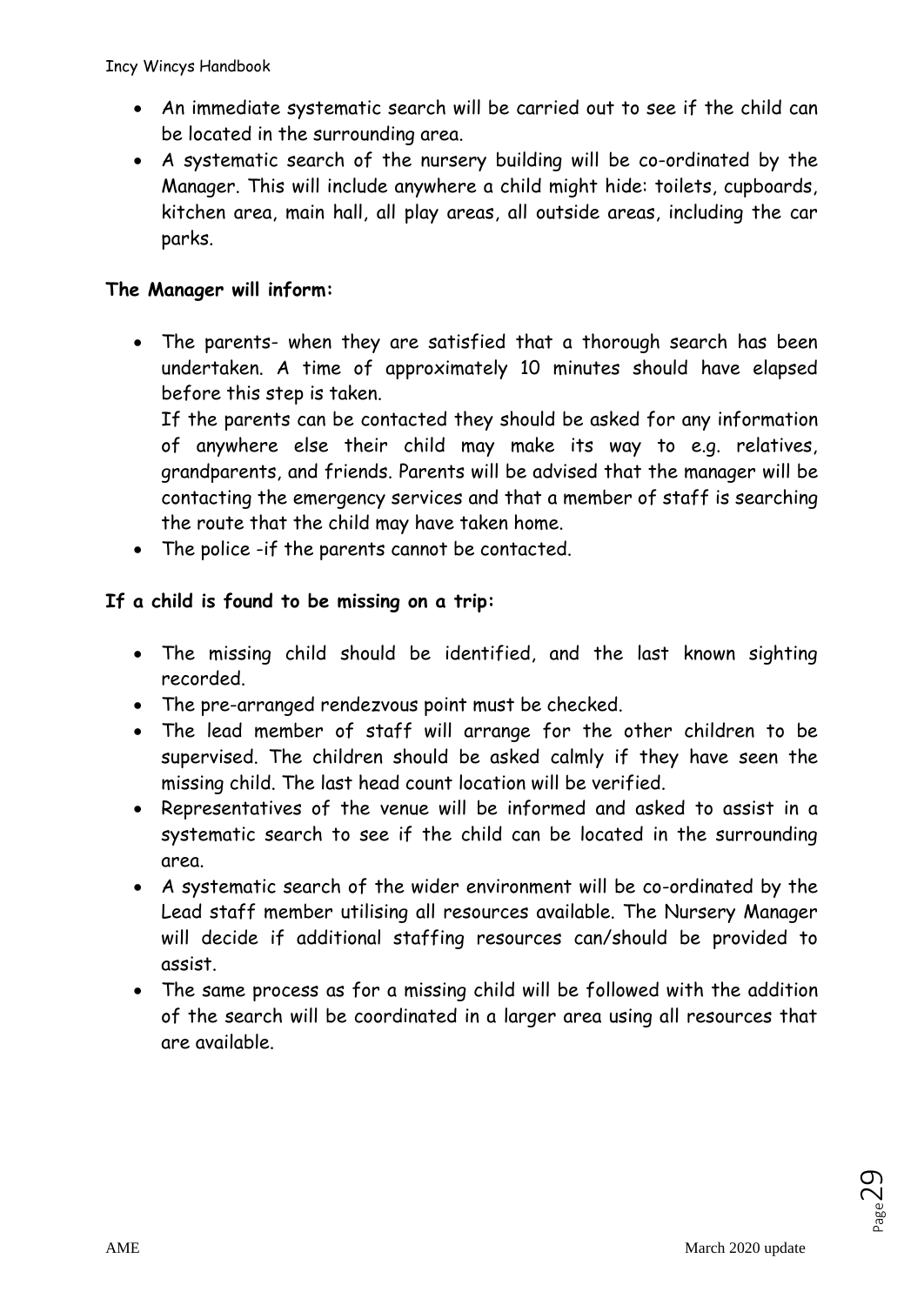# **Record of Events**

A record of the events must be kept by the Manager. This must include:

- Date, time and location of disappearance
- Who was responsible for the care of the child at the time
- What was the child wearing
- Any distinguishing features
- Circumstances surrounding disappearance

• An accurate record of the time scale of events and when parents and emergency services were contacted

• Subsequently, details of what happened and any changes to procedures required as a result

### **Training**

New staff will be provided with this policy and information via the staff handbook. Information will be provided to staff on any changes to the arrangements via staff meetings and memo's.

Review of this policy and its effective implementation shall be reviewed annually by the Manager.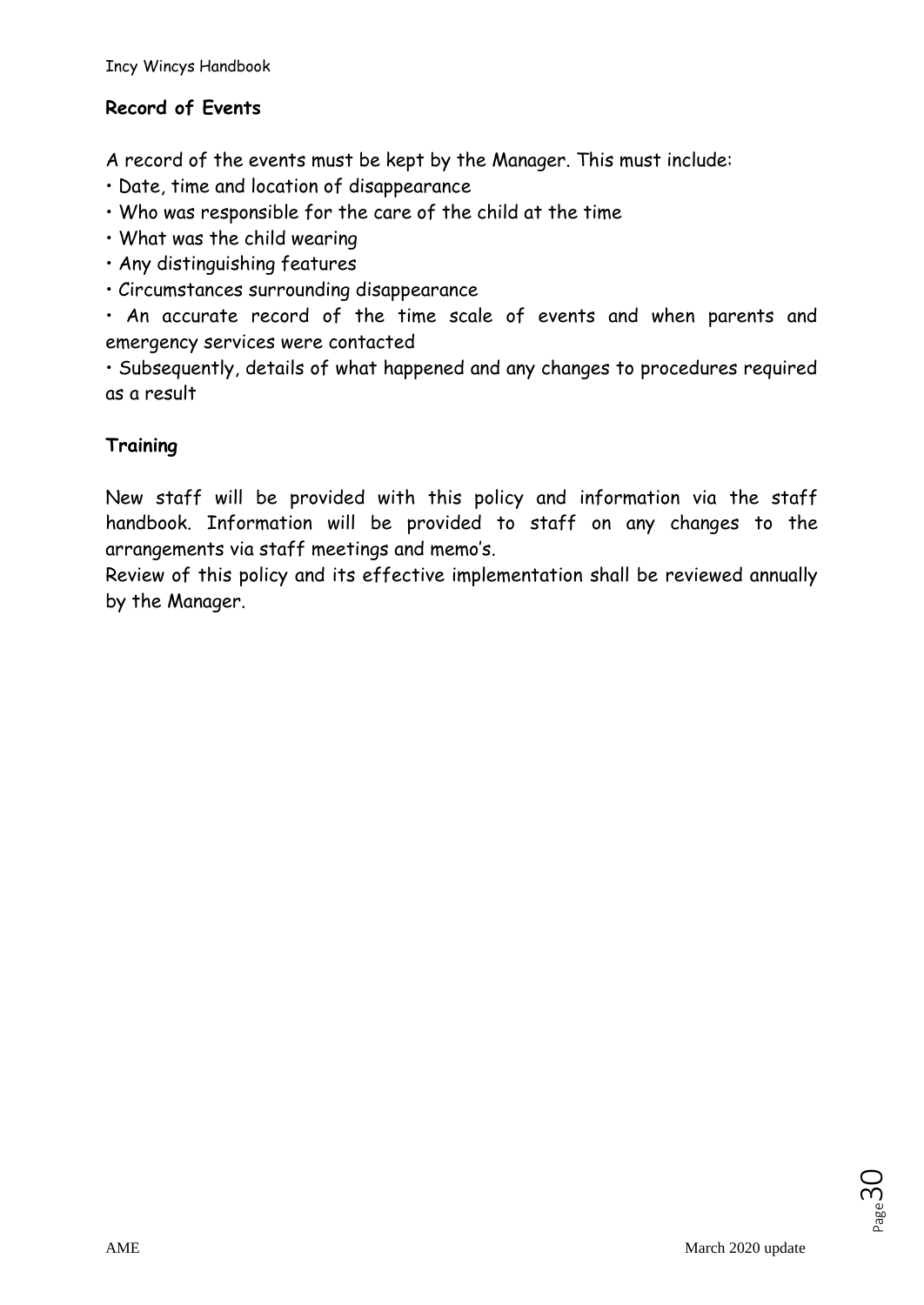# **Mobile phones**

# **Statement of Intent**

Incy Wincys understands that most people have mobile phones that have a variety of functions including cameras which can take photographs and video footage. As a Setting we ensure that children are protected from unauthorised use of mobile phones for this purpose.

### **Aims**

In the interest of safety, members of staff and volunteers are not permitted to use their mobile phones or have them on their person while working with the children.

The manager on duty will have their mobile phone accessible at all times to allow parents to contact the Setting in an emergency or for use in an emergency with regards to the Setting. This will be the only uses permitted. Any use otherwise will be reprimanded.

Staff who are away from the normal premises with a group of children (outings etc) will be issued with an additional mobile phone which can be used only in an emergency.

 $_{\tiny{\text{Page}}}$ 31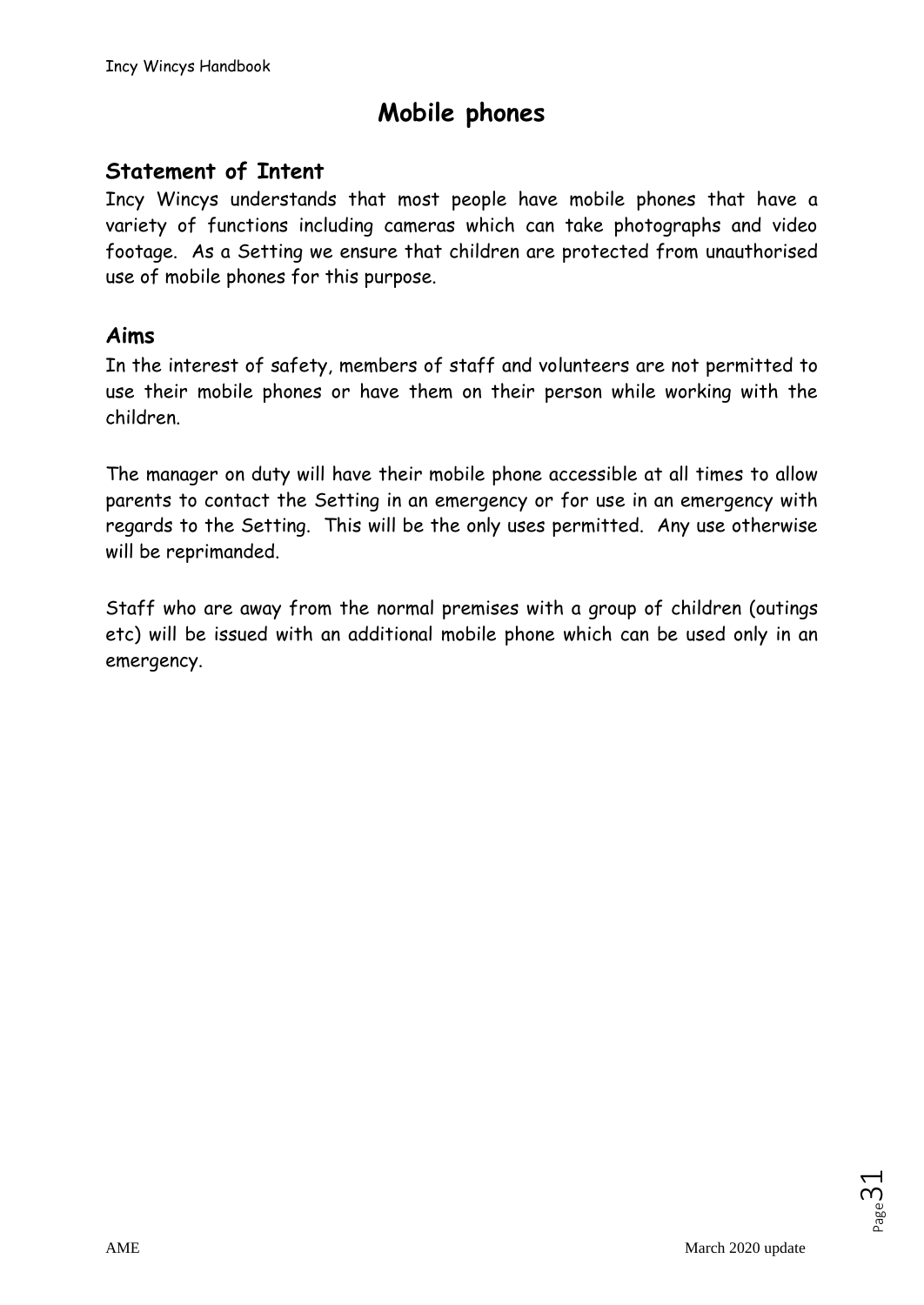# **Nappy Changing and Toileting**

# **Statement of Intent**

Incy Wincys does not exclude any child from participating in our Setting who may, for any reason, not yet be toilet trained and who may still be wearing nappies or equivalent. We work with parents towards toilet training, unless there are medical or other developmental reasons why this may not be appropriate at the time.

We make necessary adjustments to our bathroom provision and hygiene practice in order to accommodate children who are not yet toilet trained.

We see toilet training as a self-care skill that children have the opportunity to learn with the full support and non-judgemental concern of adults. The safety and comfort of children is paramount, and we ensure children are kept clean and dry.

# **Aims**

- All staff undertake changing young children.
- Changing areas are warm and there are safe areas to lay young children if they need to have their bottoms cleaned.
- Each young child has their own nappies or 'pull ups' and changing wipes in their named bag on their name peg brought in from home.
- All staff are familiar with the hygiene procedures and carry these out when changing nappies. Gloves and aprons are put on before changing starts and the areas are prepared.
- Staff are gentle when changing; they avoid pulling faces and making negative comments about 'nappy contents' or about young children's genitals.
- Young children are encouraged to take an interest in using the toilet or potty; they may just want to sit on it and talk to a friend who is also using the toilet.
- Children will be encouraged to wash their hands and have soap and towels to hand.
- Should a child have an allergy to the hand soap used, the staff will liaise with the child's parents to find a suitable alternative.
- When older children are taken to the toilet they will be encouraged to be independent but be offered support if they need it.
- Nappies and 'pull ups' are disposed of hygienically. Any soiled (faeces) in nappies or pull ups is flushed down the toilet and the nappy or pull up is bagged and put in the bin. Cloth nappies, trainer pants and ordinary pants that have been wet or soiled are rinsed and bagged for the parent to take home.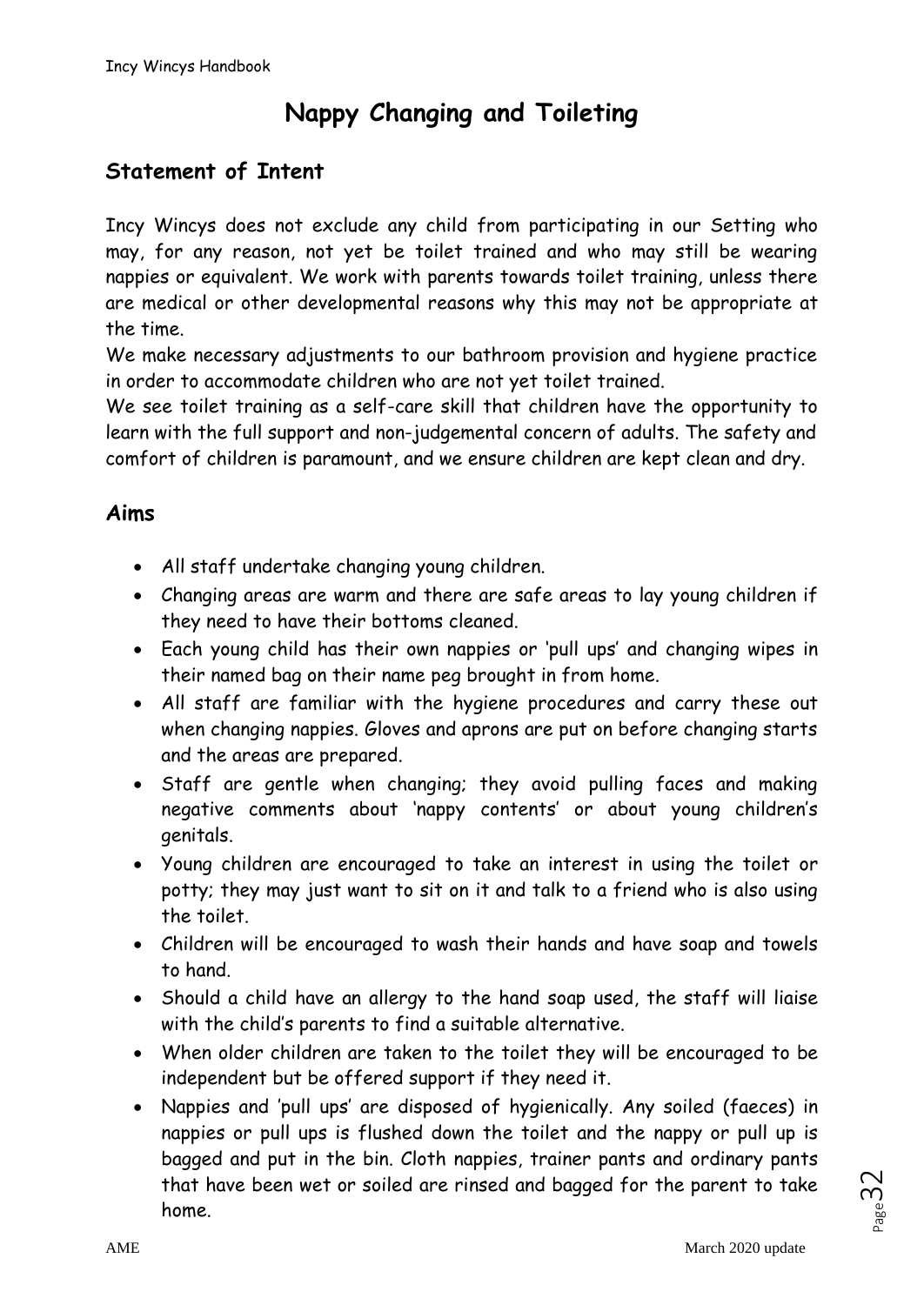# **Toileting**

- Visitors and parents are not permitted to take children to the toilet.
- Parents are required to provide named changes of clothes.
- All children are accompanied by staff to the toilet.
- All children adhere to washing their hands to ensure good hygiene practice.
- All staff promote children's personal hygiene.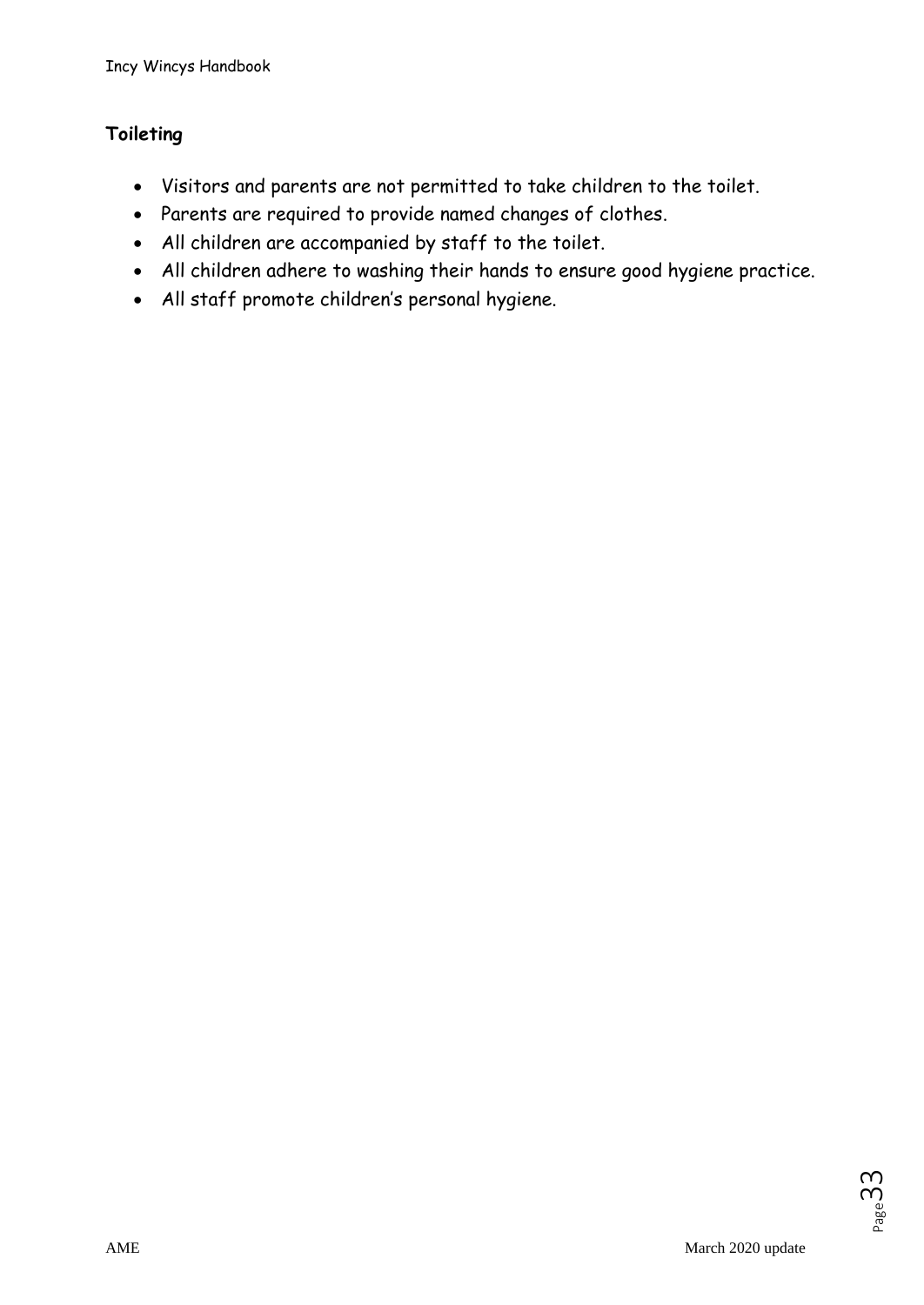# **No Smoking, Alcohol and Drugs Policy**

**Smoking -** We have designated all the premises within the confines of Incy Wincys and the whole village hall a smoke free area. No one is permitted to smoke at any time on the premises. Further, any staff who wish to smoke are also prohibited from doing so in the grounds of the village hall, including the car park, thus reducing the chance of any child seeing a member of staff smoking.

**Alcohol and Drugs – Staff and Volunteers** - During the operational hours of Incy Wincys staff are prohibited from drinking alcohol or using any illegal substances (drugs), should a member of staff arrive for work under the influence of alcohol or drugs they will be asked to leave immediately and subject to disciplinary action.

**Parents and Carers** – If a parent or carer arrives to collect a child and are under the influence of alcohol or drugs they will be asked to leave the immediate area and advised that a child will not be allowed to be in their care especially if they intend to be driving. Another contact authorised to care for the child will be contacted to arrange to collect the child. If no one is available to collect the child then social services will be contacted to advise them of the situation.

 $_{\tiny{\text{Page}}}$ 34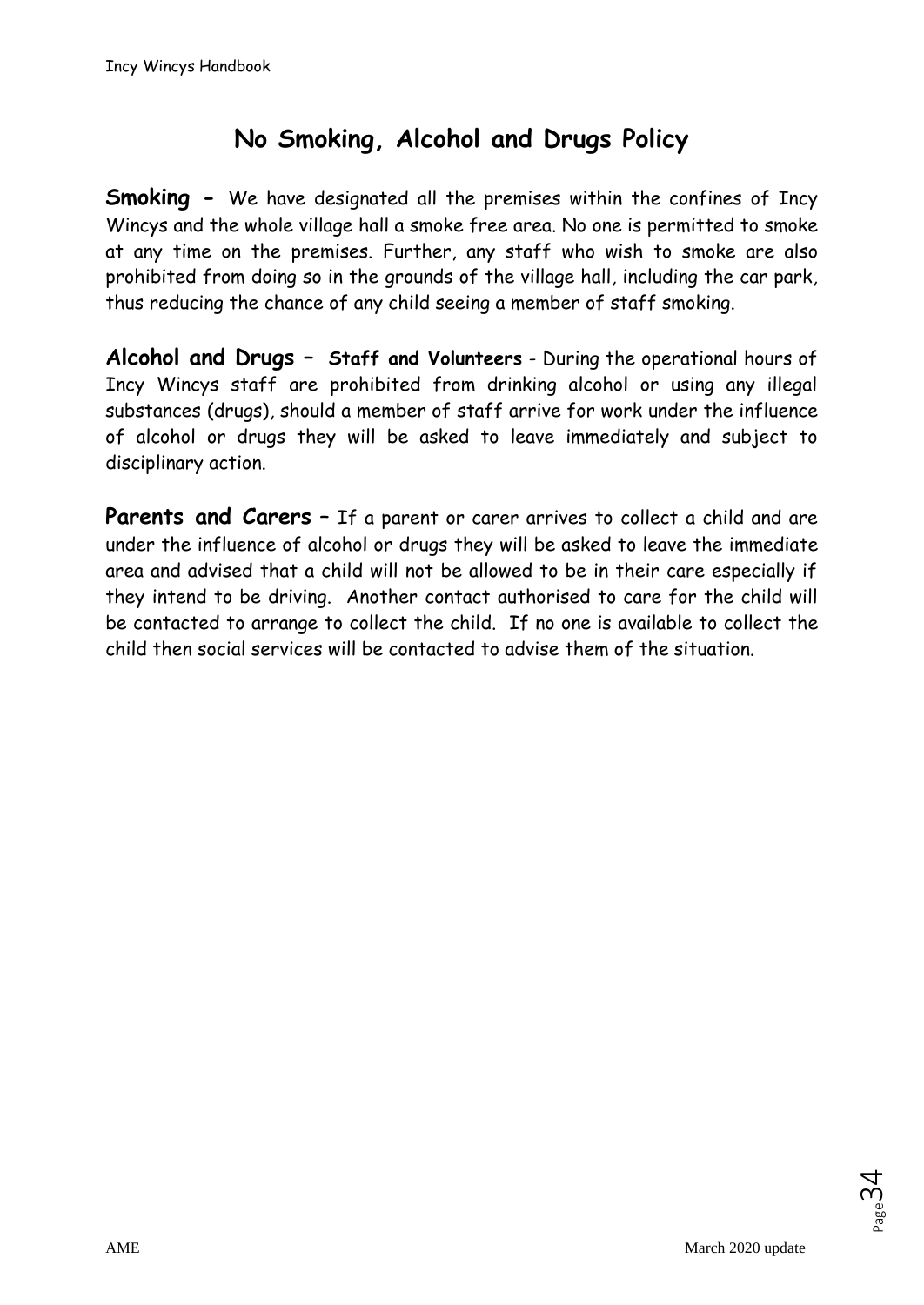# **The Non-collection of Children**

# **Statement of Intent**

In the event that an unauthorised adult comes to collect a child at the end of the session Incy Wincy's will follow a set procedure to ensure the child is cared for safely by an experienced and qualified practitioner who is known to the child until the situation is resolved.

### **Aim**

Incy Wincys will ensure that the child receives a high standard of care in order to cause as little distress as possible.

Parents of children starting at Incy Wincys are asked to provide specific information which is recorded on our Registration Form, including;

- Home address, telephone number and mobile number
- Emergency contact details; this is someone who doesn't usually collect the child e.g. father's work number or grandparents.
- Names of anyone else who is authorised to collect the child with prior permission and notice
- We would always try to contact the child's usual carer first, then if still no contact we will call the emergency number.
- A password that will authorise someone else to collect a child.

On occasions when the usual carer can't collect their child the must advise us of the name of who will be collecting and the relation to the child, this will be recorded in our diary. This person will be required to know the password and a child will not be released without it.

If a child is not collected at the end of the session we follow the following procedures:

- 1. The diary is checked before each session for any information about changes to the normal collection routine.
- 2. If no information available, parents/carers are contacted at home/mobile.
- 3. If this is unsuccessful, the adult who is given as the emergency contact by the parent on the Registration From is contacted.
- 4. If no-one collects the child and the premises are closing, or staff are no longer available to care for the child we contact our local authority social services department.
- 5. Depending on the circumstances we reserve the right to charge parents for additional hours worked by staff. This will be £5.00 per 15 minutes.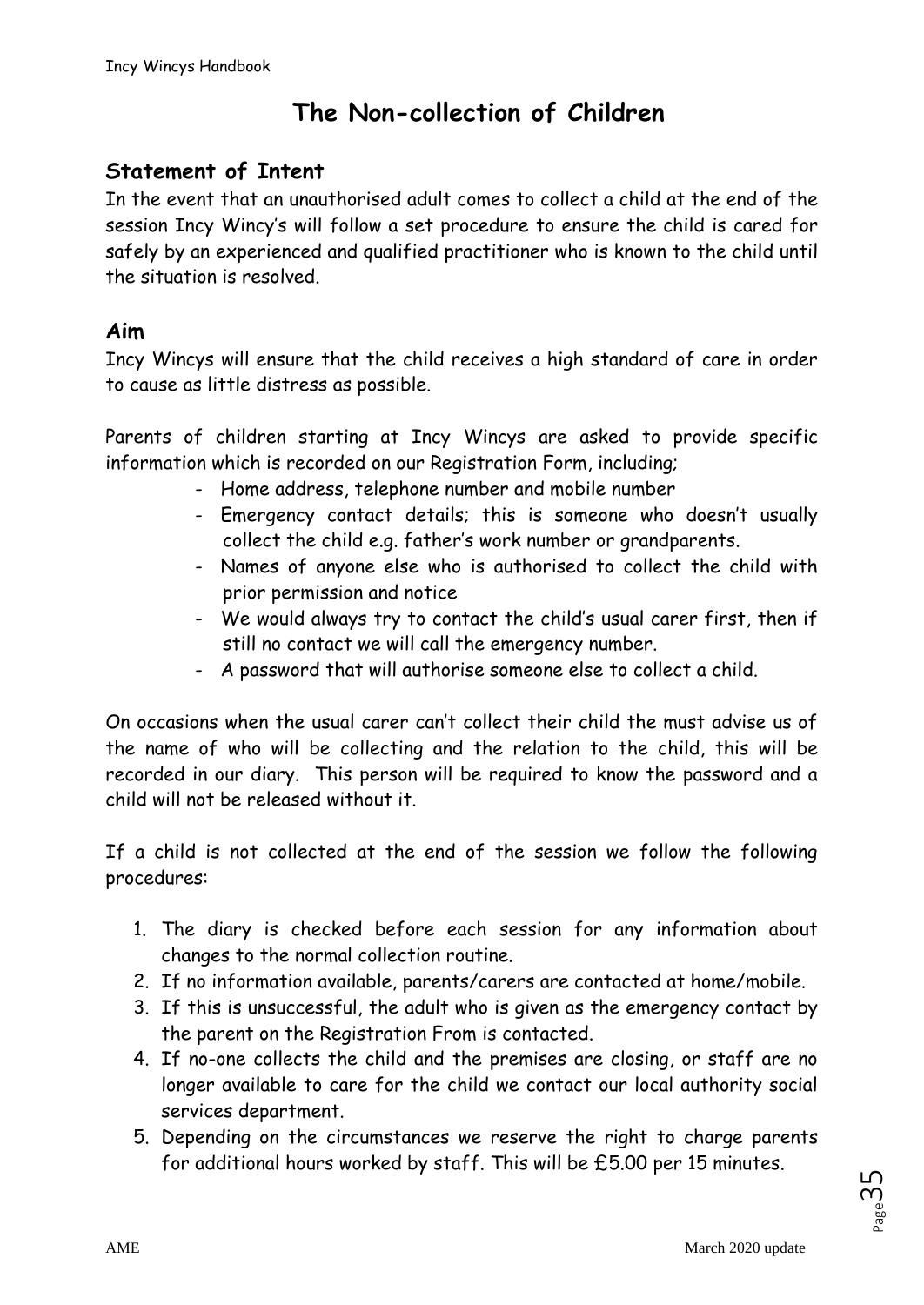# **Observation Policy**

### **Statement of intent**

At Incy Wincys we observe and monitor a child's progress and interaction in each session. This is a key tool in allowing us to plan individually for every child. We believe that careful planning and the use of the Early Years Foundation Stage curriculum is required to ensure that play is of a high quality and will lead to new learning and development.

### **Aims**

We use observations of each child to evaluate, build and record each child's individual development, progress, interests, significant achievements and development throughout their time with us.

Observations allow us to watch children without interruption, to follow the complex detail of their play and provide us with a detailed insight into your child's knowledge and ability.

**Induction Observation** - Every new child is monitored closely by their key worker to ensure they settle happily. During the first 4 weeks the key worker completes a series of observations. Once they are happy that your child has settled happily, our usual pattern of observations will continue. If we feel your child may need a little bit of extra support we continue to closely monitor their progress until they have settled.

**Ad-hoc Anecdotal Observation** - Once children have settled, their record of achievement folder will fill up with art, photos and with anecdotal observations. These observations may reflect how well your child has done in an activity, or simply how much fun they have had. It maybe that they have listened nicely to a story, or said a new word or used language in a new way. The achievements can be large or small, but they are all significant.

**Target Child Observation** - During each term, every child will have at least one targeted observation. These observations may track your child's movement, or simply be a written narrative, like a snapshot of time. These observations help us determine your child's progress.

**Jottings** - These can be significant moments that have been observed either at nursery or within the home environment. The Key Person, other team members, parents, grandparents or anyone else in contact with your child can contribute and they are detailed observations of the play and experiences your child engages in. Photographs and significant examples of work. These will help to highlight what your child enjoys in the nursery and where their learning is progressing.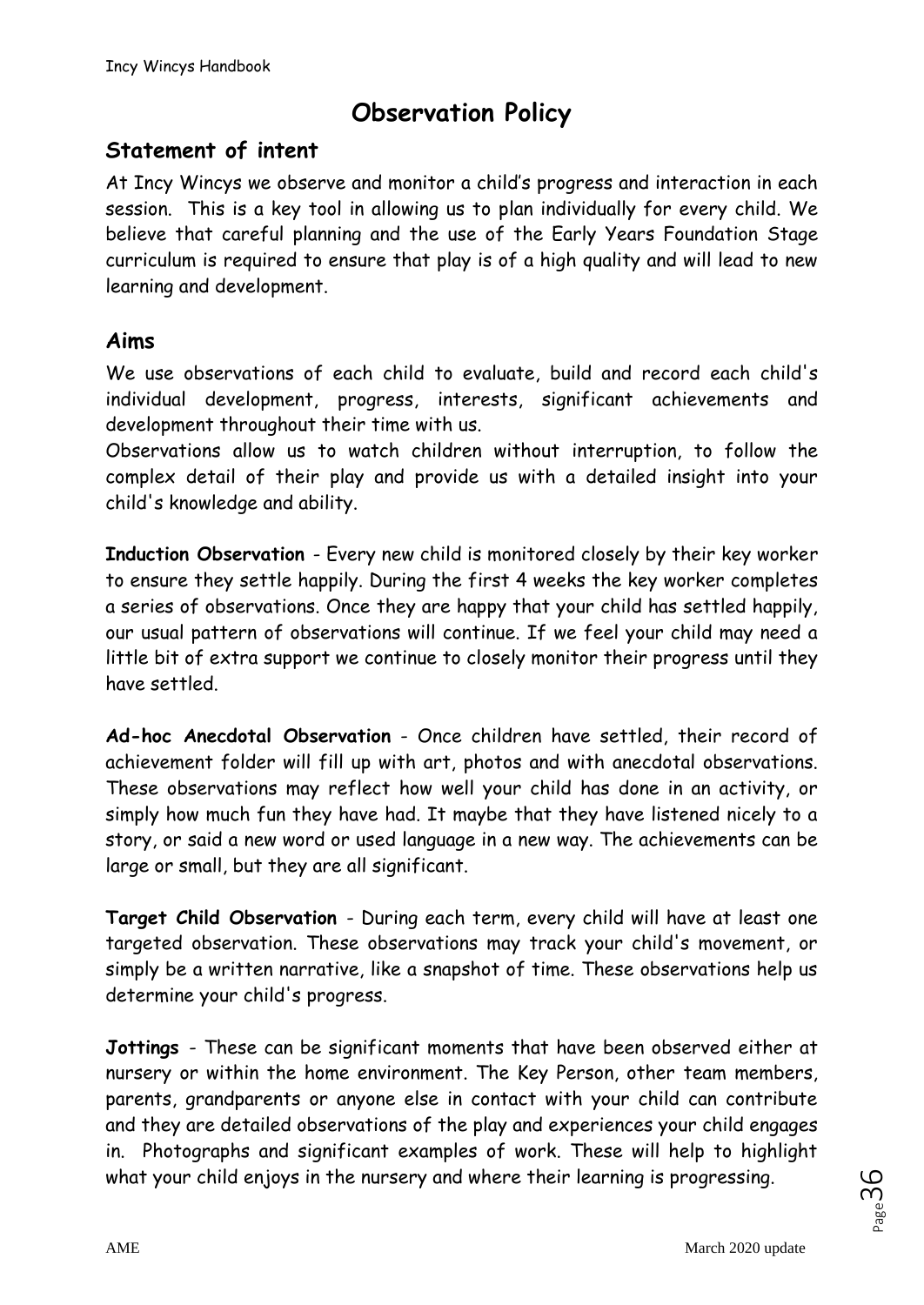# **Outings Policy**

# **Statement of intent**

Children benefit from being taken out of the normal Setting to go on visits or trips to local parks or other suitable venues for activities which enhance their learning experiences. We ensure that there are procedures to keep children safe on outings; all staff and volunteers are aware of and follow the procedures below.

# **Aims**

- Parents will be given details in advance of any trips off site.
- A risk assessment for each venue is carried out, which is reviewed regularly. Upon arrival at the site / venue a staff member will check the area for access, cleanliness, safety and visibility of children by staff.
- All venue risk assessments are made available for parents to see.
- Named children are assigned to individual staff so each child is individually supervised. This is to ensure no child goes astray, and that there is no unauthorised access to children.
- Staff take a mobile phone on outings, and supplies of tissues, wipes, nappies etc as well as a mini first aid pack, snacks and water. The amount of equipment will vary and be consistent with the venue and the number of children as well as how long the trip will last for.
- Staff take a list of children with them with contact numbers of parents/carers.
- A minimum of two staff should accompany children on outings. At least one of these will be qualified and have Early Years First Aid training. A minimum of two members of staff should remain behind with the rest of the children.
- In the unlikely event that a child should become lost, our Missing Child Procedure will be followed.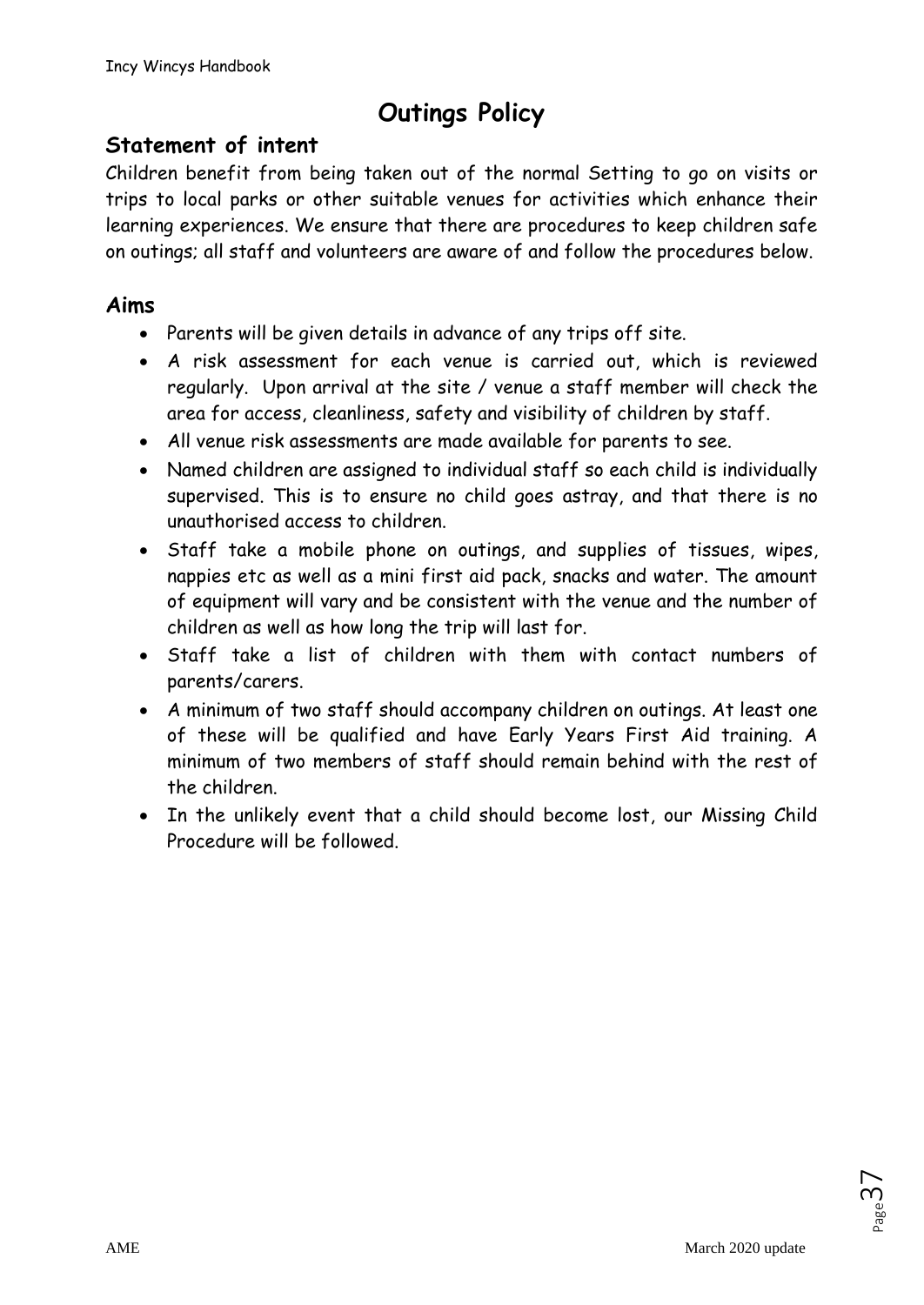# **Parental Involvement**

### **Statement of Intent**

At Incy Wincys we believe in building strong, positive relationships with the parents and carers of all the children who attend our Setting. We recognise that parents and carers are the first educators of their children and that working in partnership is essential if we are to provide a happy, caring and stable environment for the children in our care.

### **Aims**

To develop an honest, open and supportive relationship with parents / carers which compliments life in their home. Good relationships will allow information regarding children's activities and progress to be exchanged easily and comfortably by staff and parents.

- We ensure that all parents are aware of Incy Wincys policies and procedures.
- We encourage parents to look at their child's development record at regular intervals and provide opportunities to discuss progress on a regular basis.
- We will discuss fully with parents any concerns that arise about a child's progress or behaviour and make suitable plans to address any of the issues identified.
- We operate a key person system involving parents for open discussion and information sharing regarding pre-school and home circumstances.
- We will share with parents/carers an overview of the experiences and activities that the children are involved in (by discussion, letters, displays or photographs) to enable them to participate fully in their children's lives in the Setting.
- Display activity plans for parents to view.
- Provide opportunities for parents to learn about the pre-school curriculum, the Early Years Foundation Stage and about young children's learning.
- Provide opportunities for parents to contribute their own skills, knowledge and interests to activities that might extend the children's experiences;
- Respect the family's religious and cultural backgrounds and accommodate any special requirements whenever possible and practical to do so.
- Find out the needs and expectations of the parents. These can be obtained through regular feedback via questionnaires which can then be evaluated by the pre-school to promote practice, policy and staff development.
- Ensure that information provided by parents about their children remains confidential and securely locked away in the premises office.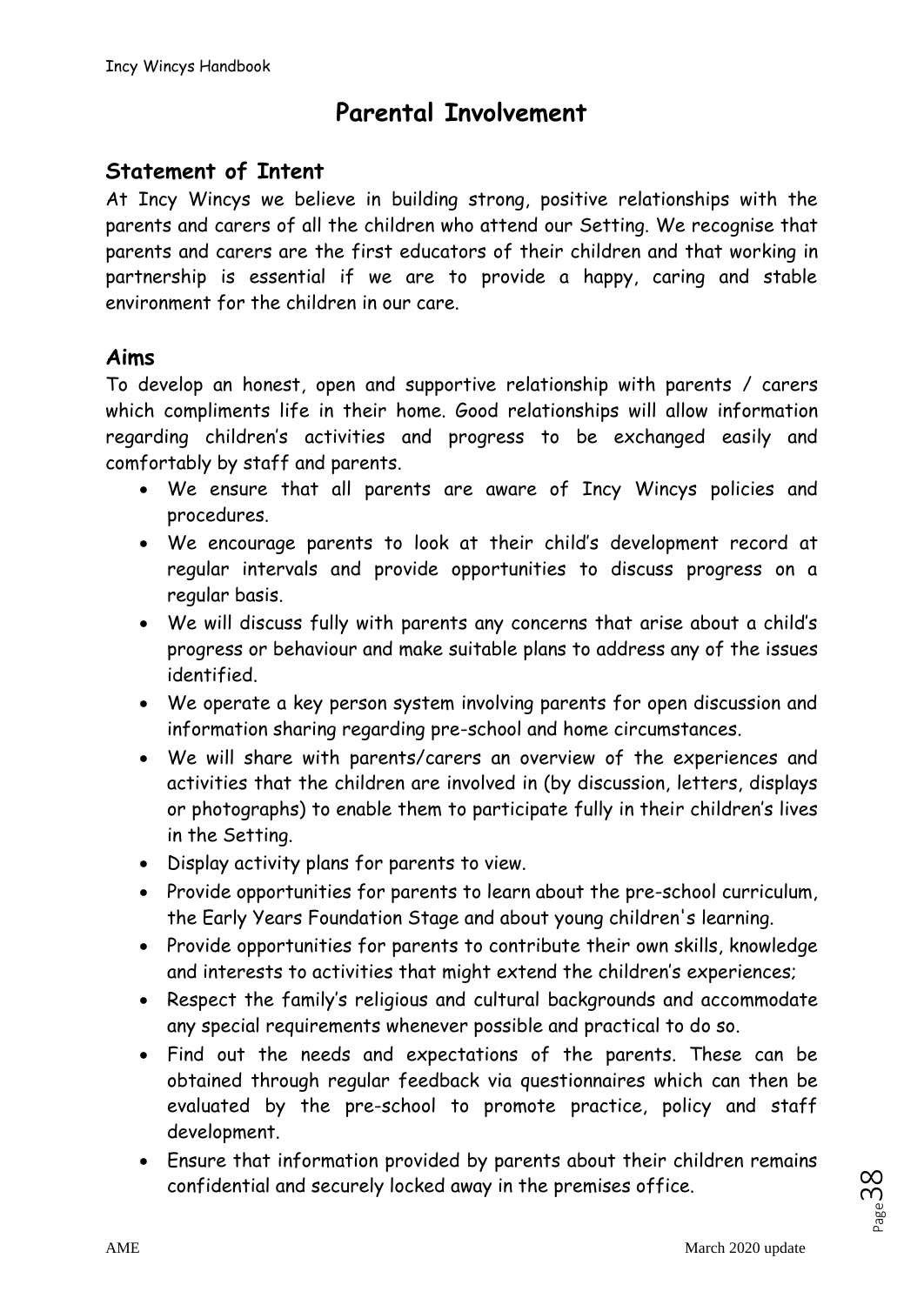- Ensure that staff are discreet and treat details of children's activities private outside of Incy Wincys.
- Request parents keep us informed of any changes to contact details such as change of address, telephone number, doctor, emergency contact etc.
- Request parents keep us informed of any circumstances which could have an effect on a child's emotional well-being, e.g. bereavement, separation, illness or any other sensitive issues in the family.
- Encourage parents and carers to share details of any other form of registered provision their child attends so we can coordinate our care where appropriate.
- Provide a written contract between the parents and Incy Wincys regarding conditions of acceptance and arrangements for payment.

### **Tools for informing parents:**

- Parent welcome packs are distributed to all new parents.
- Every child's observation records are maintained by staff and are available for parents to view at all times, in addition parents are invited to contribute their own observations to the record.
- We will be available for twice yearly meetings for staff and parents where the record is discussed and progress reviewed or at any time a parent or staff member feels it necessary.
- Regular parent newsletters are sent home each term.
- There is a notice board which is used to share information about special activities, important messages etc with parents.
- Staff are always available to speak to parents at dropping off and collection times.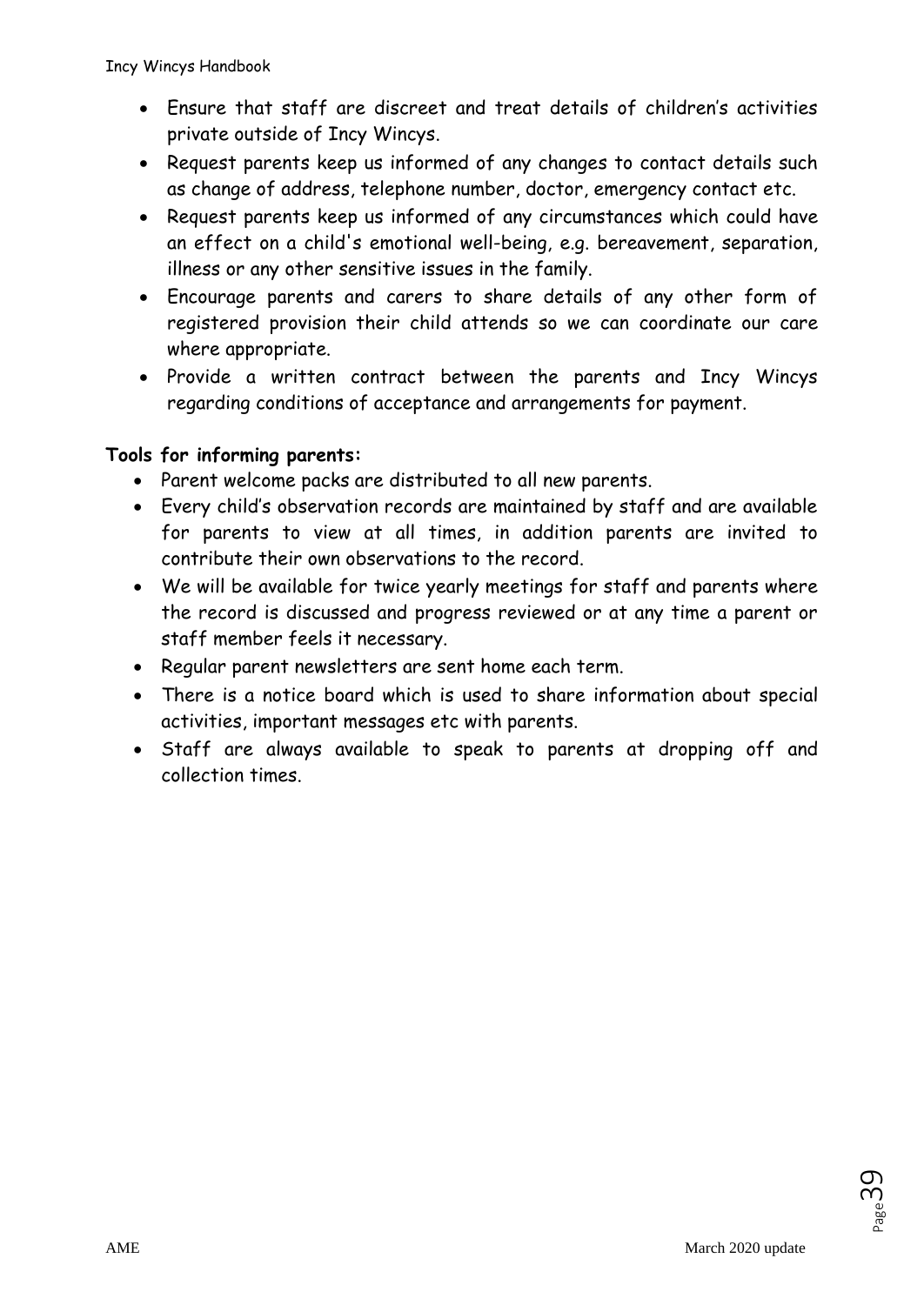# **Photographs and videoing of children in the Setting**

# **Statement of Intent**

The safety and security of children is the primary concern of Incy Wincys. Our policy on the usage of children's images is based on the guidance provided by the Surrey Safeguarding Children Board. Generally, photographs of children in a Setting are a source of pleasure and pride and are to be welcomed. However, in an age where technology has vastly increased the use and potential misuse of photographs, there have been concerns about the possibility of a child being identified by a photograph or filming of an event in case they are put at risk.

# **Aim**

The SSCB believes that the risk of a child being identified by a stranger is so small that, provided steps are in place to limit the publication of their names and addresses, photography and filming of children and young people should continue in line with the policy set out below.

- Parents will be asked to sign a consent form when their child joins Incy Wincys to confirm that they are happy for their child to be photographed as part of Incy Wincys observations, displays, newsletter etc.
- Parent's wishes will be respected in this case.
- In any use of a photo, we will not use the child's full name alongside their photograph. However, first names may be used.
- Staff are not permitted to use personal recording equipment at any time on Incy Wincys premises.
- Volunteers, parent helpers or other visitors to the Setting are also requested to adhere to the above Mobile Phone and Personal Recording Equipment policies.

**Special Events** - We recognise the importance of parents being able to record the special milestones in their child's development. Permission will be given for parents / carers to take photos and videos of their children, implicitly for their own personal use only. We request that there is respect for other parents' wishes, no photos or videos that include children other than your own are uploaded to the internet in any way or shared electronically.

However, Incy Wincys cannot accept any responsibility for the protection of photos and videos taken by friends, family or other parents and carers at these special events. We will therefore always remind parents before these special events take place that photography and videoing by other parents and carers will be permitted. We would request that parents remove their child from any special event if they have any concerns over their child being photographed.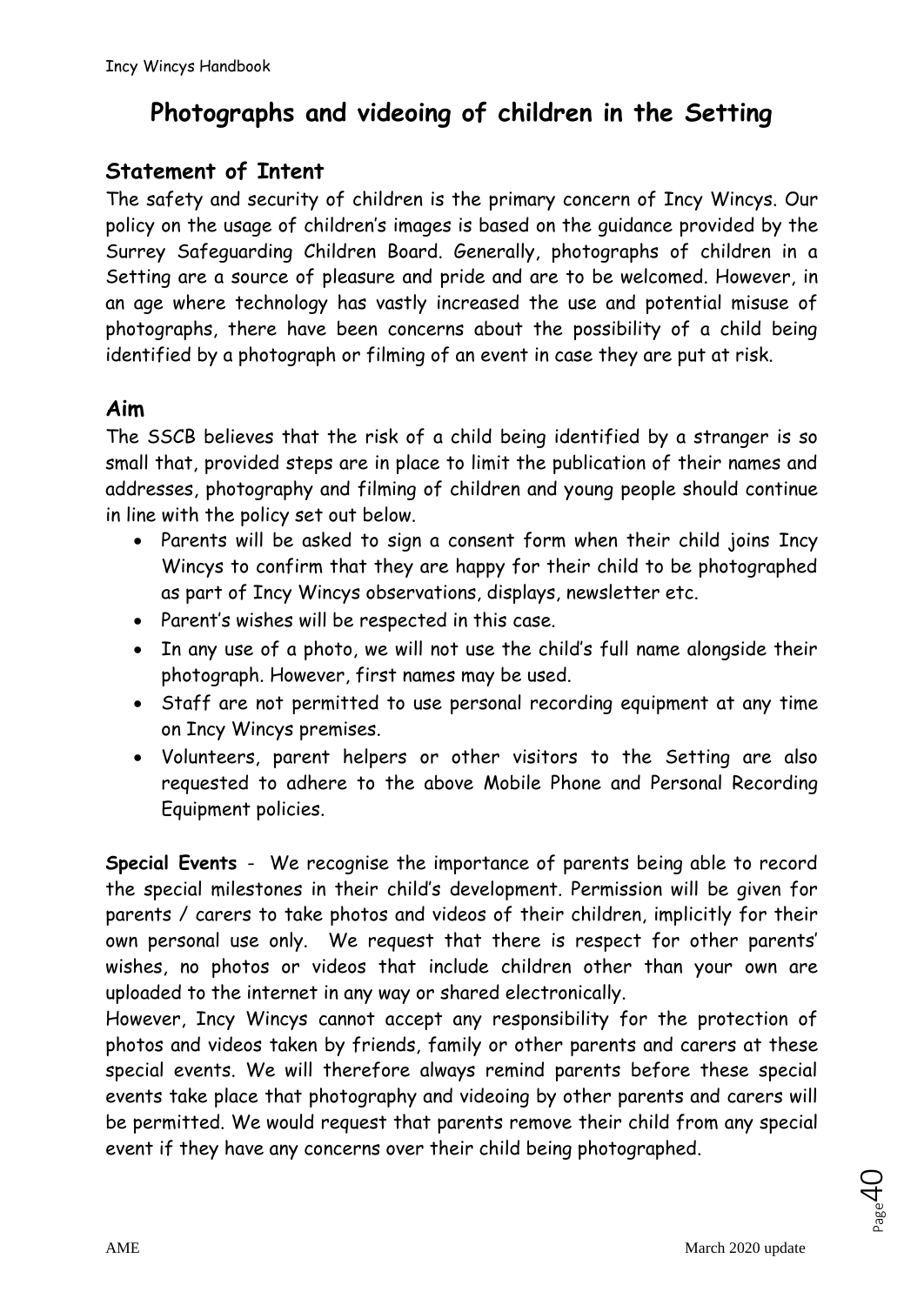# **Prevent Duty Fundamental British Values Policy**

### **Statement of Intent**

Incy Wincys believes in The Fundamental British values of democracy, rule of law, individual liberty, mutual respect and tolerance for those with different faiths and beliefs are embedded within the Early Years Foundation Stage.

### **Aims**

As part of new government plans, Incy Wincys will teach children in an age appropriate way to protect them from religious radicals. We will ensure that following embedded during the day to day events.

- Enable children to develop their self-knowledge, self-esteem and self confidence
- Enable children to learn to distinguish right from wrong.
- Encourage children to accept responsibility for their behaviour and show initiative
- Enable children to acquire a broad general knowledge of respect for public institutions and service in England.
- Enable children to acquire an appreciation of and respect their own and other cultures.
- Encourage respect for other people.

As practitioners, it is our duty to demonstrate what this means in practice. We can encourage children to see their role in the bigger picture, encouraging them to know their views count, value each other's views and values and talk about their feelings. We encourage children to show views by a show of hands to choose or by using their own themes for role play and areas of learning.

We can provide activities that support decisions, turn taking, sharing and collaboration. Children should be given opportunities to develop enquiring minds in an atmosphere where questions are valued.

Children need to learn and understand their own and other's behaviour and its consequences and learn to distinguish right from wrong. This can be established with codes of behaviour, positive role models and ensuring that these rules apply to everyone and that the rules are understood by all.

AME March 2020 update We will encourage children to take challenges big or small to develop self-esteem, self-knowledge and increase confidence and abilities. We will provide obstacle courses, experiments where we debate and talk about events that children have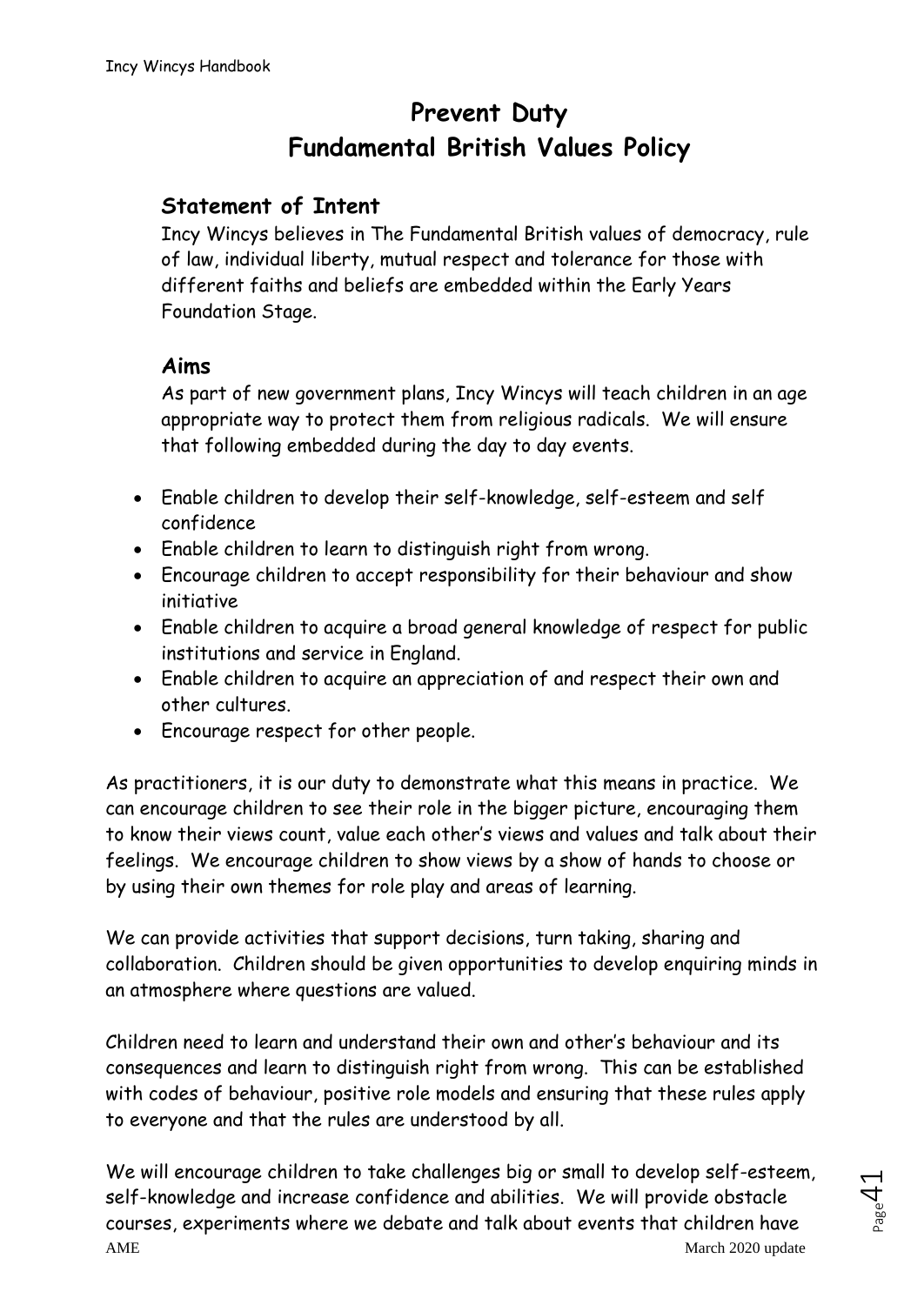#### Incy Wincys Handbook

experienced. We intend to promote small group discussions; these could be a reflection on an activity or a discussion on how children are feeling about going to school. Such activities help children to develop a language of feelings, responsibility, reflect on differences and understand we are free to have different opinions.

All who attend need to understand Incy Wincys' ethos of inclusiveness and tolerance where views, faiths, cultures and races are valued in all aspects. Incy Wincys will engage the children in the wider community to extending their knowledge and understanding to respect their own faith and other cultures. We will embrace festivals, celebrate through world days, allow children the opportunity to discuss the difference, seek information from questioning while explaining the importance of tolerant behaviour such as sharing and respecting other's opinions.

We will promote diverse attitudes and challenge stereotypes, share stories with children that can reflect, value diversity of children's experiences, use resources to show children examples of how other children live in the world. We must challenge gender, cultural and racial stereotyping.

We, as early years educators, have a duty to ensure these fundamental values are maintained to demonstrate an awareness and understanding of the risk of radicalisation in their area, institution of body. It is our duty to reduce the threat to the UK from terrorism by stopping people becoming terrorists or supporting terrorism. We have a duty as our of the education sector, along with other authorities such as the police, to have regard to the need to prevent people becoming drawn into terrorism.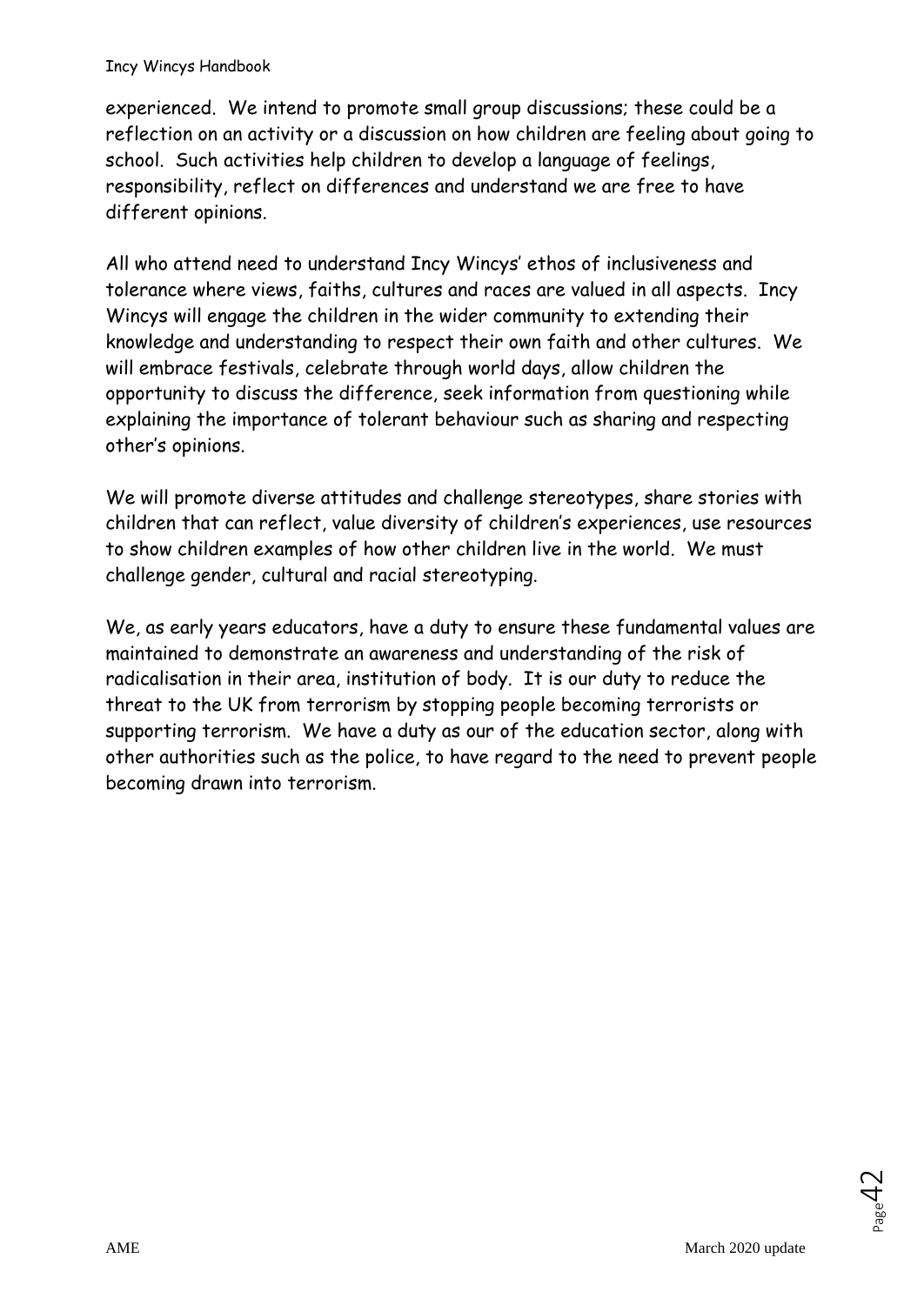# **Risk Assessment Policy**

# **Statement of intent**

Incy Wincys believes that the health and safety of children is of paramount importance. We make our Setting a safe and healthy place for children, parents, staff and volunteers by assessing and minimising the hazards and risks. This enables the children to thrive in a healthy and safe environment.

# **Aims**

The basis of this policy is risk assessment which is a process we use to review the following:

- identification of risk: Where is it and what is it?;
- who is at risk: childcare staff, children, parents, etc?;
- assessment of the level of risk as high, medium, low. This is both the risk of the likelihood of it happening, as well as the possible impact if it did;
- control measures to reduce/eliminate risk: What we need to do, or ensure others will do, in order to reduce that risk?; and
- monitoring and review.

#### **Procedures**

- Our risk assessments are carried out jointly by the Manager and the Deputy Manager.
- Our risk assessment process covers adults and children and includes:
	- o checking for and noting hazards and risks indoors and outside, and in our premises and for activities;
	- o assessing the level of risk and who might be affected;
	- o deciding which areas need attention; and
	- o developing an action plan that specifies the action required, timescales for action, the person responsible for the action and any funding required.
- Risk assessments are reviewed annually or earlier if appropriate.
- We maintain lists of health and safety issues, which are checked daily before the session begins as well as those that are checked on a weekly and termly basis when a full risk assessment is carried out.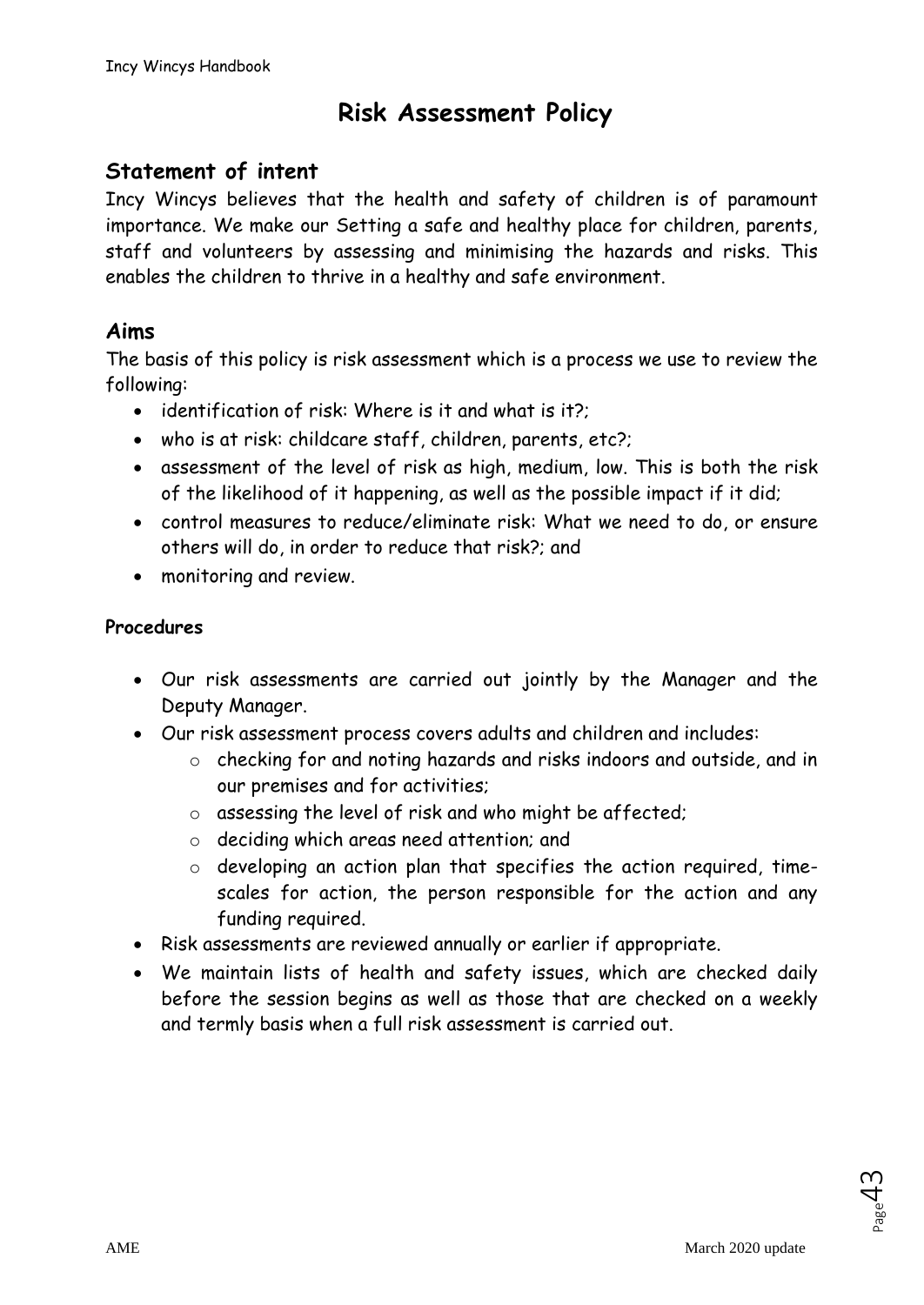# **Role of the Key Person**

# **Statement of intent**

We believe that children settle best when they have a key person to relate to, who knows them and their parents well, and who can meet their individual needs. By providing secure relationships where children thrive, parents have confidence, staff are committed Incy Wincys is a happy and dedicated place to attend or work in.

- We want children to feel safe, stimulated and happy, to feel secure and comfortable with staff. We also want parents to have confidence in both their children's well-being and their role as active partners with Incy Wincys.
- We aim to make Incy Wincys a welcoming place where children settle quickly and easily because consideration has been given to the individual needs and circumstances of children and their families.
- The key person role is set out in the Welfare Requirements of the Early Years Foundation Stage. Each Setting offers a key person for each child and has special responsibilities for working with a small number of children and building relationships with their parents. A key person will help the child become familiar with the Setting and feel confident and safe.
- We allocate a key person to each child before they start, however, this may change as a child settles to a person.
- The key person offers unconditional regard for the child and are nonjudgemental.
- The key person works with the parent to plan and deliver a personalised plan for the child's well-being, care and leaning.
- The key person acts as the key contact for the parents and will have links with other carers involved with the child, such as a childminder, and coordinates the sharing of appropriate information about the child's development.
- The key person is responsible for developmental records and for sharing information on a regular basis with the child's parents to keep those records up-to-date, reflecting the full picture of the child in our Setting.
- The key person encourages positive relationships between children in their key group, spending time with them each day.
- We promote the role of the key person as the child's primary carers in our Setting, and as the basis for establishing relationships with other staff and children.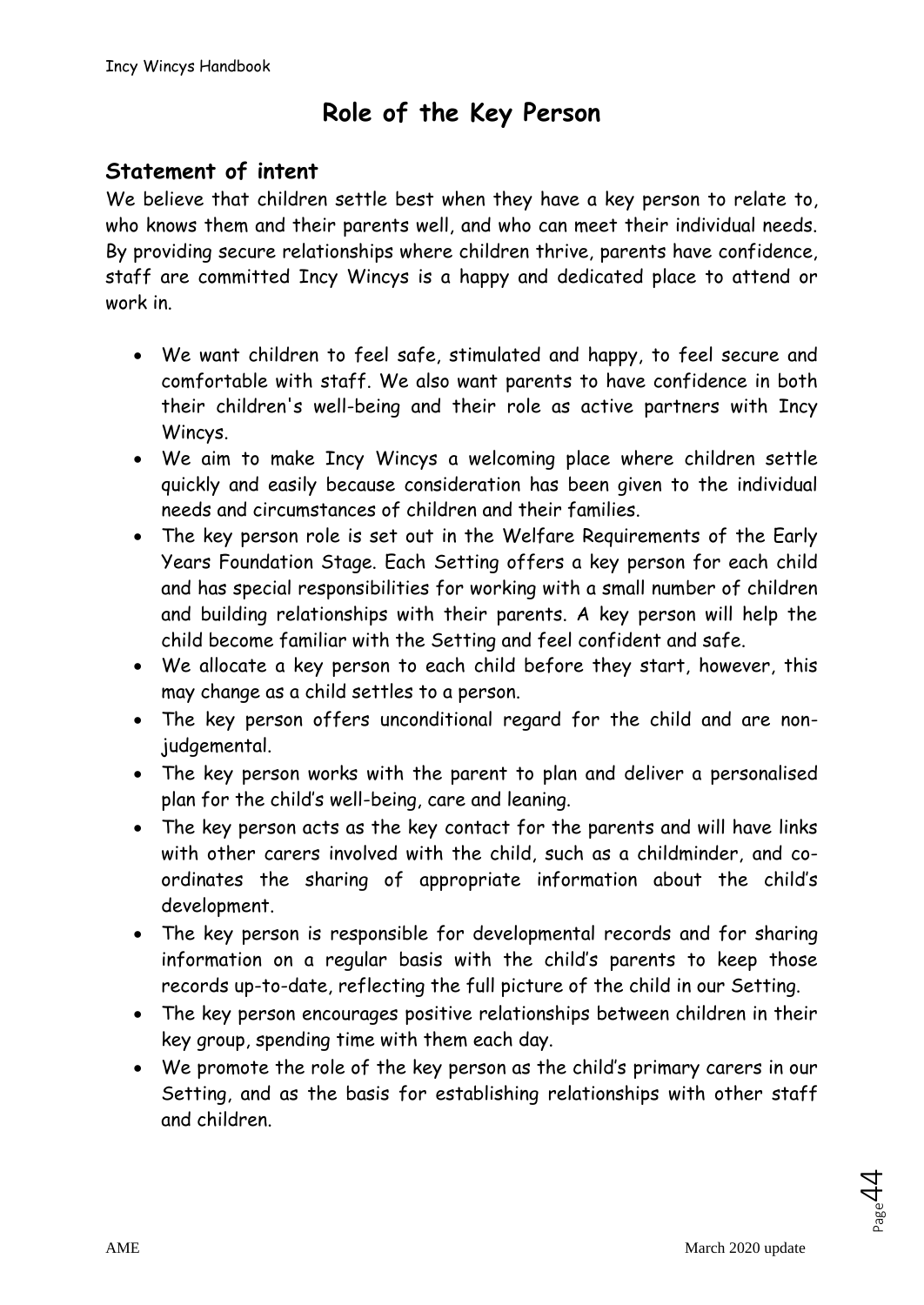# **Safeguarding Children and Child Protection Policy**

# **Statement of intent**

Incy Wincys is committed to work with children, parents and the community to ensure the rights and safety of children and to give them the very best start in life.

# **Aims**

Our aims are to;

- Create an environment in Incy Wincys which encourages children to develop a positive self-image, regardless of race, language, religion, culture or home background;
- Help children to establish and sustain satisfying relationships within their families, with peers and with other adults.
- Encourage children to develop a sense of autonomy and independence.
- Enable children to have self-confidence and the vocabulary to resist inappropriate approaches.
- Work with parents to build their understanding of and commitment to the welfare of all children.

### **The legal framework for this work is:**

- The Rehabilitation of Offenders Act 2015
- The Children Act 2004
- Human Rights Act 1998
- Data Protection Act (GDPR) 2018
- The Protection of Children 1999
- DfE What to do if you're worried about a child being abused 2015

### **Liaison with other bodies**

- We work within the Surrey Safeguarding Children Partnership procedures
- DfE What to do if you're worried about a child being abused 2015
- The new Safeguarding Children Partnership established and led, jointly and equally, by Surrey County Council, Surrey Police and Guildford and Waverley Clinical Commissioning Group (on behalf of all CCGs and NHS providers in Surrey).
- Ofsted
- Surrey Childrens services
- Disclosure and Barring Service
- Surrey Police, for example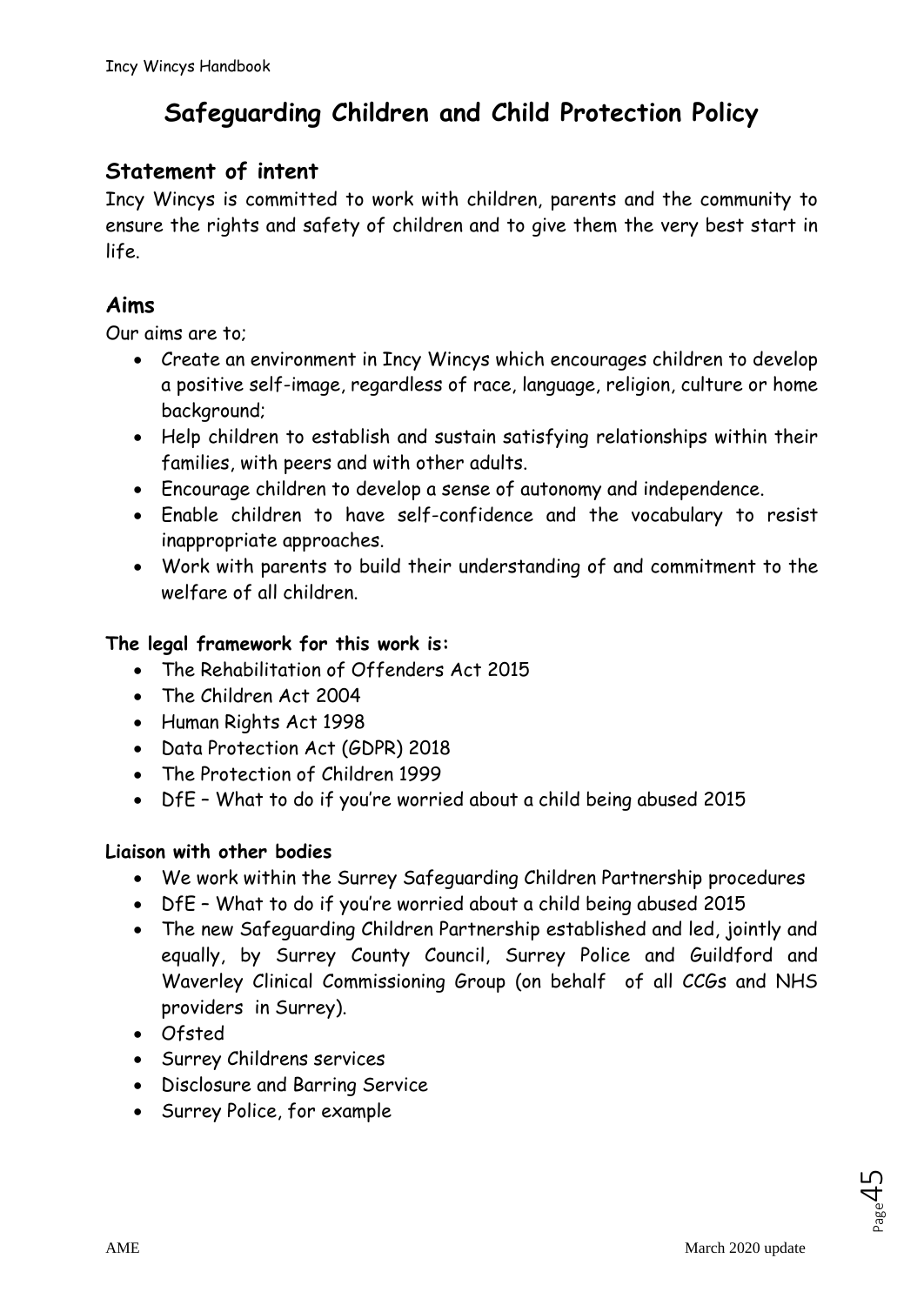### **What is Safeguarding?**

Safeguarding is the action that is taken to promote the welfare of children and protect them from harm.

Safeguarding means:

- protecting children from abuse and maltreatment
- preventing harm to children's health or development
- ensuring children grow up with the provision of safe and effective care
- taking action to enable all children and young people to have the best outcomes.

Child protection is part of the safeguarding process. It focuses on protecting individual children identified as suffering or likely to suffer significant harm. This includes child protection procedures which detail how to respond to concerns about a child.

#### **Staffing and volunteers**

- Our named person who coordinates child protection issues is Mrs Amanda Ellis DSL – Designated safeguarding lead
- All staff will have initial safeguarding training as part of their induction with the DSL within 6 weeks of starting and then further training within 6 months and refresher updates every 2 years unless legislation or best practice requires updates.
- We acknowledge that abuse of children can take different forms physical, emotional, and sexual, as well as neglect.
- When children are suffering from physical, sexual or emotional abuse, or may be experiencing neglect, this may be demonstrated through the things they say (direct or indirect disclosure) or through changes in their appearance, their behaviour, or their play.
- We take into account factors affecting parental capacity, such as social exclusion, domestic violence, parent's drug or alcohol abuse, mental or physical illness or parent's learning disability.
- We are aware that other factors affect children's vulnerability such as:
	- o abuse of disabled children,
	- o fabricated or induced illness,
	- o child abuse linked to beliefs in spirit possession,
	- o sexual exploitation of children such as through internet abuse and Female Genital Mutilation that may affect or may have affected children and young people using our provision.
	- o gang activity,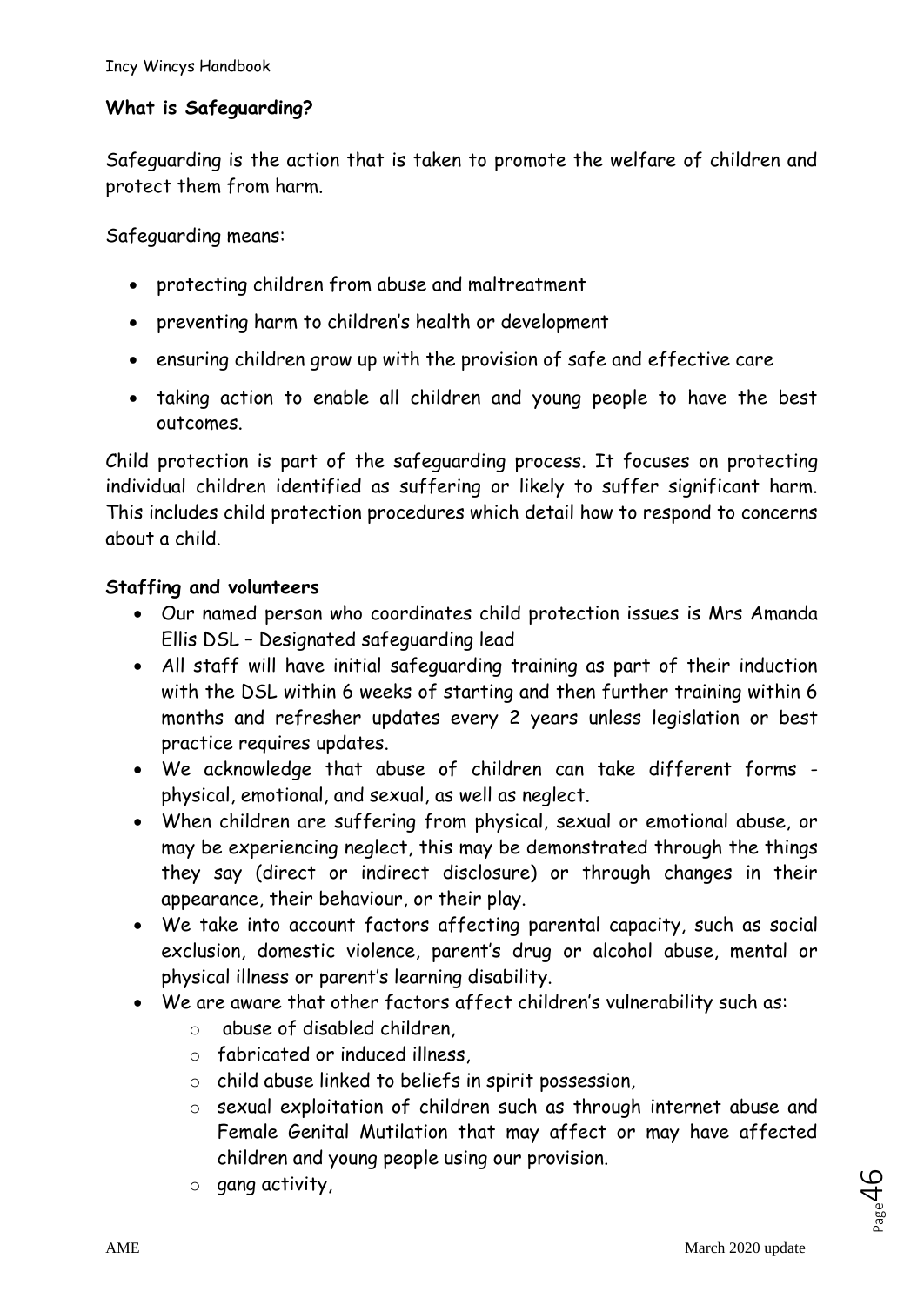- o complex multiple or organised abuse, through forced marriage or honour based violence or maybe victims of child trafficking. While this may be less likely to affect young children in our care we may become aware of any of these factors affecting older children and young people who we may come into contact with.
- We ensure that all staff and parents are made aware of and understand our safeguarding policies and procedures by sharing our full policy document online via our website and by email when updates are made.
- We provide adequate and appropriate staffing to meet the needs of all children.
	- $\circ$  Legal requirements are met when staffing -
		- 2 year olds 1 adult : 4 children,
		- 3 & 4 year olds 1 adult : 8 children.
		- We also provide additional support for children with special educational needs with support from discretionary funding.
- Applicants for posts within the Setting are clearly informed by email at the time of application that the positions are exempt from the Rehabilitations of Offenders Act 1974. Candidates are informed of the need to carry checks before posts can be confirmed. Where applicants are rejected because of information that has been disclosed, applicants have the right to know and to challenge incorrect information. – See staffing and employment policy.
- All staff members (paid or volunteers) are required to have an enhanced DBS check – either via a new application or the update service.
- All applicants (paid or volunteers) are required to provide professional and character references as well as all documentation and information to enable DBS checks, to ensure that no disqualified person or unfit person works at the Setting or has access to the children. This is in line with procedural requirements from the statutory framework for the EYFS and also the legal frameworks of Keeping Children Safe in Education.
- Volunteers do not work unsupervised and will have a qualified member of staff with them at all times.
- All visitors are required to sign in and out, state who they are visiting and why. They are also required to leave bags, personal items and mobile phones in the locked cupboard within the Setting room.
- The Setting has one mobile phone. All others are not permitted during session hours. – See mobile phone policy.
- All visitors from health care or education must provide identification and authority to have access to a child.
- We take security steps to ensure that we have control over who comes into the Setting so that no unauthorised person who has unsupervised access to the children, our room is locked from the inside and all staff notified when the door in unlocked for any reason. Children do not play outside without adult supervision.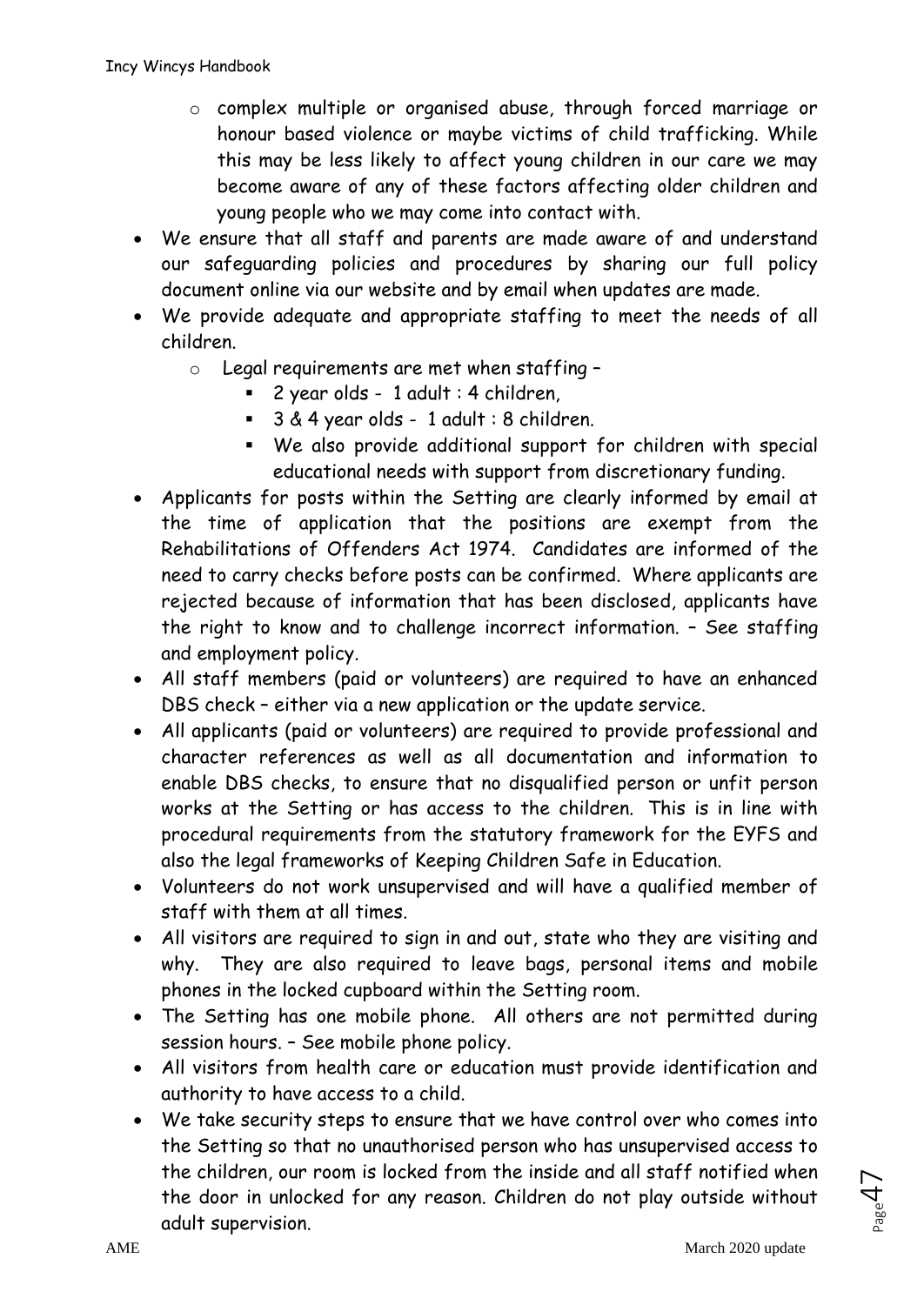- We ensure that children are only collected by known parents or carers, or another previously authorised person, this is controlled by a list of approved collectors and a password system. We ask that parents inform us if someone else is collecting their child/ren. If someone not approved or known to the team arrives to collect a child and we do not know about if even if they do know the password we will contact parent to seek permission. If we are not able to contact a parent we will not release the child.
- We take steps to ensure children are not photographed or filmed on video for any other purpose than to record their development; their participation in events organised by us; or for previously authorised marketing mediums. Parents sign a consent form and have access to records holding visual images of their child.
- Where a child makes comments to a member of staff that gives cause for concern, observes signs or signals that gives cause for concern, such as significant changes in behaviour; deterioration in general well-being, unexplained bruising, marks or signs of possible abuse or neglect, that member of staff:
	- o listens to the child, offers reassurance and gives assurance that she or he will take action;
	- o does not question the child;
	- o makes a written record that forms an objective record of the observation or disclosure that includes:
		- the date and time of the observation or the disclosure;
		- the exact words spoken by the child as far as possible;
		- the name of the person to whom the concern was reported, with date and time; and
		- the names of any other person present at the time.
- All members of staff take care not to influence what a child is choosing to share with them by the way in which we speak to them or by questioning the child.
- These records are signed and dated and kept in the child's personal file which is kept securely and confidentially.
- Incy Wincys has a legal obligation to report suspicions of female genital mutilation (FGM). If there any concerns, these will be reported to Surrey Children's Single point of Access (C-SPA) and the police. All staff have completed / or will complete further training on identifying the possible signs of FGM within 6 months of joining.
- Incy Wincys adhere to the Prevent Duty Statutory guidelines which help identify children or parents who are at risk of radicalisation. We have a legal responsibility to report any concerns to the C-SPA. A copy of the guidelines is available for staff and parents who may refer to if needed.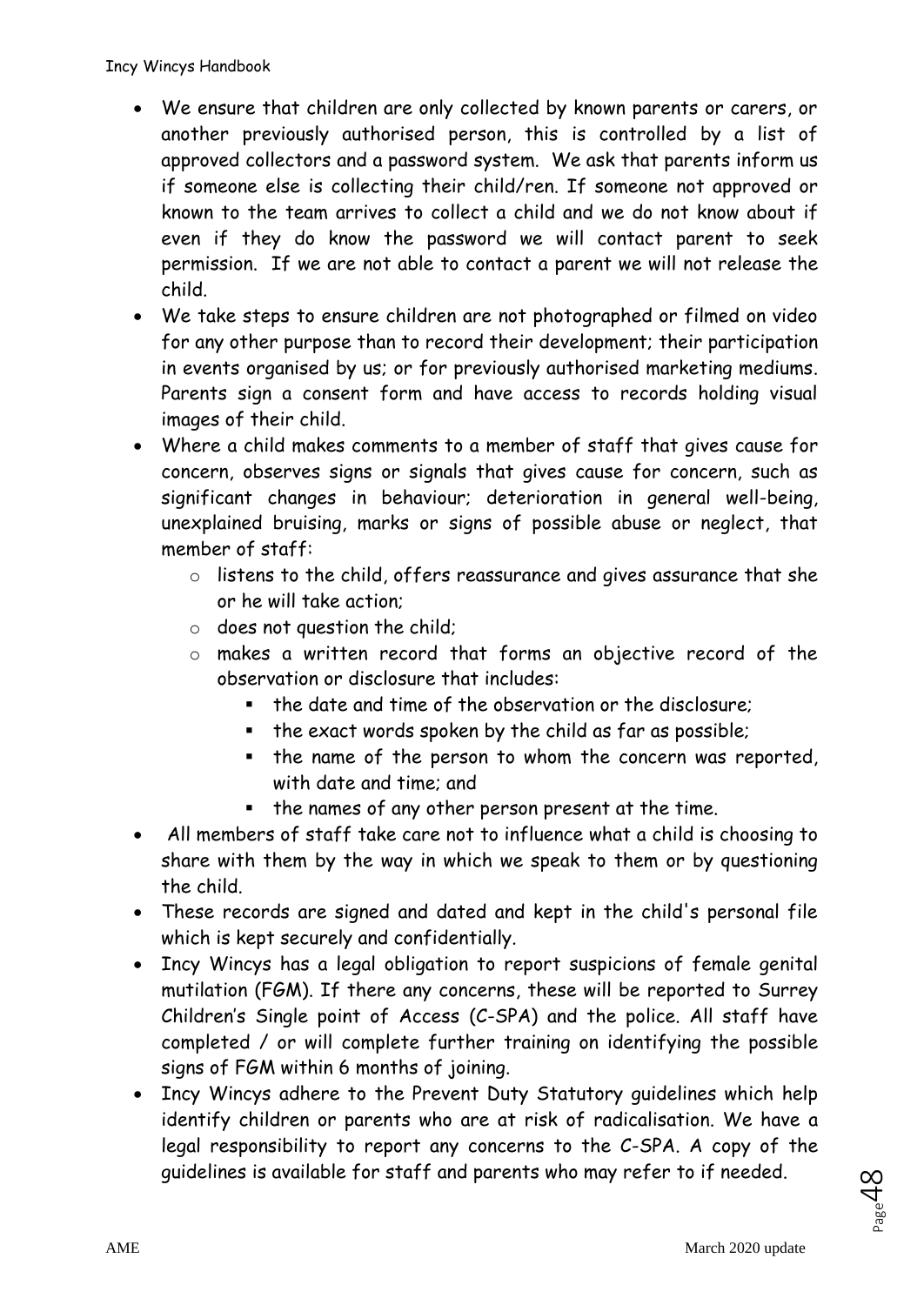- All staff have completed / or will complete the Prevent Duty online training course to help identify if there are concerns regarding a child and parents risk to being radicalised within 6 months of induction training completed.
- A staff member must inform another member of staff if they are leaving the room to attend to another child, ie; nappy changing, clothes changing etc. These details are then recorded in the intimate care book.
- All staff, parents and visitors are made aware of who to contact should they witness or have concerns that a child is not being cared for appropriately. See also whistleblowing policy.

#### **Disciplinary Action**

Where a member of staff or a volunteer has an allegation made against them the Setting manager or Safeguarding lead will contact the LADO (Local Authority Designated Officer) to ensure that the correct process is followed and recorded. They will also report findings to Ofsted and Police All staff are informed of implications of any allegations and the processes that follow an allegation at the time of their interviews and annually at their supervision meetings. When signing their appraisals, they are aware that they also hold responsibility to highlight any concerns to their manager.

### **Training**

We seek out safeguarding children training and refresher opportunities for all adults involved in the Setting to ensure that they are able to recognise the signs and symptoms of possible physical abuse and neglect and so that they are aware of the local authority guidelines for making referrals. We ensure that all staff know the procedures for reporting and recording their concerns in the Setting.

#### **Planning**

The layout of the room allows for constant supervision. Where children need to spend time away from the rest of the group this is done away from the other children and are supervised at all times in line with the ratios set out earlier in this policy.

#### **Environment**

- We create within the Setting a culture of value and respect for the individual by allowing freedom for each child to be what they want to be, to explore all areas of play and development open to them.
- We ensure that we provide a fun, free, stimulating and open environment by ensuring that the activities, toys and books cover a variety of age ranges and stages of development. We also offer adult support to access these areas.

#### **Complaints**

• We ensure that all parents know how to voice their concern/s about a member of staff, which may include an allegation of abuse. The full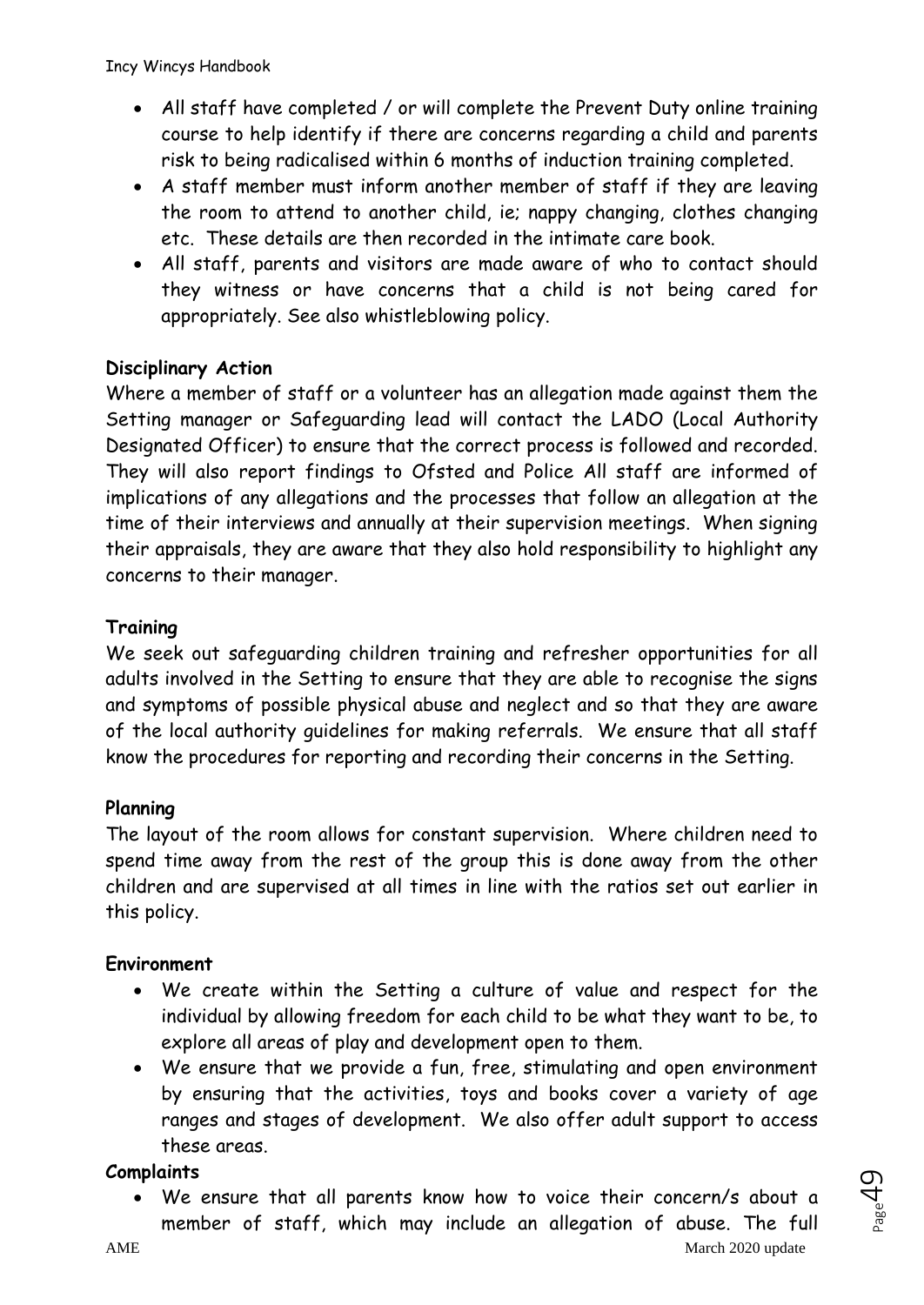complaints process is part of this document. At the time of complaint, timescales and form of communication are agreed with the parent.

• We follow the Local Authority Designated Officer (LADO) when investigating any complaint that a member of staff or volunteer has abused a child. They can be contacted on 03001231650 or [LADO@surreycc.gov.uk](mailto:LADO@surreycc.gov.uk) the LADO will instruct process and paperwork to be completed. We will also report this to Ofsted pending the outcome of the investigation.

### **Responding to suspicions of abuse**

- As previously stated abuse of children can take different forms physical, emotional, sexual and neglect. When children are suffering from physical, sexual or emotional abuse, this may be demonstrated through changes in their behaviour, or in their play. Where such changes in behaviour occur, or where children's play gives cause for concern, the Setting will initially observe the child, share observations and discuss any concerns between them and then approach the parents to discuss. Should concerns not be alleviated by discussions with parents/carers then the levels of need will be assessed by using the Effective Family Resilience indicators of need document, this will then assist in finding the correct course of action.
- We allow investigation to be carried out with sensitivity. Staff in the Setting take care not to influence the outcome either through the way they speak to children or ask questions of children.

#### **Disclosures**

Where a child makes a disclosure to a member of staff, that member of staff:

- Offers reassurance to the child;
- Listens to the child: and;
- Gives reassurance that she or he will take action.

#### **Recording suspicions of abuse and disclosures**

Staff make a record of:

- The child's name
- The child's address
- The age of the child
- The date and time of observation or the disclosure;
- An objective record of the observation or disclosure;
- The exact words spoken by the child'
- The name of the person to whom the concern was reported, with date and time; and
- The names of any other person present at the time.

These records are signed and dated and kept in a separate confidential file and if required passed on to outside agencies, or kept with the child's confidential records.

 $P_{\text{age}}$ 50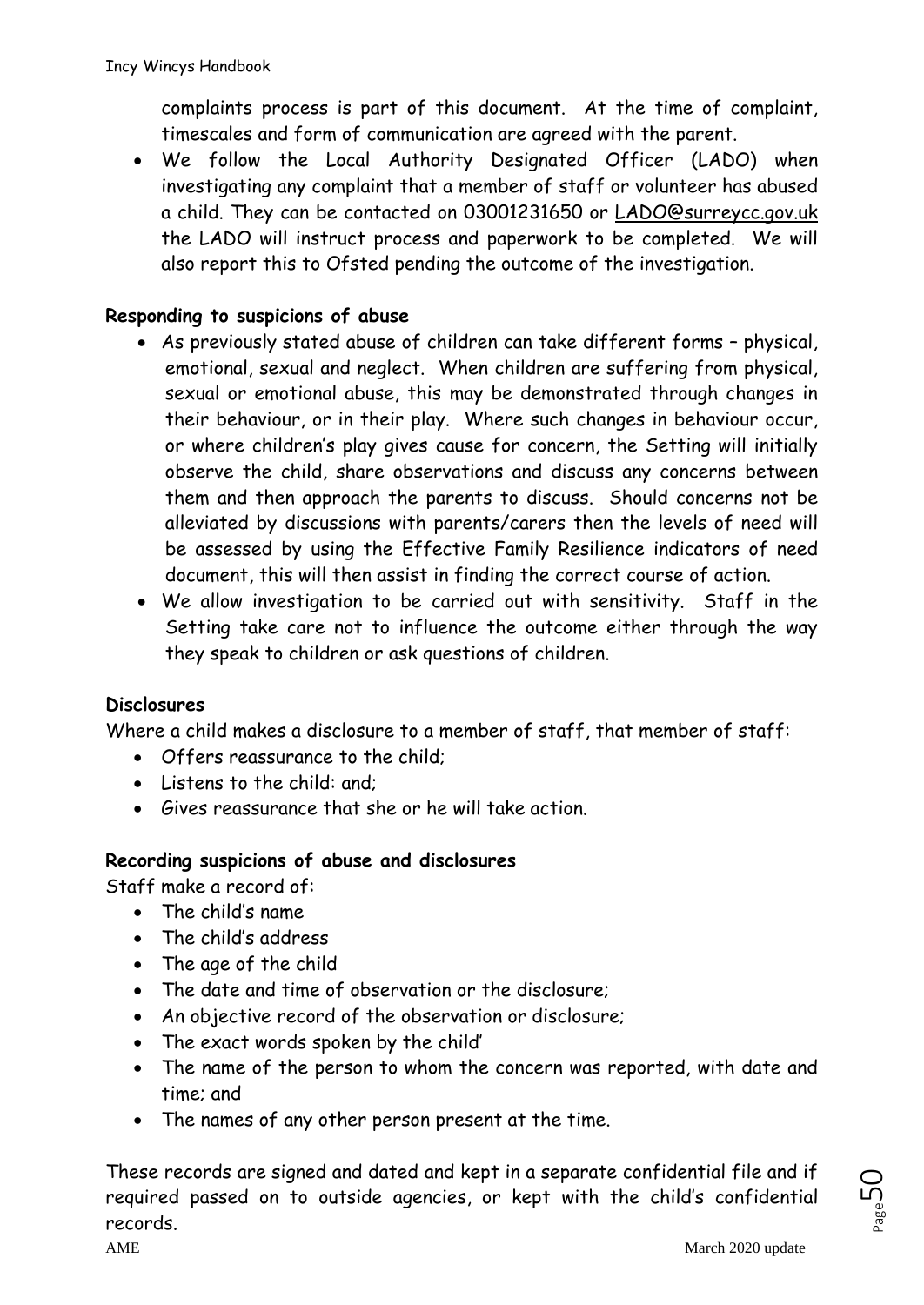All members of staff know the procedures for recording and reporting concerns, issues or significant events confirmation of current process is kept on show on the inside of the store cupboard for ease of access.

# **Surrey Children's Single point of access : 0300 470 9100**

# **Or [csmash@surreycc.gov.uk](mailto:csmash@surreycc.gov.uk)**

# **Emergency out of hours 5pm-9am and 24 hours weekends and bank holidays : 01483 517898**

#### **Informing Parents**

Parents are normally the first point of contact. If a suspicion of abuse is recorded, parents are informed at the same time as the report is made, except where the guidance of the local C-SPA does not allow this. This will usually be the case where the parent is the likely abuser. In these cases the investigating officers will inform the parents.

#### **Confidentiality:**

All suspicions and investigations are kept confidential and share only with those who need to know. Any information is shared under the guidance of the Surrey Safeguarding children partnership

#### **Support to families.**

- The Setting takes every step in its power to build up trust in and supportive relations among families, staff and volunteers in the group
- The Setting continues to welcome the child and the family whilst investigations are being made in relation to abuse in the home situation.
- Confidential records kept on a child are shared with the child's parents or those who have parental responsibility for the child only is appropriate under the guidance of the C-SPA

With the proviso that the care and safety of the child is paramount, we do all in our power to support and work with the child's family.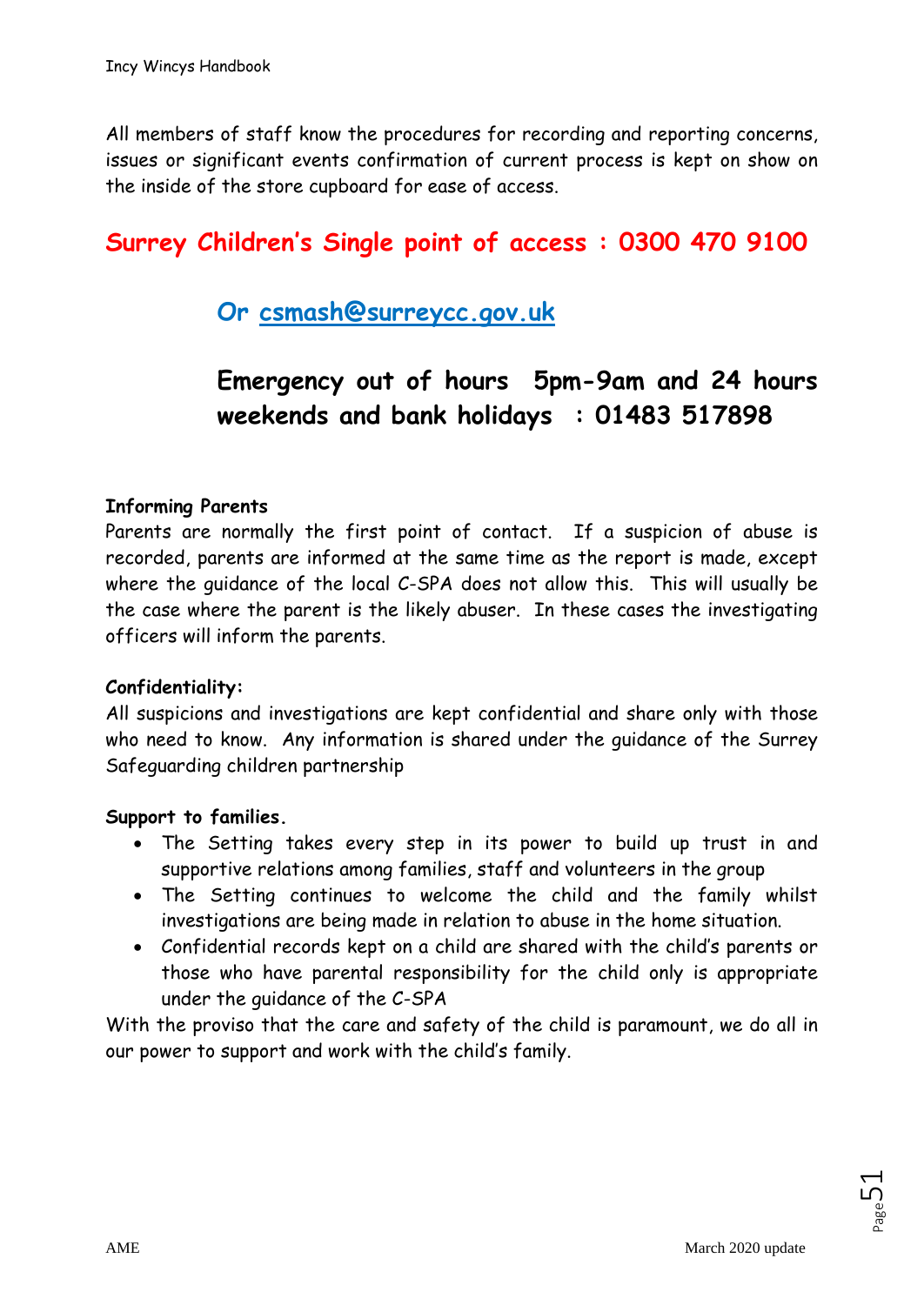# **Settling in Policy**

# **Statement of Intent**

We want children to feel safe, stimulated and happy in the Setting and to feel secure and comfortable with staff. We also want parents to have confidence in the staff and with their children's wellbeing.

We want your child to feel happy and safe at the Setting. To make sure that this is the case, we will work with you to decide on how to help your child to settle into Incy Wincys.

### **Aim**

We aim to make the Setting a welcome place where children settle quickly and easily because consideration has been given to the individual needs and circumstances of children.

- Before a child starts to attend the Setting, we provide parents with information about the Setting including access to the policies and procedures we follow.
- We also encourage parents to come and visit us with their child where we take time to discuss any information or questions they may have and allow their child to meet us and join in if they feel they would like to.
- When a child starts to attend, we work with his/her parents to decide on the best way to help the child settle into the Setting.
- We allocate a key person to each child and his/her family.
- We keep the parent informed at the end of every session how their child is doing, what activities they have been involved with and allow parents time to ask any questions.
- Should a child be finding it difficult to settle throughout their first few sessions we will contact the parent and discuss next steps, even if this means that the child will do shorter sessions for a few days.

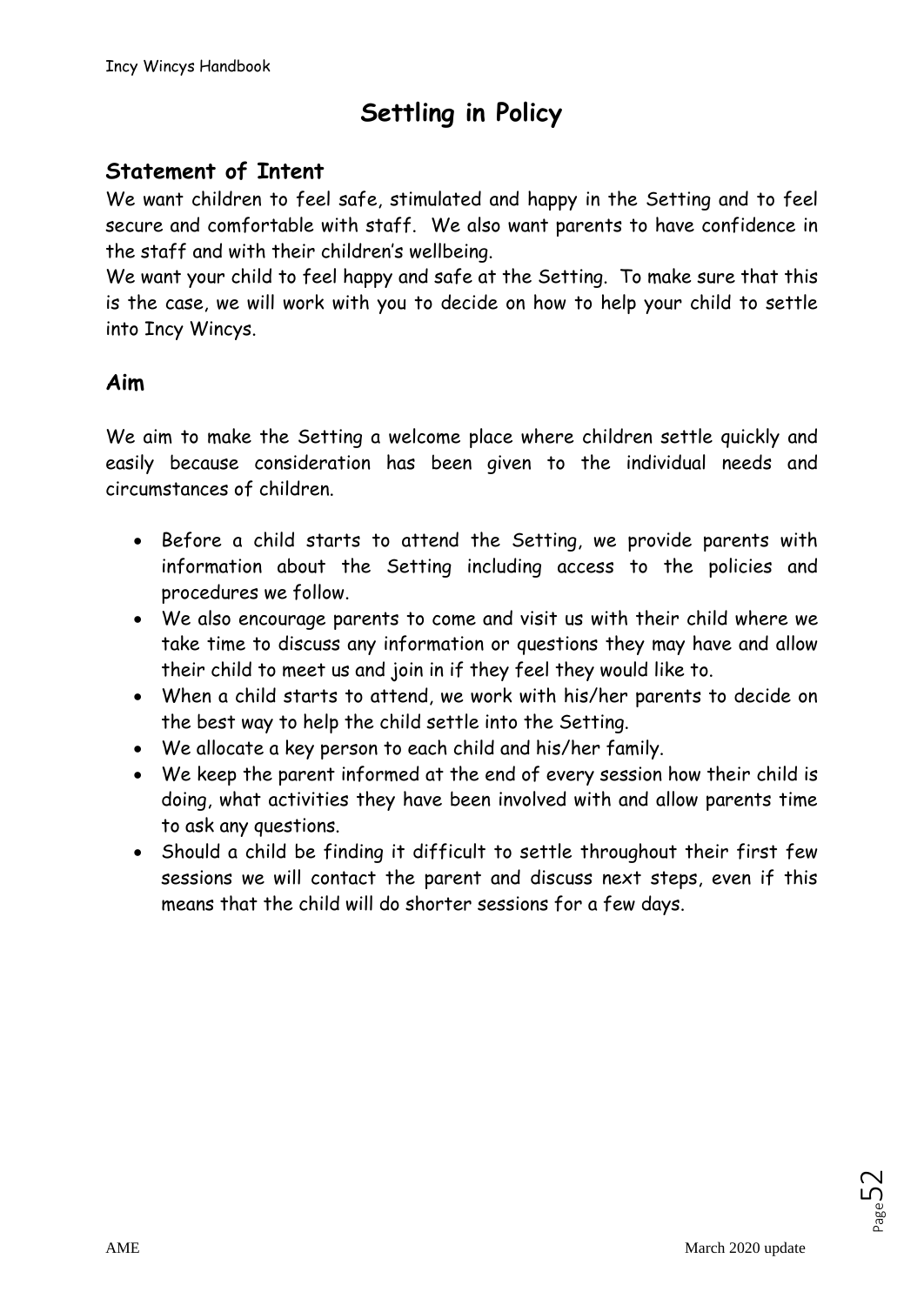# **Sickness Policy**

# **Statement of Intent**

At Incy Wincy's we endeavour to provide an environment where the importance of health and infection is controlled to the best of our ability, and that the emotional and physical well-being of the children comes first.

### **Aim**

We aim to make children, parents and staff aware of the importance of general hygiene and control of infectious illness.

- We follow the guidelines set out by the Health Protection Agency
- We operate a policy where 48 clear hours after any bout of sickness and/or diarrhoea has passed before any child or staff member returns to Setting.
- No attendance to Setting by any child suffering from chicken pox, mumps, measles, whooping cough or such is allowed until specified time period has elapsed.
- Any child or staff member suffering from swine flu should be kept away from Setting until such time as contagious period has passed and child is well enough to attend.
- All tables are cleaned between activities with an antibacterial spray.
- Children are encouraged to wash hands before snack time and after toileting.
- Each child has his or her drink at snack time.
- If any child appears unwell parent/carer will be informed and whilst awaiting the arrival of parents, the staff will ensure the comfort of the child, taking appropriate action, including seeking medical advice if necessary.
- If any child requires emergency assistance then an ambulance will be called and staff member will remain with child until parent/carer arrive at hospital.
- Staff will report any worries about a child's health to the parents/carers immediately. Parents are responsible for keeping the Setting informed about the child's health.
- Coughs and colds do not normally require the child to be excluded but this does depend on the severity and how the child is able to cope with the Setting routine.
- If a child or adult is diagnosed suffering from a notifiable disease under the Public Health (infectious diseases) regulations 1988, the GP will report this to the Health Protection Agency. When the preschool becomes aware, or is formally informed of the notifiable disease, the manager informs Ofsted and acts on any advice given by the Health Protection Agency.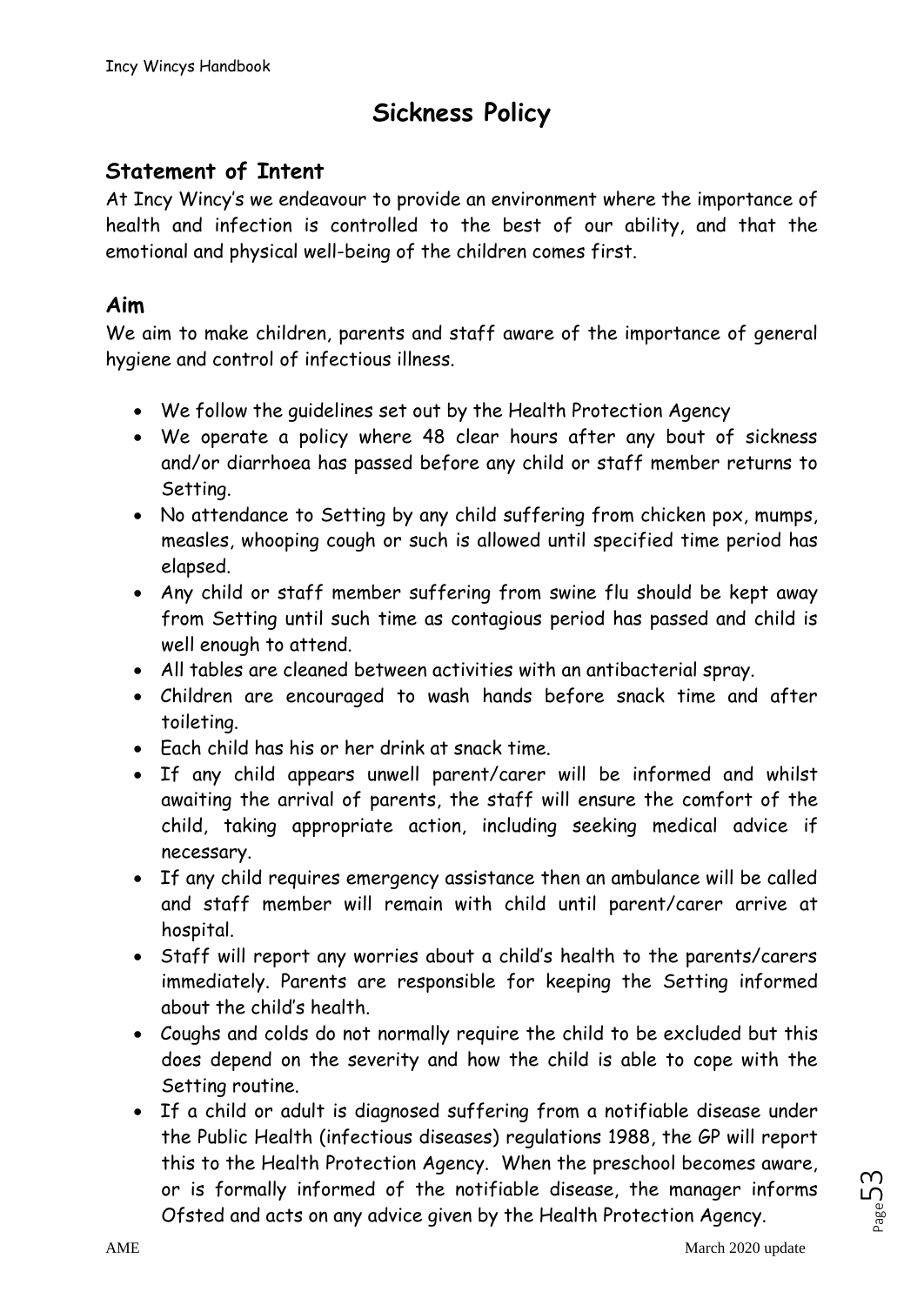- Nits and head lice are not an excludable condition, although in exceptional cases a parent maybe asked to keep the child away until the infestation has cleared. On identifying cases of head lice, all parents are informed and asked to treat their child and all the family if they are found to have head lice.
- Incy Wincys operates an 'Open Door' policy towards parents/carers so feel free to discuss any concerns about your child.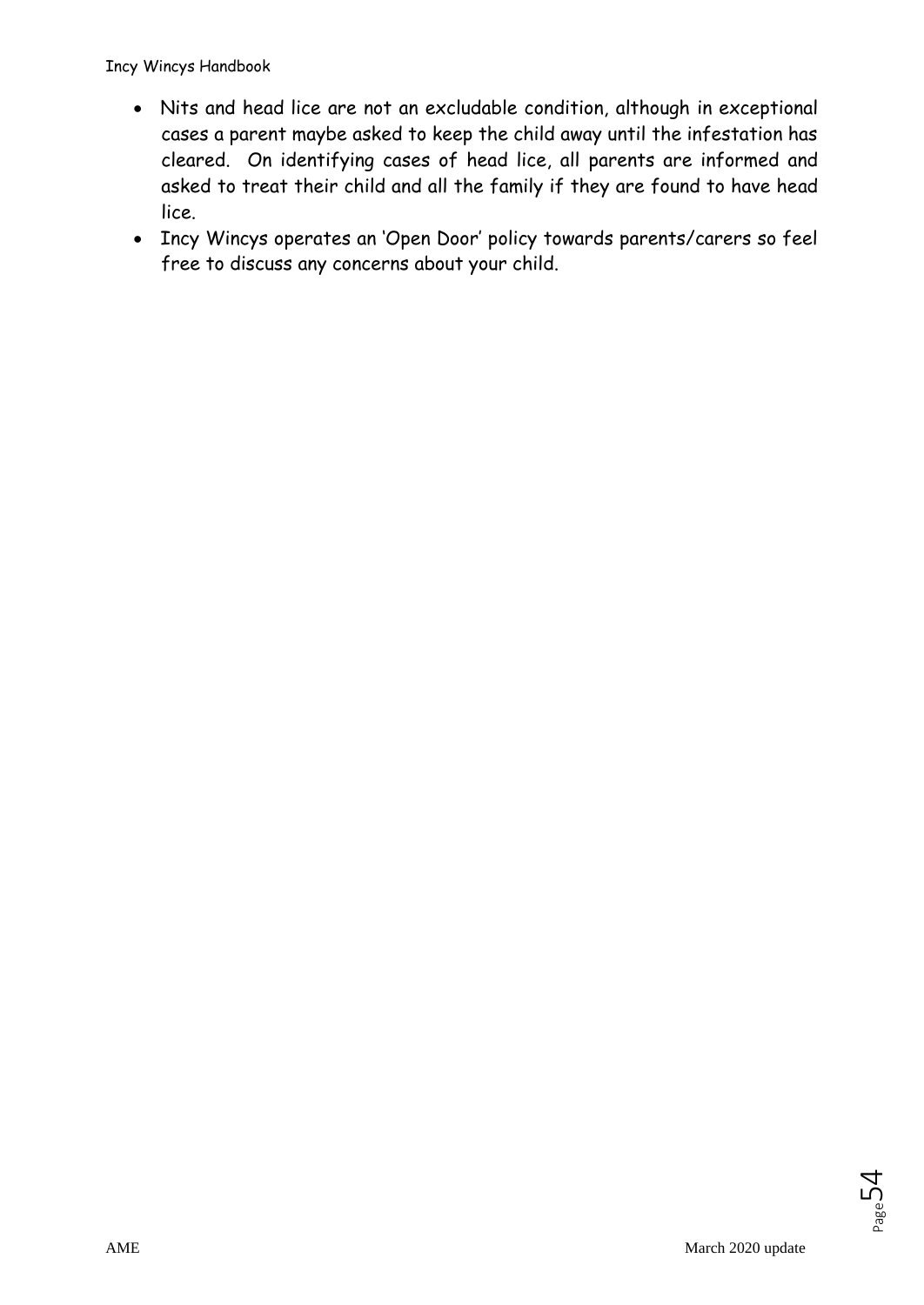# **Special Educational Needs Policy**

# **Statement of intent**

Our Pre-School aims to welcome and provide appropriate learning opportunities for all children, and to have regard to the DfE Code of Practice (2001) in the Identification and Assessment of Special Educational Needs (SEN).

We have appointed a Special Educational Needs Co-ordinator (SENDCo), who is responsible for the day-to-day operation of the SEN policy.

### **Aims**

- ensure that all children have the same entitlement to a broad based curriculum irrespective of their SEN and adapt activities to allow children with special needs to take part and learn as part of the wider group;
- explore all opportunities to provide extra resources to match the child's individual needs, making sure that specialist equipment is available if needed;
- regularly review with the parents and any appropriate professionals, the child's progress and the way forward, which will ensure a planned, coordinated approach for the provision of the child's needs;
- provide appropriate opportunities for the development of every child's self esteem and encourage full integration into the Setting, valuing and acknowledging their individuality and helping them feel good about themselves;
- have regard for the Disability Discrimination Act (DDA) requirements for making reasonable adjustments if able to our premises to make sure they are accessible;
- look at ways in which other children's awareness might be raised, for example, positive images of disability in books and toys;
- support parents/carers in obtaining help and advice from outside agencies, such as health visitors, paediatricians etc;
- offer and make available appropriate training to all staff and make sure that staff are aware of each individual child's needs, to give consistency of care;
- encourage staff to establish relationships with other local Settings to share expertise and training; and
- in conjunction with parents, our observations and record keeping will enable us to monitor the child's needs and progress on an individual basis.

When a child has been identified and before any further action is taken, there will be full and ongoing discussion with parents. Other professional agencies concerned with the child will be consulted as appropriate. The SENDCo is responsible for managing this process.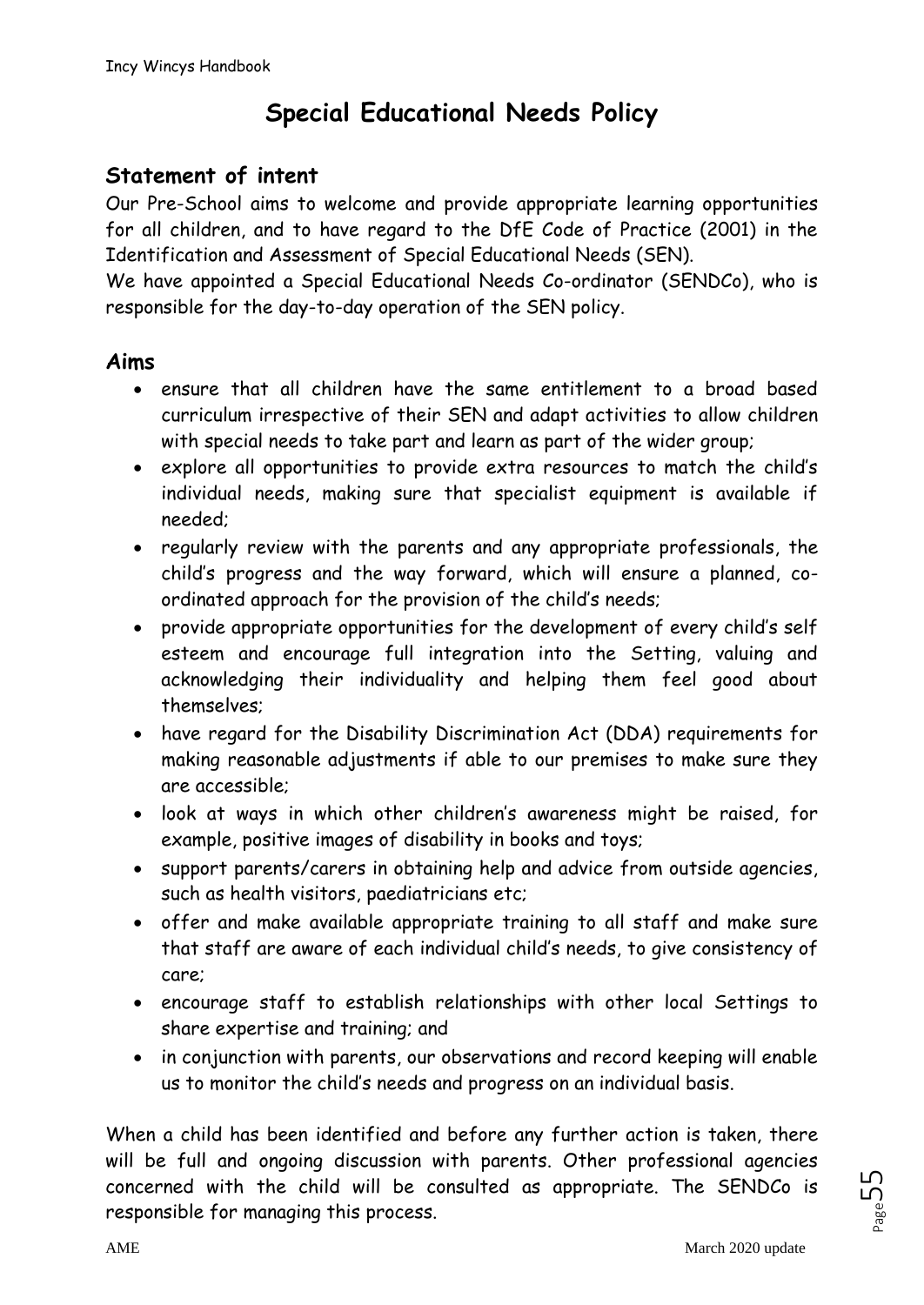#### **Graduated Approach**

Staff members will perform regular observations and record keeping in conjunction with parents, which will enable staff to monitor children's needs and progress on an individual basis. If a parent or member of staff is concerned about a child's progress they should liaise with the SENDCO, who will observe the child in Pre-School and offer advice to staff members and parents.

Following consultation with the parents, if it is deemed necessary, the child will be placed on the Monitoring List at which stage it may be necessary to intervene through Early Years Action.

When the child has been placed on the Monitoring List, an Individual Education Plan (IEP) will be drawn up. The IEP will be drawn up by the SENDCO and the child's Key person, in consultation with the child's parent, if appropriate.

The SENDCO, the child's key person and the child's parents will meet regularly to review the IEP and determine whether it continues to meet the child's needs. The child's IEP may be revised in the light of reviews held. The child will move on to Early Years Action Plus, If, following a further review:

- the child still fails to make progress;
- the parents or key person have on-going concerns about the child; and
- more information or advice is needed regarding the child.
- The Early Years Action Plus involves accessing external support services, which can:
- provide more specialist assessments;
- help with advice on new IEP and targets;
- give advice on the use of new or specialist strategies or materials; and
- in some cases, provide support for particular strategies.

#### **Special Educational Needs Co-ordinator**

The Role of the Special Educational Needs Co-ordinator is:

- to liaise with staff and primary carers to ascertain which children are giving cause for concern;
- to take the lead in observation and assessment of identified children and identification of their strengths, weaknesses and consequent needs;
- to take the lead in planning future support for children with SEN, in discussion with staff;
- to liaise with outside agencies where necessary;
- to offer support and advice to staff and primary carers. This will include:
- attendance at meetings between staff and primary carers;
- attendance at meetings between staff and outside agencies;
- provision of written Individual Education Plans, containing targets for the child, review date and strategies to be used; and
- taking the lead in monitoring and reviewing the action taken.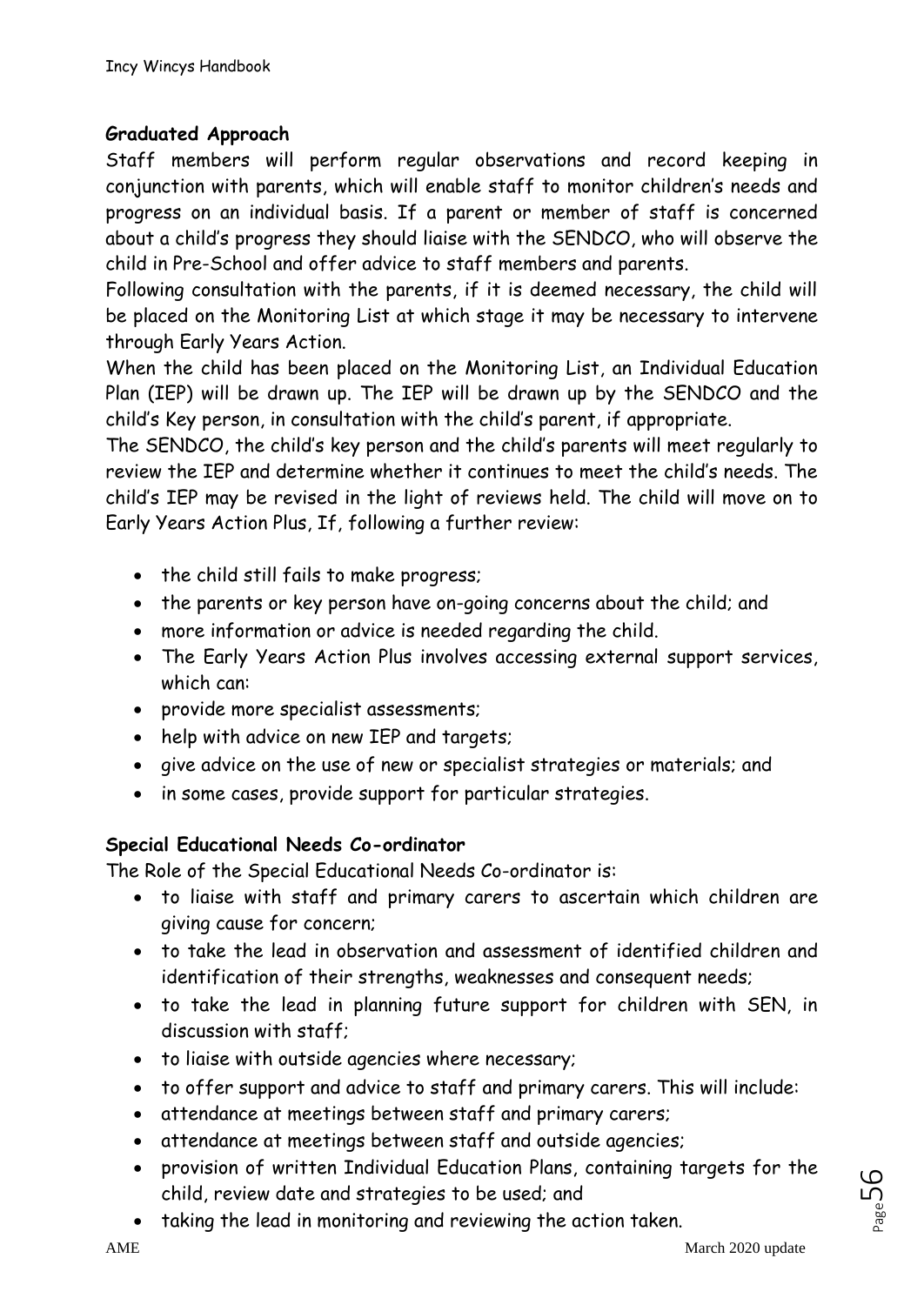Incy Wincys Handbook

- to maintain an up to date Register of Special Needs;
- to ensure that relevant background information about individual children with Special Educational Needs is collected, recorded and updated; and
- to keep up to date with changes in legislation and methodology regarding Special Educational Needs and to attend training as required in order to so do.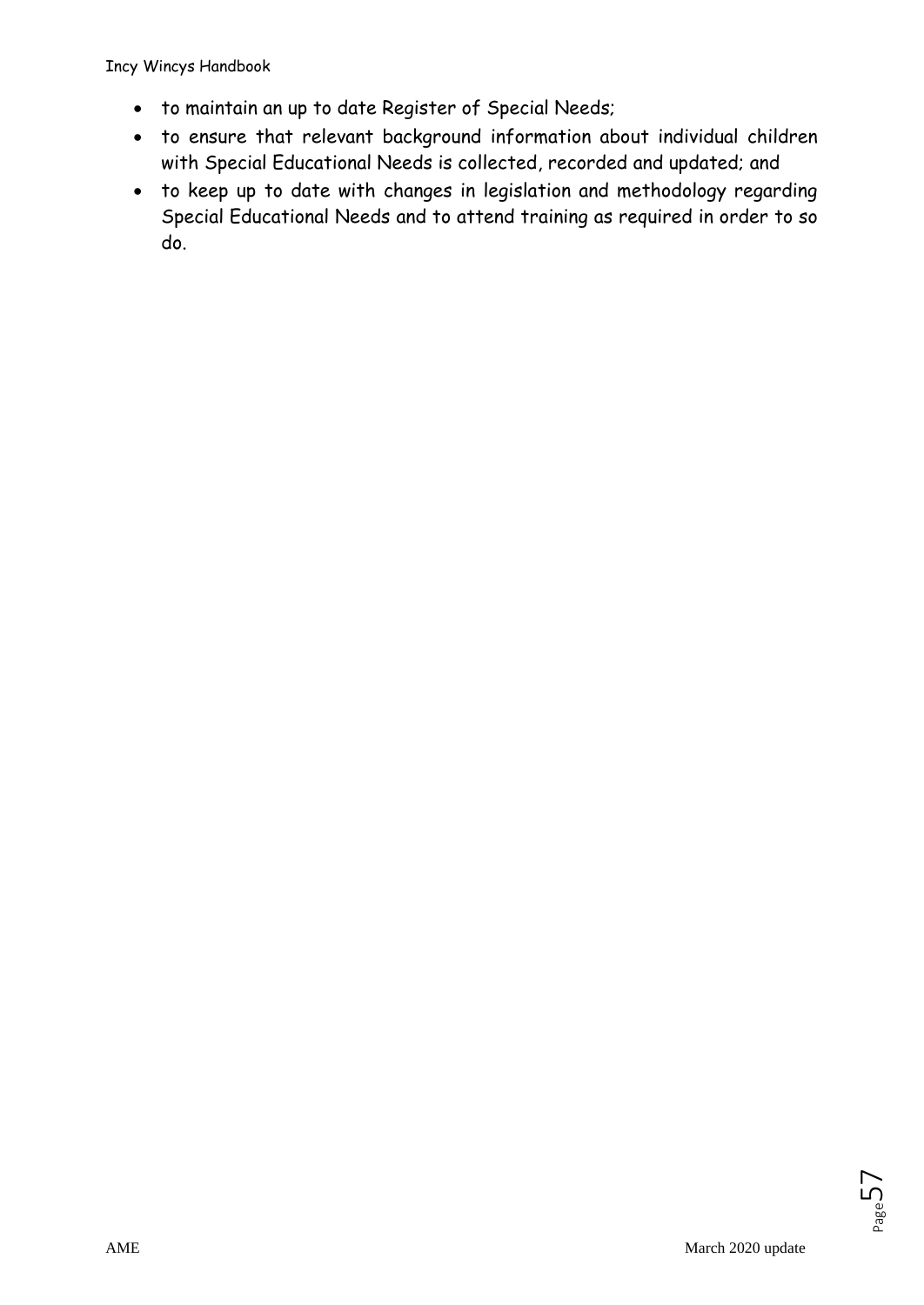# **Staffing and Employment Policy**

# **Statement of Intent**

We provide a high staffing ratio to ensure that children have sufficient individual attention and to guarantee care and education to a high quality.

### **Aims**

To ensure that children and their parents are offered high quality care and education.

- We use the ratio of 1 adult : 4 children
- A minimum of 3 staff/adults on duty at any one time.
- We hold regular staff meetings to discuss matters in hand.
- Our staff are checked for criminal records through the DBS.
- Our staff are required to supply suitable contact information for professional and character references.
- A minimum of half our staff hold NVQ level 2 in childcare and a third also hold a level 3.
- We provide opportunities for training to all staff through a variety of early years training companies, e-learning and distance learning, Statutory updates on training will happen within best practice time scales ie – safeguarding refreshers will be completed within 3 years. Further training on areas of interest can be arranged as part of the appraisal and supervision process or as something comes to light. As a manager I welcome all staff to pursue their interests to support the children and their knowledge.
- We welcome applications from all sections of the community. Applications will be considered on the basis of suitability for the post, regardless of marital status, age, gender, culture, religious belief, ethnic origin or sexual orientation. Applicants will not be placed at a disadvantage by us imposing conditions or requirements which are not justifiable.

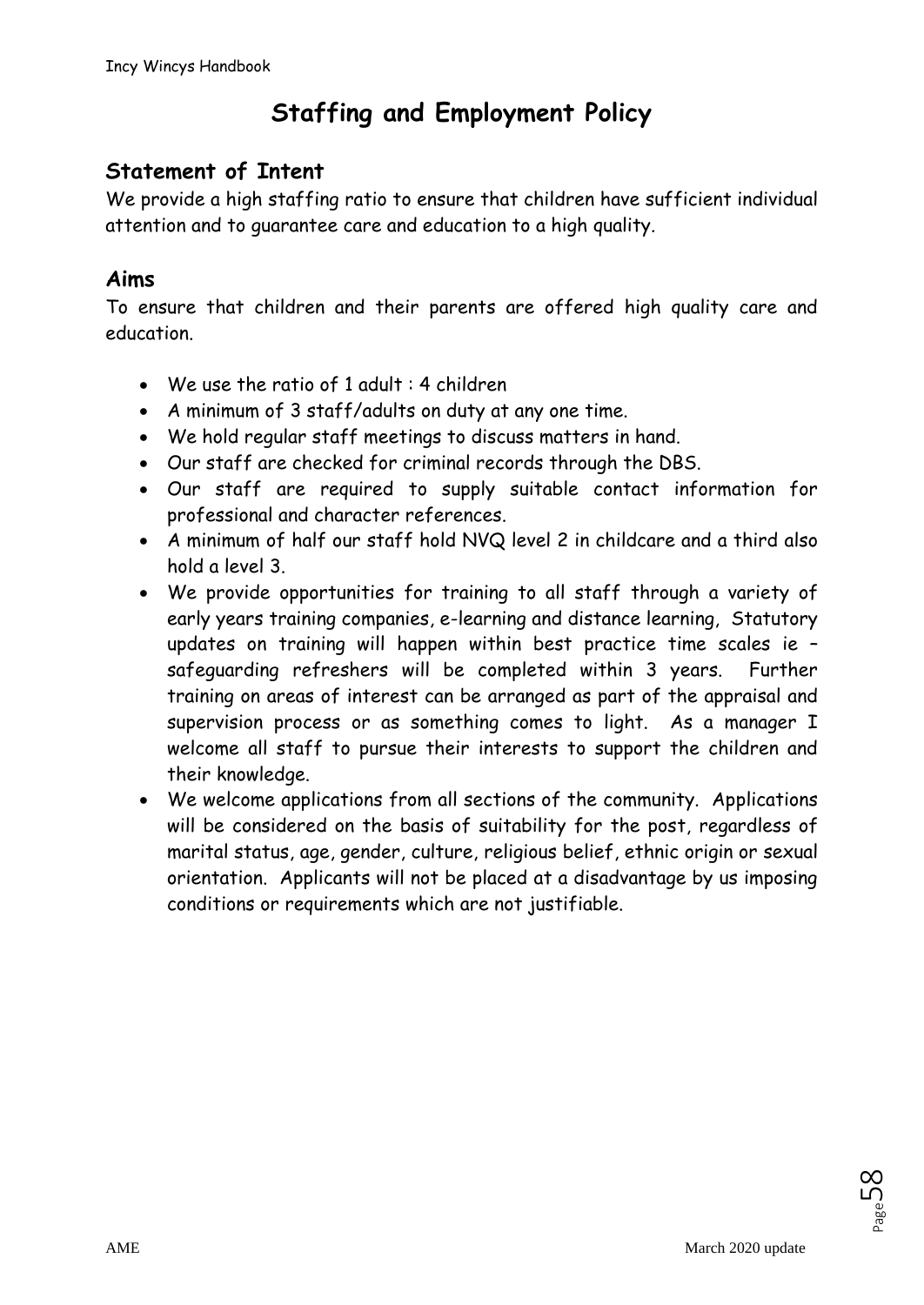# **Whistleblowing Policy**

# **Statement of Intent**

At Incy Wincy's we are committed to delivering a high quality Setting, promoting accountability and maintaining public confidence.

### **Aim**

We aim to ensure that all staff, parents and visitors are confident in raising questions or concerns regarding the practices, care and staff within our Setting and ensuring that feedback on a actions taken are provided. This policy also protects individuals with protection from victimisation or punishment when they raise a genuine concern about misconduct or malpractice in the Setting.

The policy is underpinned by the Public Interest Disclosure Act 1998, which encourages people to raise concerns about misconduct or malpractice in the workplace, in order to promote good governance and accountability in the public interest. The Act covers behaviour, which amounts to:

- A criminal offence;
- Failure to comply with any legal obligation;
- A miscarriage of justice;
- Danger to health and safety of an individual and/or environment; and
- Deliberate concealment of information about any of the above.

It is not intended that this policy be a substitute for, or an alternative to, the Settings formal complaints procedure. It is designed to nurture a culture of openness and transparency within the Setting, which makes it safe and acceptable for employees and volunteers to raise, in good faith, a concern they may have about misconduct or malpractice. Incy Wincys strongly supports measures which protect whistle-blower's from any form of victimisation.

- An employee or volunteer who, acting in good faith, wishes to raise such a concern should normally report the matter to the Manager who will advise the employee or volunteer of the action that will be taken in response to the concerns expressed.
- Concerns may be raised verbally or in writing. Staff who wish to make a written report are advised to set out the background and history of the concern, giving names, dates and places, where possible.
- Although a member of staff/parent is not expected to prove beyond doubt the truth of the allegation, they will need to demonstrate that they have an honest and reasonable suspicion that malpractice has occurred, is occurring or is likely to.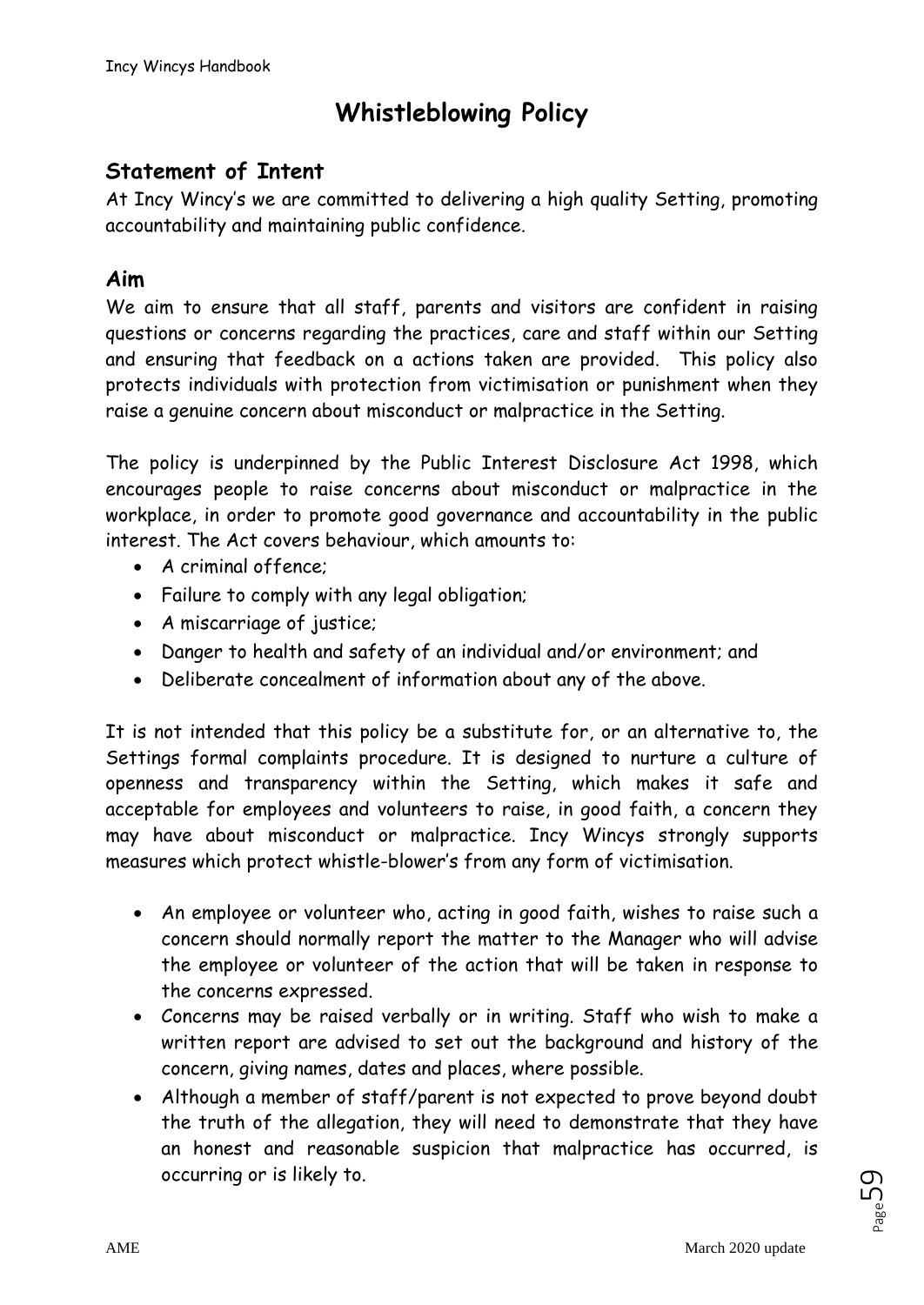- Incy Wincys will respond to any concerns raised as quickly as possible. In order to protect a member of staff who raises a concern and those accused of wrong doing, initial enquiries will be made to decide whether an investigation is appropriate and, if so, what form it should take.
- Concerns or allegations which fall within the scope of specific procedures (i.e. conduct or discrimination issues) will normally be referred for consideration under those procedures. Some concerns may be resolved by agreed action without the need for investigation.
- Staff/parents will be told how Incy Wincys proposes to deal with a concern within ten working days of the concern being raised.
- If an employee or volunteer feels the matter cannot be discussed with the Pre-School Manager, he or she should contact Surrey County Council Early years team on 01372 833811 for advice or Ofsted (whistleblowing@ofsted.gov.uk or 0300 1233155) for advice on what steps to follow.
- Confidentiality will be maintained wherever possible and the employee or volunteer will not suffer any personal detriment as a result of raising any genuine concern about misconduct or malpractice within the Setting.
- If a member of staff makes an allegation in good faith, but it is not confirmed by the investigation, no action will be taken against him or her. If, however, a member of staff makes an allegation frivolously, maliciously or for personal gain, disciplinary action may be taken against them.